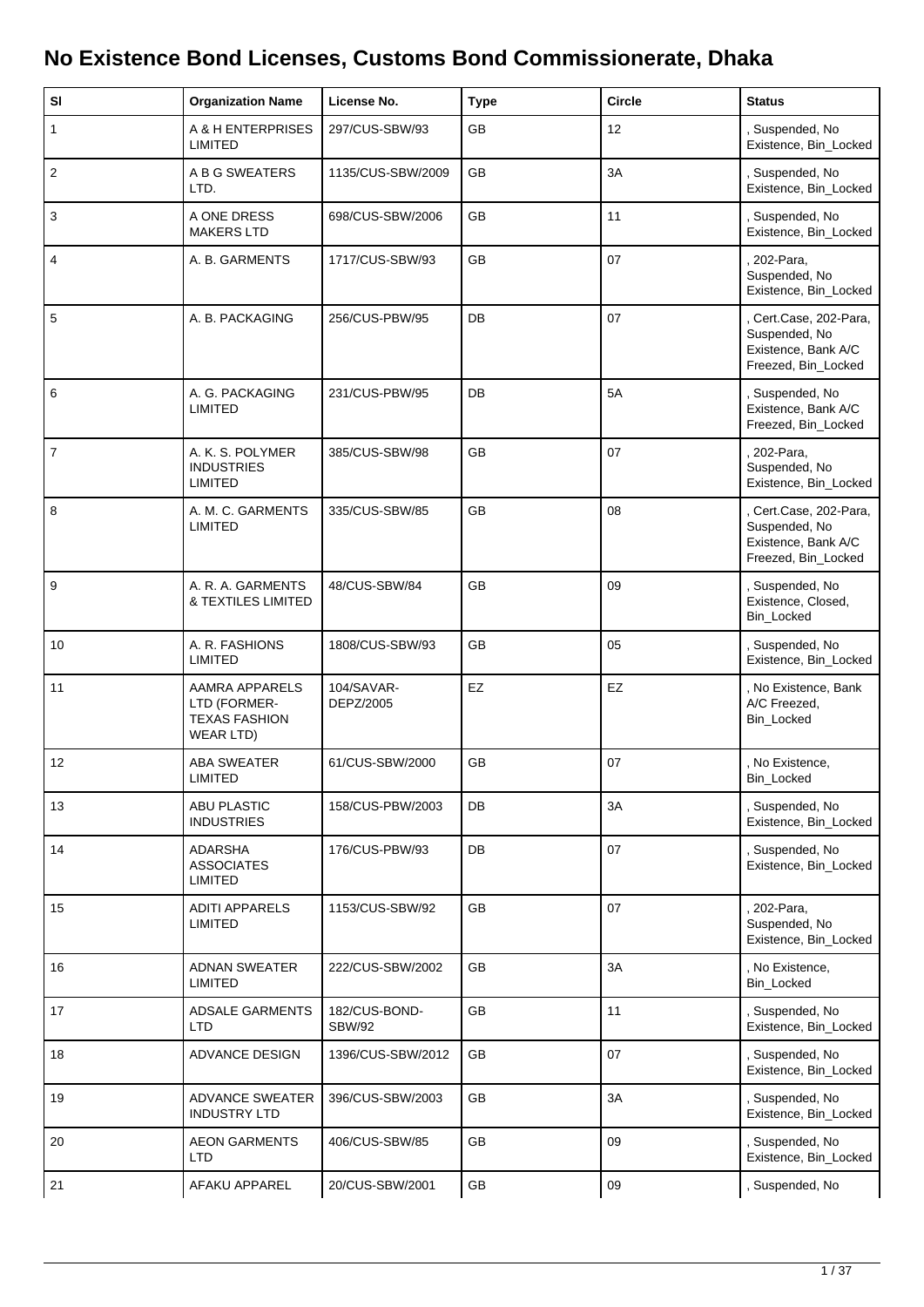| SI | <b>Organization Name</b>                               | License No.       | <b>Type</b> | <b>Circle</b>   | <b>Status</b>                                                              |
|----|--------------------------------------------------------|-------------------|-------------|-----------------|----------------------------------------------------------------------------|
|    | LTD.                                                   |                   |             |                 | Existence, Bin_Locked                                                      |
| 22 | <b>AFTEX LIMITED</b>                                   | 122/CUS-SBW/2001  | <b>GB</b>   | 09              | 202-Para,<br>Suspended, No<br>Existence, Bank A/C<br>Freezed, Bin_Locked   |
| 23 | AHB PACKAGING<br>IND. LIMITED                          | 319/CUS-PBW/2006  | DB          | 09              | , Suspended, No<br>Existence, Bin_Locked                                   |
| 24 | <b>AHMED ATTIRES</b><br>(PVT) LIMITED                  | 224/CUS-SBW/92    | GB          | 11              | , 202-Para, No<br>Existence, Bin_Locked                                    |
| 25 | AHMED EXPO-AID<br><b>LIMITED</b>                       | 152/CUS-PBW/2003  | DB          | 5A              | , Suspended, No<br>Existence, Bin_Locked                                   |
| 26 | AHMEDIA KNITTING                                       | 2002/CUS-SBW/94   | <b>GB</b>   | 10 <sup>°</sup> | , Suspended, No<br>Existence, Bin_Locked                                   |
| 27 | AKIL DESIGN<br><b>LIMITED</b>                          | 068/CUS-SBW/2000  | GB          | 02              | . 202-Para,<br>Suspended, No<br>Existence, Bank A/C<br>Freezed, Bin_Locked |
| 28 | AKM APPARELS LTD.                                      | 1178/CUS-SBW/1992 | GB          | 09              | , No Existence,<br>Bin_Locked                                              |
| 29 | AL FESANI TEXTILE<br>GARMENTS<br>INDUSTRY (PVT) LTD    | 502/CUS-SBW/1985  | <b>GB</b>   | 09              | , Suspended, No<br>Existence, Bin_Locked                                   |
| 30 | AL-BARI FASHION<br>(PVT) LIMITED                       | S4-96/2002        | GB          | 07              | , No Existence,<br>Bin_Locked                                              |
| 31 | AL-EMRAN<br>PACKAGING LIMITED                          | 34/CUS-BW/2000    | DB          | 5A              | , Cert.Case, 202-Para,<br>Suspended, No<br>Existence, Bin_Locked           |
| 32 | AL-ISLAM FASHION<br><b>WEARS LIMITED</b>               | 2200/CUS-SBW/96   | GB          | 08              | , Suspended, No<br>Existence, Bin_Locked                                   |
| 33 | <b>ALCOM</b><br><b>INTERNATIONAL</b><br><b>LIMITED</b> | 1126/CUS-SBW/92   | <b>GB</b>   | 09              | , No Existence,<br>Bin_Locked                                              |
| 34 | ALEEF FASHION<br><b>WEAR LTD</b>                       | 398/CUS-SBW/85    | GB          | 09              | Suspended, No<br>Existence, Bin_Locked                                     |
| 35 | ALIF APPARELS<br><b>LIMITED</b>                        | 1604/CUS-SBW/92   | GB          | 08              | , Suspended, No<br>Existence, Bin_Locked                                   |
| 36 | ALIM KNITTING (PVT)<br><b>LIMITED</b>                  | 2067/CUS-SBW/95   | GB          | 09              | , Suspended, No<br>Existence, Bin_Locked                                   |
| 37 | <b>ALPHA FASHION</b><br>(PVT) LIMITED                  | 245/CUS-SBW/2002  | GB          | 04              | , Suspended, No<br>Existence, Bin_Locked                                   |
| 38 | <b>ALPS WEARS</b><br><b>LIMITED</b>                    | 1161/CUS-SBW/92   | <b>GB</b>   | 08              | , Suspended, No<br>Existence, Bin_Locked                                   |
| 39 | AMA PACKAGING<br><b>LTD</b>                            | 03/CUS-BW/2000    | DB          | 3A              | 202-Para,<br>Suspended, No<br>Existence, Bin_Locked                        |
| 40 | <b>AMBITION</b><br><b>GARMENTS LIMITED</b>             | 1130/CUS-SBW/2009 | GB          | 09              | , Suspended, No<br>Existence, Bin_Locked                                   |
| 41 | <b>AMCO FASHIONS</b><br>LIMITED                        | 484/CUS-SBW/85    | GB          | 07              | , Suspended, No<br>Existence, Bin_Locked                                   |
| 42 | AMICO APPARELS<br><b>LIMITED</b>                       | 1948/CUS-SBW/94   | GB          | 07              | , No Existence,<br>Bin_Locked                                              |
| 43 | <b>AMIR SWEATER &amp;</b><br>APPARELS LTD              | 1634/CUS-SBW/2014 | GB          | 05              | , Suspended, No<br>Existence, Bin_Locked                                   |
| 44 | AMITEX KNITTING &                                      | 226/CUS-BW/99     | DB          | 5A              | , 202-Para, No                                                             |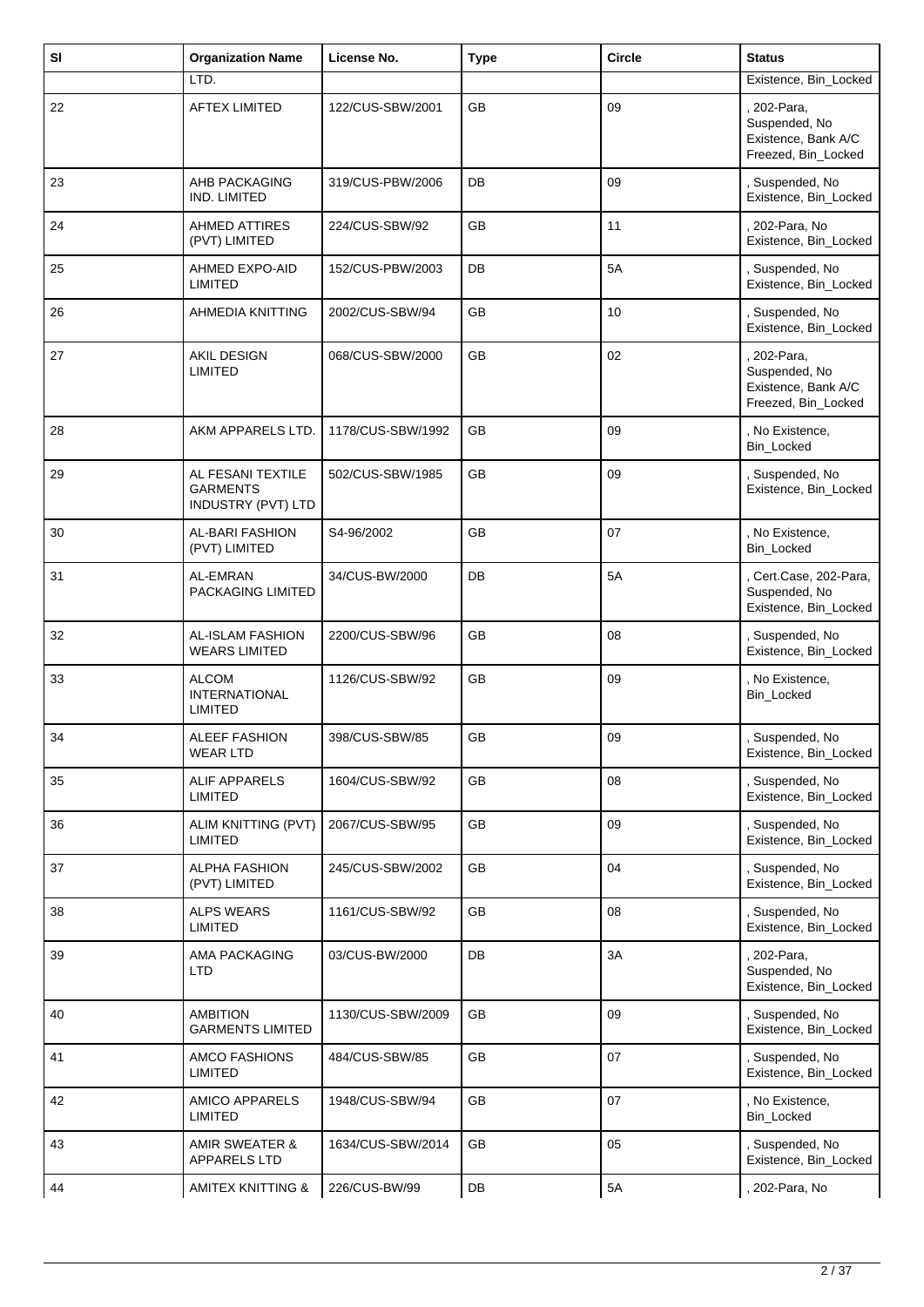| SI | <b>Organization Name</b>                                                 | License No.      | <b>Type</b> | <b>Circle</b> | <b>Status</b>                                                            |
|----|--------------------------------------------------------------------------|------------------|-------------|---------------|--------------------------------------------------------------------------|
|    | <b>DYEING</b>                                                            |                  |             |               | Existence, Bin_Locked                                                    |
| 45 | ANGEL FASHION.                                                           | 1654/CUS-SBW/93  | GB          | 07            | No Existence,<br>Bin_Locked                                              |
| 46 | ANIKA APPARELS<br>(PVT) LIMITED                                          | 070/CUS-SBW/2000 | <b>GB</b>   | 07            | , Suspended, No<br>Existence, Bin_Locked                                 |
| 47 | ANIMATE<br>PACKAGING CO.<br>LIMITED                                      | 252/CUS-PBW/95   | DB          | <b>11A</b>    | , Suspended, No<br>Existence, Bin_Locked                                 |
| 48 | ANIRBAN<br><b>GARMENTS LIMITED</b>                                       | 2439/CUS-SBW/99  | <b>GB</b>   | 12            | , Suspended, No<br>Existence, Bin Locked                                 |
| 49 | ANIRBAN<br>PACKAGING (PVT)<br><b>LIMITED</b>                             | 315/CUS-SBW/97   | DB          | 09            | , No Existence,<br>Closed, Bin_Locked                                    |
| 50 | <b>ANUPOM FASHION</b><br><b>WEAR LTD</b>                                 | 25/CUS-SBW/2001  | <b>GB</b>   | 07            | , Suspended, No<br>Existence, Bin_Locked                                 |
| 51 | <b>APPAREL &amp;</b><br>APPAREL CO. LTD.                                 | 1619/CUS-SBW/93  | <b>GB</b>   | 08            | , Suspended, No<br>Existence, Bin_Locked                                 |
| 52 | APPAREL MART<br><b>LIMITED</b>                                           | 2149/CUS-SBW/96  | GB          | 09            | Suspended, No<br>Existence, Bin_Locked                                   |
| 53 | <b>APPEALING ATTIRES</b><br>(PVT) LIMITED                                | 683/CUS-SBW/2000 | <b>GB</b>   | 11            | , Suspended, No<br>Existence, Bin_Locked                                 |
| 54 | <b>ARCO SWEATERS</b><br>LTD.                                             | 255/CUS-BW/99    | <b>GB</b>   | 3A            | , Suspended, No<br>Existence, Bin_Locked                                 |
| 55 | <b>ARISTOCRAT</b><br>LIMITED [UNIT-2]                                    | 429/CUS-SBW/85   | GB          | 07            | Suspended, No<br>Existence, Bin_Locked                                   |
| 56 | ARNOB SWEATERS<br><b>LIMITED</b>                                         | 337/CUS-SBW/2003 | GB          | 09            | 202-Para,<br>Suspended, No<br>Existence, Bank A/C<br>Freezed, Bin_Locked |
| 57 | <b>AROMA FASHION</b><br><b>WEAR LIMITED</b>                              | 32/CUS-SBW/2000  | GB          | 09            | , Suspended, No<br>Existence, Bin_Locked                                 |
| 58 | <b>ASHA APPARELS</b>                                                     | 149/CUS-SBW/91   | GB          | 11            | Suspended, No.<br>Existence, Bin Locked                                  |
| 59 | ASHA GARMENTS<br><b>LIMITED</b>                                          | 434/CUS-SBW/85   | GB          | 09            | , Suspended, No<br>Existence, Bin_Locked                                 |
| 60 | <b>ASHA POLY</b><br><b>MANUFACTURING</b><br>IND. LIMITED                 | 473/CUS-SBW/99   | DB          | 5A            | 202-Para, No<br>Existence, Bin_Locked                                    |
| 61 | <b>ASHIANA</b><br><b>GARMENTS</b><br><b>INDUSTRIES</b><br><b>LIMITED</b> | 2335/CUS-SBW/98  | GB          | 09            | Suspended, No<br>Existence, Bin Locked                                   |
| 62 | <b>ASHRAF FASHIONS</b><br><b>LIMITED</b>                                 | 1162/CUS-SBW/92  | GB          | 09            | Suspended, No<br>Existence, Bin_Locked                                   |
| 63 | <b>ASIANA SWEATERS</b><br><b>LIMITED</b>                                 | 2222/CUS-SBW/97  | GB          | 09            | , Suspended, No<br>Existence, Bin_Locked                                 |
| 64 | <b>ASIATIC FASHION</b><br><b>GARMENTS LIMITED</b>                        | 672/CUS-SBW/88   | GB          | 09            | , No Existence,<br>Bin_Locked                                            |
| 65 | ASIF ENTERPRISE<br><b>LIMITED</b>                                        | 535/CUS-SBW/2000 | DB          | 10            | 202-Para,<br>Suspended, No<br>Existence, Bin_Locked                      |
| 66 | ASLEEP DESIGN.                                                           | 681/CUS-PBW/88   | <b>DB</b>   | 09            | , Suspended, No<br>Existence, Bin_Locked                                 |
| 67 | ATAR HUMAIRA                                                             | 869/CUS-SBW/91   | GB          | 07            | , Suspended, No                                                          |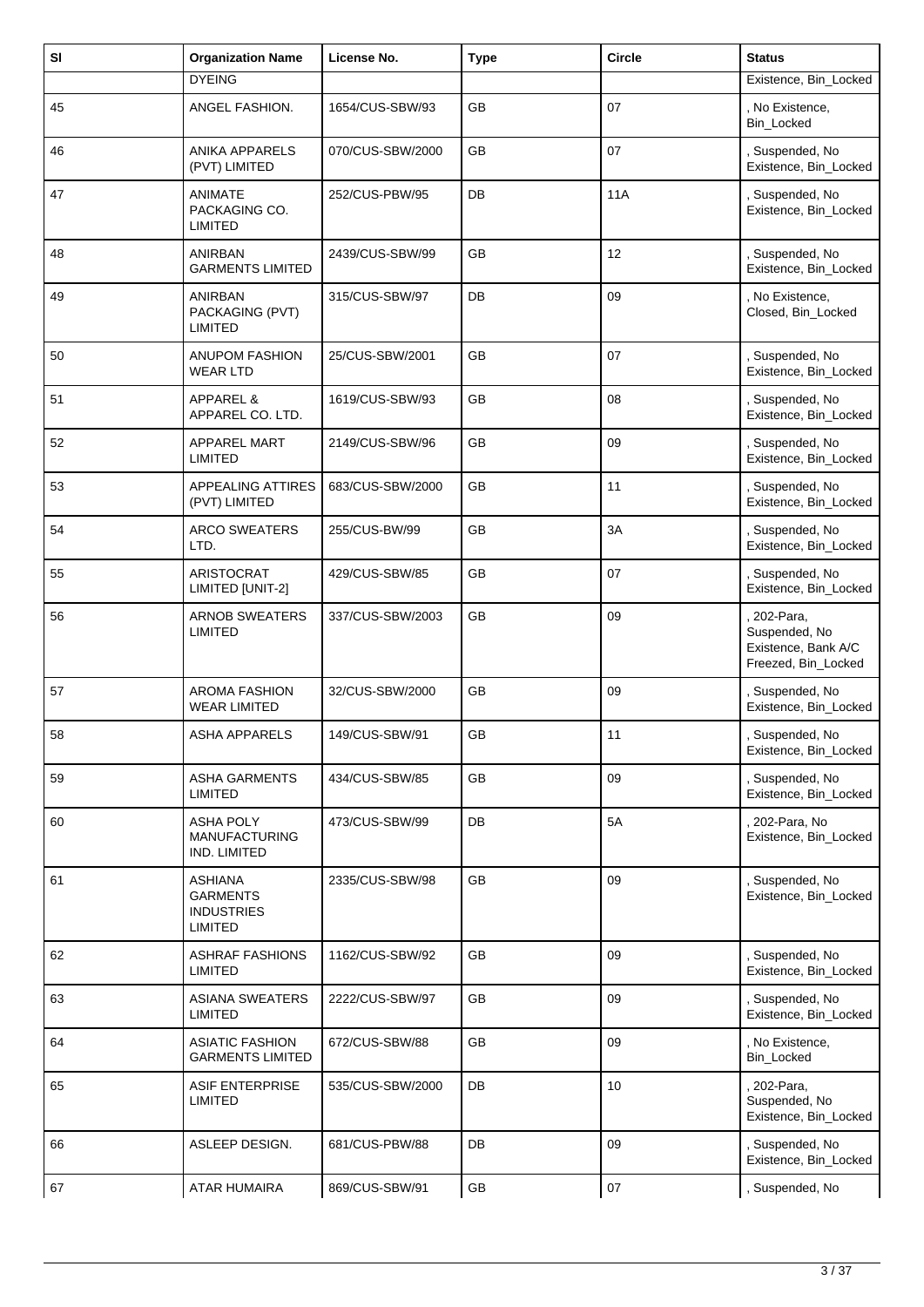| SI | <b>Organization Name</b>                                                      | License No.                    | <b>Type</b> | <b>Circle</b> | <b>Status</b>                                                            |
|----|-------------------------------------------------------------------------------|--------------------------------|-------------|---------------|--------------------------------------------------------------------------|
|    | <b>LIMITED</b>                                                                |                                |             |               | Existence, Bin_Locked                                                    |
| 68 | <b>ATLANTIC</b><br><b>GARMENTS LTD.</b>                                       | 482/CUS-SBW/85                 | <b>GB</b>   | 07            | Suspended, No<br>Existence, Bin_Locked                                   |
| 69 | ATTIRE GLORY LTD.                                                             | 112/CUS-SBW/2001               | GB          | 10            | , No Existence,<br>Bin_Locked                                            |
| 70 | <b>AUKSON GARMENTS</b><br><b>LIMITED</b>                                      | 432/CUS-SBW/85                 | <b>GB</b>   | 05            | , Suspended, No<br>Existence, Bin_Locked                                 |
| 71 | <b>AUTO TEXTILE LTD</b>                                                       | 641/CUS-BOND-<br><b>SBW/88</b> | GB          | 11            | , Suspended, No<br>Existence, Bin_Locked                                 |
| 72 | <b>AZAD PACKAGING</b><br>INDUSTRIES.                                          | 199/CUS-PBW/94                 | DB          | 09            | , Suspended, No<br>Existence, Bin_Locked                                 |
| 73 | <b>AZIZ APPARELS</b><br><b>LIMITED</b>                                        | 1688/CUS-SBW/93                | GB          | 08            | , Suspended, No<br>Existence, Bin_Locked                                 |
| 74 | <b>AZIZ SUPER</b><br><b>GARMENTS LIMITED</b>                                  | 111/CUS-SBW/84                 | <b>GB</b>   | 09            | , Suspended, No<br>Existence, Bin_Locked                                 |
| 75 | <b>B &amp; B APPARELS &amp;</b><br><b>TEXTILES LIMITED</b>                    | 1872/CUS-SBW/94                | GB          | 07            | , No Existence,<br>Bin_Locked                                            |
| 76 | B. F. B. GARMENTS<br>(PVT) LIMITED                                            | 167/CUS-SBW/84                 | <b>GB</b>   | 11            | , Suspended, No<br>Existence, Bin_Locked                                 |
| 77 | <b>B. P. GARMENTS</b><br><b>LIMITED</b>                                       | 96/CUS-SBW/84                  | GB          | 09            | , Suspended, No<br>Existence, Bin_Locked                                 |
| 78 | <b>B. R. KNITTING</b><br><b>MILLS</b>                                         | 29/CUS-SBW/90                  | GB          | 11            | , Suspended, No<br>Existence, Bin_Locked                                 |
| 79 | <b>B. S. INDUSTRIES</b><br>LTD.                                               | 190/CUS-SBW/84                 | GB          | 09            | , Suspended, No<br>Existence, Bin_Locked                                 |
| 80 | B. Y. S. GARMENTS<br><b>LIMITED [HOSIERY</b><br><b>DIVI</b>                   | 215/CUS-SBW/92                 | GB          | 07            | 202-Para,<br>Suspended, No<br>Existence, Bin_Locked                      |
| 81 | BABTEX LIMITED.                                                               | 2020/CUS-SBW/95                | GB          | 09            | , Suspended, No<br>Existence, Bin_Locked                                 |
| 82 | <b>BABY</b><br><b>FASHIONWERS</b><br><b>LIMITED</b>                           | 1885/CUS-SBW/94                | GB          | 07            | , Suspended, No<br>Existence, Bin_Locked                                 |
| 83 | <b>BABY GARMENTS</b>                                                          | 1044/CUS-SBW/92                | <b>GB</b>   | 07            | , Suspended, No<br>Existence, Closed,<br><b>Bin Locked</b>               |
| 84 | <b>BALAKA APPARELS</b><br><b>LIMITED</b>                                      | 2323/CUS-SBW/98                | <b>GB</b>   | 05            | . 202-Para,<br>Suspended, No<br>Existence, Bin_Locked                    |
| 85 | BANGLADESH<br>DRESSES LIMITED<br>$[UNIT-2]$                                   | 96/CUS-BW/96                   | <b>GB</b>   | 05            | , Suspended, No<br>Existence, Bin_Locked                                 |
| 86 | BANGLADESH<br>LUGGAGE<br><b>INDUSTRIES</b><br>LIMITED                         | 158/CUS-BW/98                  | GB          | 05            | , 202-Para,<br>Suspended, No<br>Existence, Bin_Locked                    |
| 87 | <b>BANGLADESH PVC &amp;</b><br>LEATHER GLOVES<br><b>INDUSTRIES</b><br>LIMITED | 835/CUS-BW/90                  | <b>SB</b>   | 14            | , No Existence,<br>Bin_Locked                                            |
| 88 | <b>BANGTEK WOOLLEN</b><br>DRAPER LTD.                                         | 10/CUS-SBW/2001                | GB          | 05            | 202-Para,<br>Suspended, No<br>Existence, Bank A/C<br>Freezed, Bin_Locked |
|    |                                                                               |                                |             |               |                                                                          |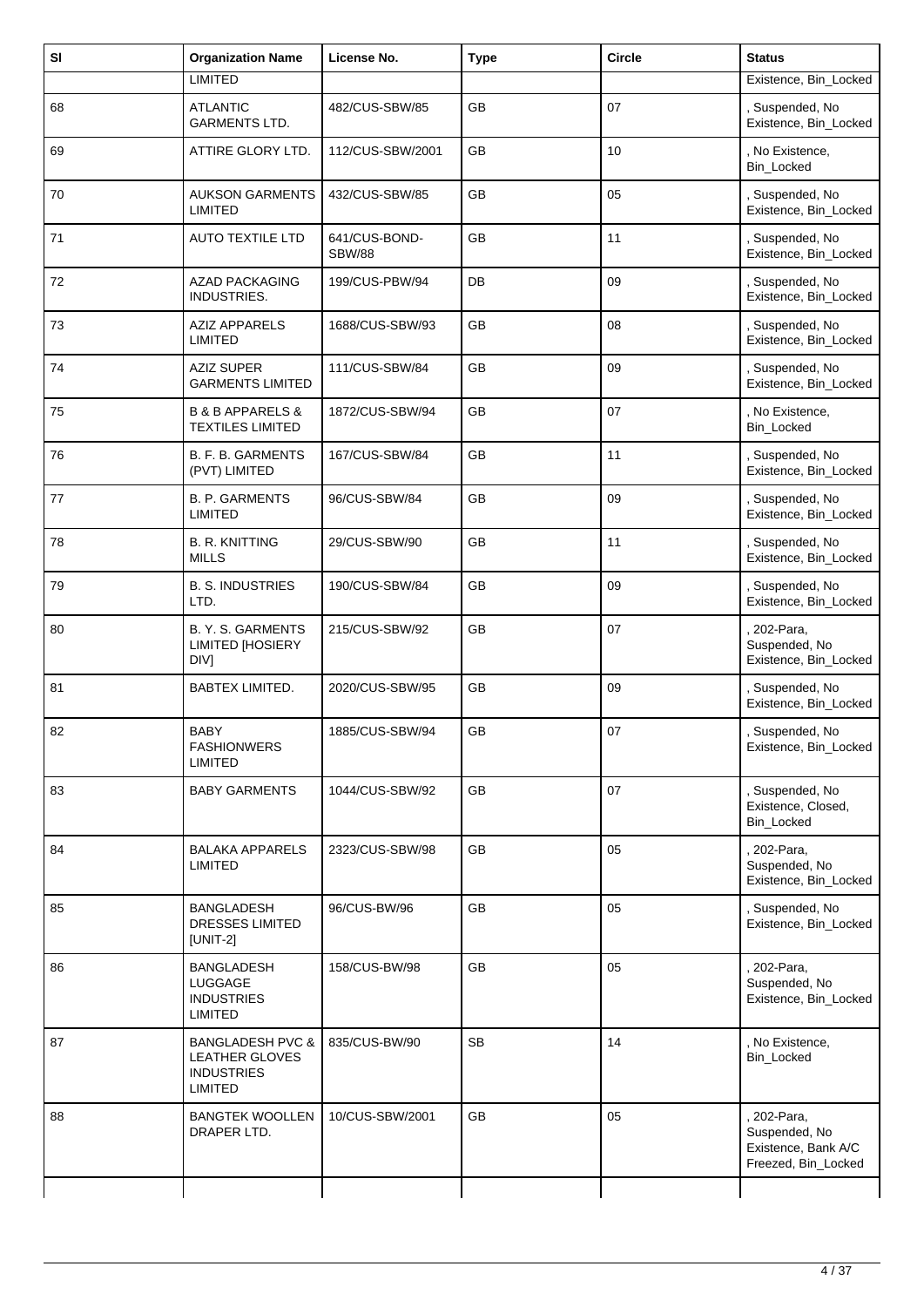| SI  | <b>Organization Name</b>                                          | License No.       | <b>Type</b> | <b>Circle</b> | <b>Status</b>                                                              |
|-----|-------------------------------------------------------------------|-------------------|-------------|---------------|----------------------------------------------------------------------------|
| 89  | <b>BANI GARMENTS &amp;</b><br><b>INDUSTRIES</b><br><b>LIMITED</b> | 896/CUS-SBW/91    | GB          | 09            | , Suspended, No<br>Existence, Closed,<br>Bin_Locked                        |
| 90  | <b>BANITA GARMENTS</b><br><b>LIMITED</b>                          | 1798/CUS-SBW/93   | <b>GB</b>   | 07            | , Suspended, No<br>Existence, Bin_Locked                                   |
| 91  | <b>BARI APPARELS</b><br><b>LIMITED</b>                            | 1154/CUS-SBW/92   | GB          | 07            | Suspended, No<br>Existence, Bin_Locked                                     |
| 92  | <b>BARI POLY WORLD</b><br><b>LIMITED</b>                          | 270/CUS-PBW/96    | DB          | 07            | . 202-Para,<br>Suspended, No<br>Existence, Bin_Locked                      |
| 93  | <b>BASUNDHARA</b><br><b>FASHIONS LIMITED</b>                      | 2505/CUS-SBW/2000 | GB          | 08            | , Suspended, No<br>Existence, Bin_Locked                                   |
| 94  | <b>BEDITA</b><br><b>ENTERPRISE</b><br><b>LIMITED</b>              | 1637/CUS-SBW/93   | <b>GB</b>   | 09            | , Suspended, No<br>Existence, Bin_Locked                                   |
| 95  | <b>BELKUCHI</b><br>KNITWEAR LTD.                                  | 072/CUS-SBW/2000  | GB          | 07            | 202-Para,<br>Suspended, No<br>Existence, Bank A/C<br>Freezed, Bin_Locked   |
| 96  | <b>BENGAL VENTURES</b><br><b>LIMITED</b>                          | 392/CUS-SBW/85    | GB          | 07            | 202-Para,<br>Suspended, No<br>Existence, Bin_Locked                        |
| 97  | <b>BENHID APPARELS</b><br><b>BANGLADESH LTD</b>                   | 1185/CUS-SBW/2010 | <b>GB</b>   | 3A            | , Suspended, No<br>Existence, Bin_Locked                                   |
| 98  | <b>BENSON APPARELS</b><br><b>LIMITED</b>                          | 1599/CUS-SBW/92   | GB          | 09            | , Suspended, No<br>Existence, Bin_Locked                                   |
| 99  | <b>BERYL APPARELS</b><br>(PVT) LIMITED                            | 2004/CUS-SBW/94   | GB          | 07            | , Suspended, No<br>Existence, Bin_Locked                                   |
| 100 | <b>BHUSAN APPARELS</b><br>LTD.                                    | 549/CUS-SBW/86    | <b>GB</b>   | 08            | , Suspended, No<br>Existence, Bin_Locked                                   |
| 101 | <b>BIG BOYS</b><br>APPARELS LIMITED                               | 1212/CUS-SBW/92   | GB          | 09            | , Suspended, No<br>Existence, Bin_Locked                                   |
| 102 | <b>BIPED SWEATERS</b><br><b>LIMITED</b>                           | 512/CUS-SBW/2004  | GB          | 3A            | Suspended, No<br>Existence, Bin_Locked                                     |
| 103 | <b>BIRDS APPARELS</b><br><b>LIMITED</b>                           | 1216/CUS-SBW/92   | <b>GB</b>   | 07            | , Suspended, No<br>Existence, Bin_Locked                                   |
| 104 | <b>BIRDS GARMENTS</b><br><b>LIMITED</b>                           | 366/CUS-SBW/85    | GB          | 07            | , Suspended, No<br>Existence, Bin_Locked                                   |
| 105 | <b>BISAL POLY BAND</b><br><b>INDUSTRIES</b><br><b>LIMITED</b>     | 458/CUS-SBW/99    | GB          | 07            | , Cert.Case, 202-Para,<br>Suspended, No<br>Existence, Bin_Locked           |
| 106 | <b>BLAZAR APPARELS</b><br>LIMITED                                 | 2434/CUS-SBW/99   | GB          | 07            | , Suspended, No<br>Existence, Bin_Locked                                   |
| 107 | <b>BLUE BIRD</b><br>GARMENTS (PVT.)<br>LIMITED                    | 453/CUS-SBW/85    | GB          | 05            | , 202-Para,<br>Suspended, No<br>Existence, Bank A/C<br>Freezed, Bin_Locked |
| 108 | <b>BOBY GARMENT</b><br><b>LIMITED</b>                             | 361/CUS-SBW/85    | GB          | 09            | , Suspended, No<br>Existence, Bin_Locked                                   |
| 109 | <b>BONNY DESIGNER</b><br><b>LIMITED</b>                           | 212/CUS-SBW/2002  | GB          | 09            | , Suspended, No<br>Existence, Bin_Locked                                   |
| 110 | <b>BONNY KNIT</b><br><b>FASHION LIMITED</b>                       | 2061/CUS-SBW/95   | GB          | 09            | , Suspended, No<br>Existence, Bin_Locked                                   |
| 111 | <b>BORAX APPAREL</b>                                              | 1693/CUS-SBW/93   | GB          | 07            | , Suspended, No                                                            |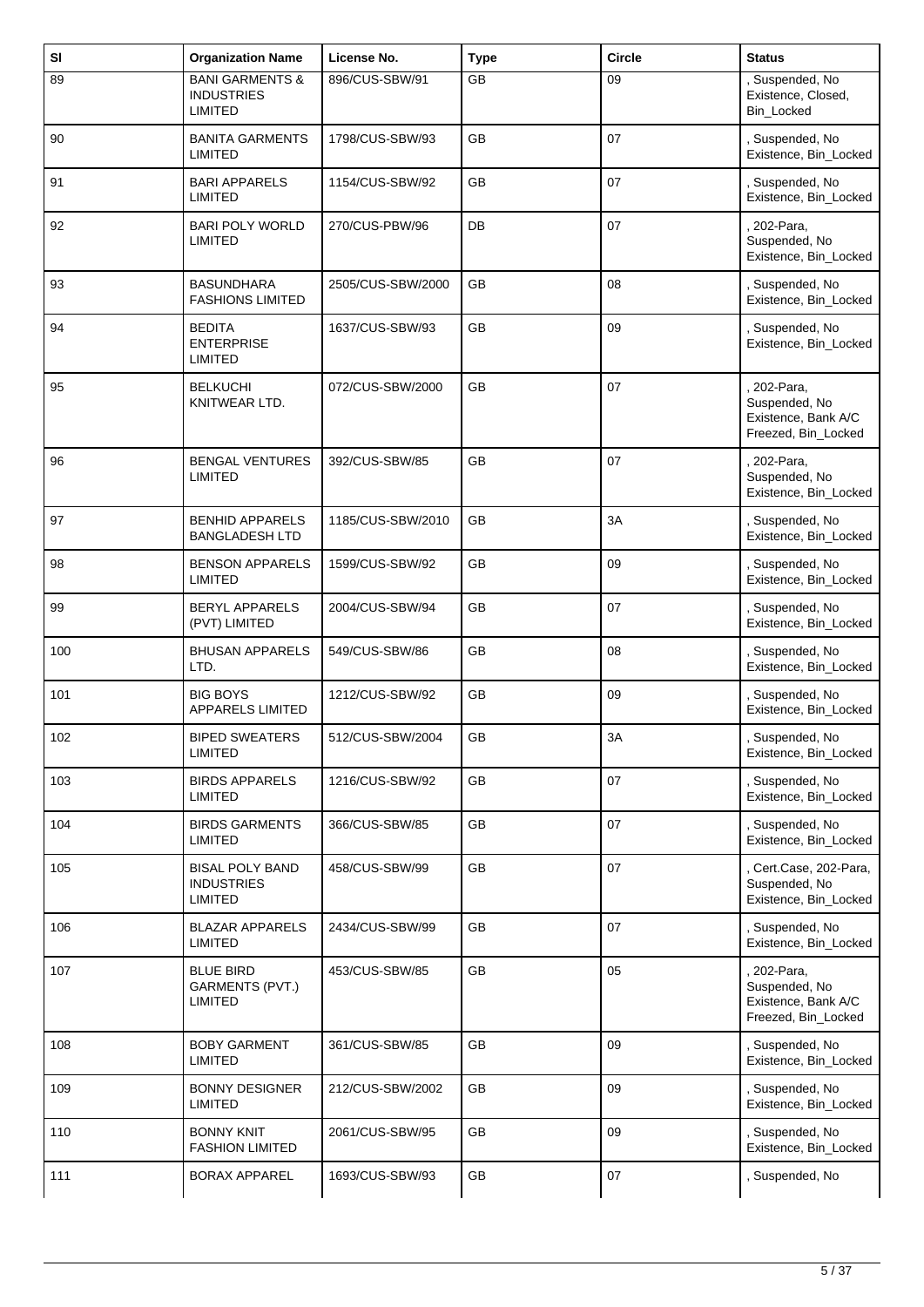| SI  | <b>Organization Name</b>                                                                                | License No.      | <b>Type</b> | <b>Circle</b> | <b>Status</b>                                                  |
|-----|---------------------------------------------------------------------------------------------------------|------------------|-------------|---------------|----------------------------------------------------------------|
|     | <b>LIMITED</b>                                                                                          |                  |             |               | Existence, Bin_Locked                                          |
| 112 | <b>BRB KNITWEAR</b><br><b>LIMITED</b>                                                                   | 346/CUS-SBW/2003 | <b>GB</b>   | 07            | Suspended, No<br>Existence, Bin_Locked                         |
| 113 | <b>BRISHTI GARMENTS</b><br><b>LIMITED</b>                                                               | 185/CUS-BW/98    | GB          | 10            | , Suspended, No<br>Existence, Bin_Locked                       |
| 114 | <b>BUILDERS TRADE</b><br><b>INTERNATIONAL</b>                                                           | 521/CUS-SBW/2000 | DB          | 07            | , Suspended, No<br>Existence, Bin_Locked                       |
| 115 | C. S. I. APPARELS<br><b>LIMITED</b>                                                                     | 2159/CUS-SBW/96  | GB          | 05            | Cert.Case, 202-Para,<br>Suspended, No<br>Existence, Bin_Locked |
| 116 | <b>CANNON</b><br><b>GARMENTS LIMITED</b>                                                                | 1222/CUS-SBW/92  | <b>GB</b>   | 05            | , Suspended, No<br>Existence, Bin_Locked                       |
| 117 | <b>CAPITAL GARMENTS</b><br><b>LIMITED</b>                                                               | 594/CUS-SBW/87   | <b>GB</b>   | 05            | , Suspended, No<br>Existence, Bin_Locked                       |
| 118 | <b>CARTOON LINE</b><br><b>INDUSTRIES</b><br><b>LIMITED</b>                                              | 357/CUS-SBW/98   | DB          | 09            | . 202-Para,<br>Suspended, No<br>Existence, Bin_Locked          |
| 119 | <b>CASENDRA</b><br><b>SWEATER LIMITED</b>                                                               | 526/CUS-SBW/2004 | <b>GB</b>   | 07            | , No Existence,<br>Bin_Locked                                  |
| 120 | <b>CENTURY</b><br><b>FASHIONWEAR</b><br>(PVT) LIMITED                                                   | 539/CUS-SBW/86   | GB          | 11            | , Suspended, No<br>Existence, Closed,<br>Bin_Locked            |
| 121 | <b>CENTURY</b><br><b>KNITWEAR LIMITED</b>                                                               | 1968/CUS-SBW/94  | <b>GB</b>   | 07            | , No Existence,<br>Bin_Locked                                  |
| 122 | <b>CENTURY POLY</b><br>FLAX LIMITED.                                                                    | 453/CUS-SBW/99   | DB          | 3A            | , Suspended, No<br>Existence, Bin_Locked                       |
| 123 | <b>CHAIN INDUSTRIES</b><br>(PVT) LIMITED                                                                | 987/CUS-SBW/91   | <b>GB</b>   | 07            | , Suspended, No<br>Existence, Bin_Locked                       |
| 124 | <b>CHARISMA</b><br><b>GARMENTS LTD</b>                                                                  | 339/CUS-SBW/85   | GB          | 07            | , Suspended, No<br>Existence, Bin_Locked                       |
| 125 | CHARKA FASHION<br>LTD.                                                                                  | 1742/CUS-SBW/93  | GB          | 09            | , Suspended, No<br>Existence, Bin_Locked                       |
| 126 | <b>CHEERFUL</b><br><b>GARMENTS</b>                                                                      | 830/CUS-PBW/90   | DB          | 07            | 202-Para,<br>Suspended, No<br>Existence, Bin_Locked            |
| 127 | CHERRY (PVT)<br><b>LIMITED</b>                                                                          | 1180/CUS-SBW/92  | GB          | 07            | , Suspended, No<br>Existence, Bin_Locked                       |
| 128 | CHERRY FLOWER<br>KNITWEAR LTD.                                                                          | 2126/CUS-SBW/95  | <b>GB</b>   | 09            | , No Existence,<br>Bin_Locked                                  |
| 129 | <b>CHOWDHURY</b><br><b>ASSOCIATES</b><br><b>LIMITED</b>                                                 |                  | DB          | 07            | , No Existence,<br>Bin_Locked                                  |
| 130 | <b>CHOWDHURY</b><br><b>INTERLINING</b><br><b>INDUSTRIES</b>                                             | 55/CUS-PBW/2002  | DB          | 5A            | , 202-Para,<br>Suspended, No<br>Existence, Bin_Locked          |
| 131 | <b>CHOWDHURY</b><br><b>PACKAGING &amp;</b><br><b>ACCESSORIES</b><br><b>INDUSTRIES</b><br><b>LIMITED</b> | 89/CUS-PBW/2002  | DB          | 3A            | , Suspended, No<br>Existence, Bin_Locked                       |
| 132 | <b>CHRISTA APPARELS</b><br>(PVT) LTD.                                                                   | 259/CUS-SBW/99   | GB          | 04            | , Suspended, No<br>Existence, Bin_Locked                       |
| 133 | CHUNG FONG<br><b>GERMENTS (BD)</b>                                                                      | 023/CUS-SBW/2000 | GB          | 05            | , Suspended, No<br>Existence, Bin_Locked                       |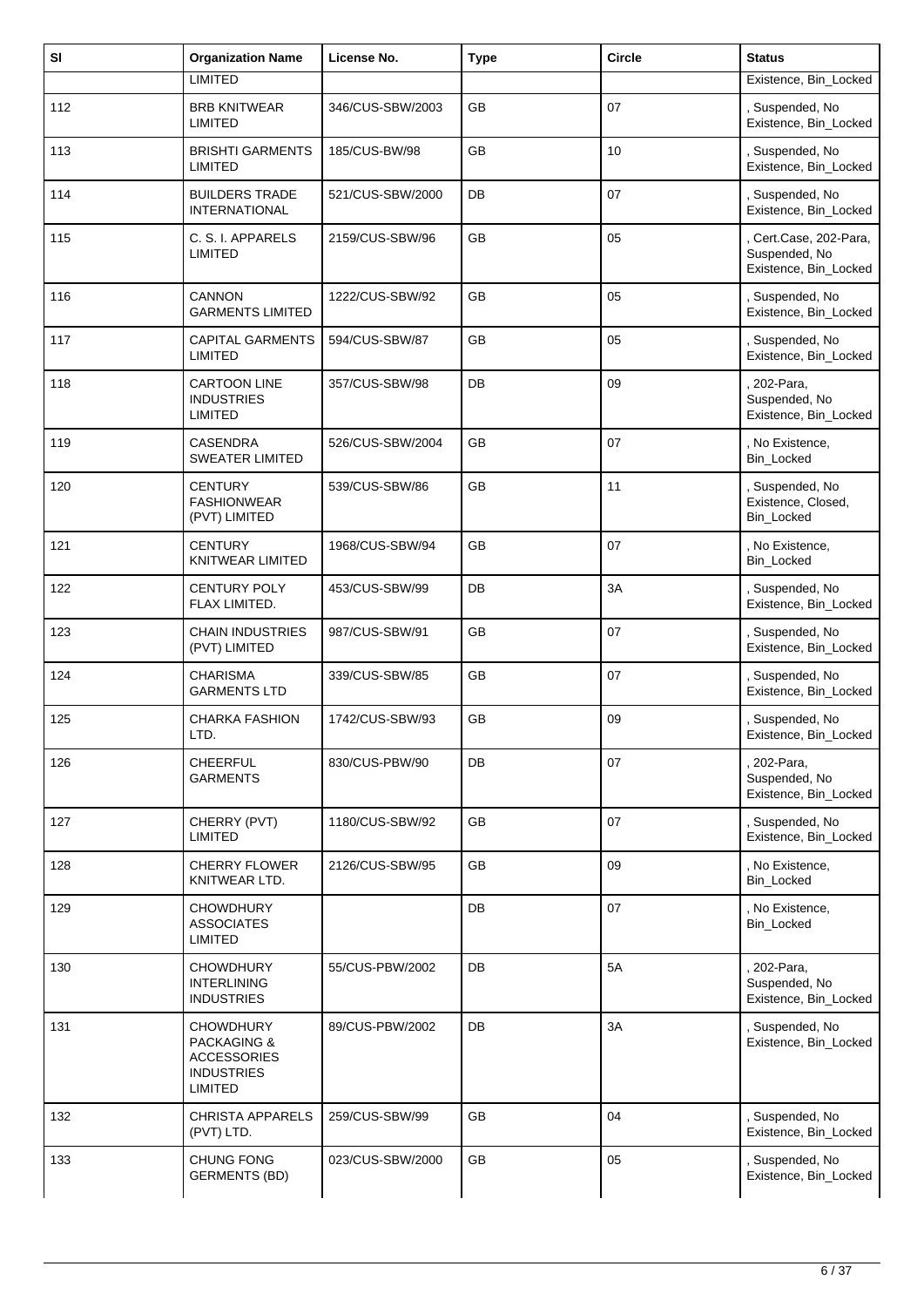| SI  | <b>Organization Name</b>                                       | License No.                    | <b>Type</b> | <b>Circle</b> | <b>Status</b>                                                              |
|-----|----------------------------------------------------------------|--------------------------------|-------------|---------------|----------------------------------------------------------------------------|
|     | <b>LIMITED</b>                                                 |                                |             |               |                                                                            |
| 134 | <b>CITY APPARELS</b><br><b>INTERNATIONAL</b><br><b>LIMITED</b> | 396/CUS-SBW/85                 | <b>GB</b>   | 08            | 202-Para,<br>Suspended, No<br>Existence, Bin_Locked                        |
| 135 | <b>CITY KNITWEARS</b><br><b>INTERNATIONAL</b><br>LIMITED       | 947/CUS-SBW/91                 | GB          | 09            | Cert.Case,<br>Suspended, No<br>Existence, Bin_Locked                       |
| 136 | <b>CLASSIC CARTON</b><br><b>INDUSTRIES LTD.</b>                | 139/CUS-BW/97                  | DB          | 3A            | , Suspended, No<br>Existence, Bin_Locked                                   |
| 137 | <b>COMMISSIONER</b><br><b>APPAREL LIMITED</b>                  | 1734/CUS-SBW/93                | GB          | 09            | Suspended, No<br>Existence, Bin_Locked                                     |
| 138 | COMMITMENT<br>APPARELS LIMITED                                 | 58/CUS-SBW/2000                | <b>GB</b>   | 09            | Suspended, No<br>Existence, Bin_Locked                                     |
| 139 | CONCORD<br>ENTERPRISE.                                         | 724/CUS-PBW/89                 | DB          | 08            | Suspended, No<br>Existence, Closed,<br>Bin_Locked                          |
| 140 | <b>COVER &amp; COVER'S</b><br><b>INDUSTRIES</b>                | 366/CUS-SBW/98                 | <b>SB</b>   | 14            | , 202-Para,<br>Suspended, No<br>Existence, Bank A/C<br>Freezed, Bin_Locked |
| 141 | <b>CREATIVE</b><br><b>APPARELS LIMITED</b>                     | 2233/CUS-SBW/97                | <b>GB</b>   | 05            | Suspended, No<br>Existence, Bin_Locked                                     |
| 142 | <b>CRESCENT</b><br><b>GARMENT'S LIMITED</b>                    | 248/CUS-SBW/85                 | <b>GB</b>   | 07            | Suspended, No<br>Existence, Bin_Locked                                     |
| 143 | <b>CROWN TEXTILE</b>                                           | 307/CUS-BOND-<br><b>SBW/93</b> | GB          | 11            | , No Existence,<br>Bin_Locked                                              |
| 144 | <b>CRYSTAL</b><br><b>PACKAGING</b>                             | 414/CUS-SBW/98                 | DB          | 3A            | Suspended, No<br>Existence, Bin_Locked                                     |
| 145 | <b>CYBER FASHION</b><br>LIMITED                                | 184/CUS-SBW/2002               | <b>GB</b>   | 02            | 202-Para,<br>Suspended, No<br>Existence, Bin_Locked                        |
| 146 | <b>CYGNUS APPARELS</b>                                         | 148/CUS-SBW/91                 | <b>GB</b>   | 09            | , No Existence,<br>Bin_Locked                                              |
| 147 | DADA (SAVAR)<br><b>LIMITED</b>                                 | 02/1993                        | EZ          | EZ            | , Suspended, No<br>Existence, Bin_Locked                                   |
| 148 | DAIYYAN KNITWEAR<br><b>LIMITED</b>                             | 477/CUS-SBW/2004               | GB          | 09            | Suspended, No<br>Existence, Bin_Locked                                     |
| 149 | <b>DASTAGIR</b><br>APPARELS (PVT.)<br>LTD                      | 822/CUS-SBW/2008               | GB          | 10            | , Suspended, No<br>Existence, Bin_Locked                                   |
| 150 | <b>DAWLAT GARMENTS</b><br>LTD.                                 | 378/CUS-SBW/85                 | GB          | 07            | Suspended, No<br>Existence, Bin_Locked                                     |
| 151 | DE MOSS APPARELS<br><b>LIMITED</b>                             | 2481/CUS-SBW/99                | GB          | 07            | , No Existence,<br><b>Bin Locked</b>                                       |
| 152 | <b>DEER FASHIONS</b><br>LTD.                                   | 205/CUS-BW/98                  | GB          | 04            | 202-Para,<br>Suspended, No<br>Existence, Closed,<br>Bin_Locked             |
| 153 | <b>DEER INDUSTRIES</b><br>LIMITED.                             | 15/CUS-BW/2000                 | DB          | 02            | 202-Para, No<br>Existence, Bin_Locked                                      |
| 154 | <b>DEER STYLES</b><br><b>LIMITED</b>                           | 2482/CUS-SBW/99                | GB          | 07            | Cert.Case, 202-Para,<br>Suspended, No<br>Existence, Bin_Locked             |
| 155 | <b>DEFENDER</b>                                                | 21/CUS-PBW/2001                | DB          | 3A            | Suspended, No                                                              |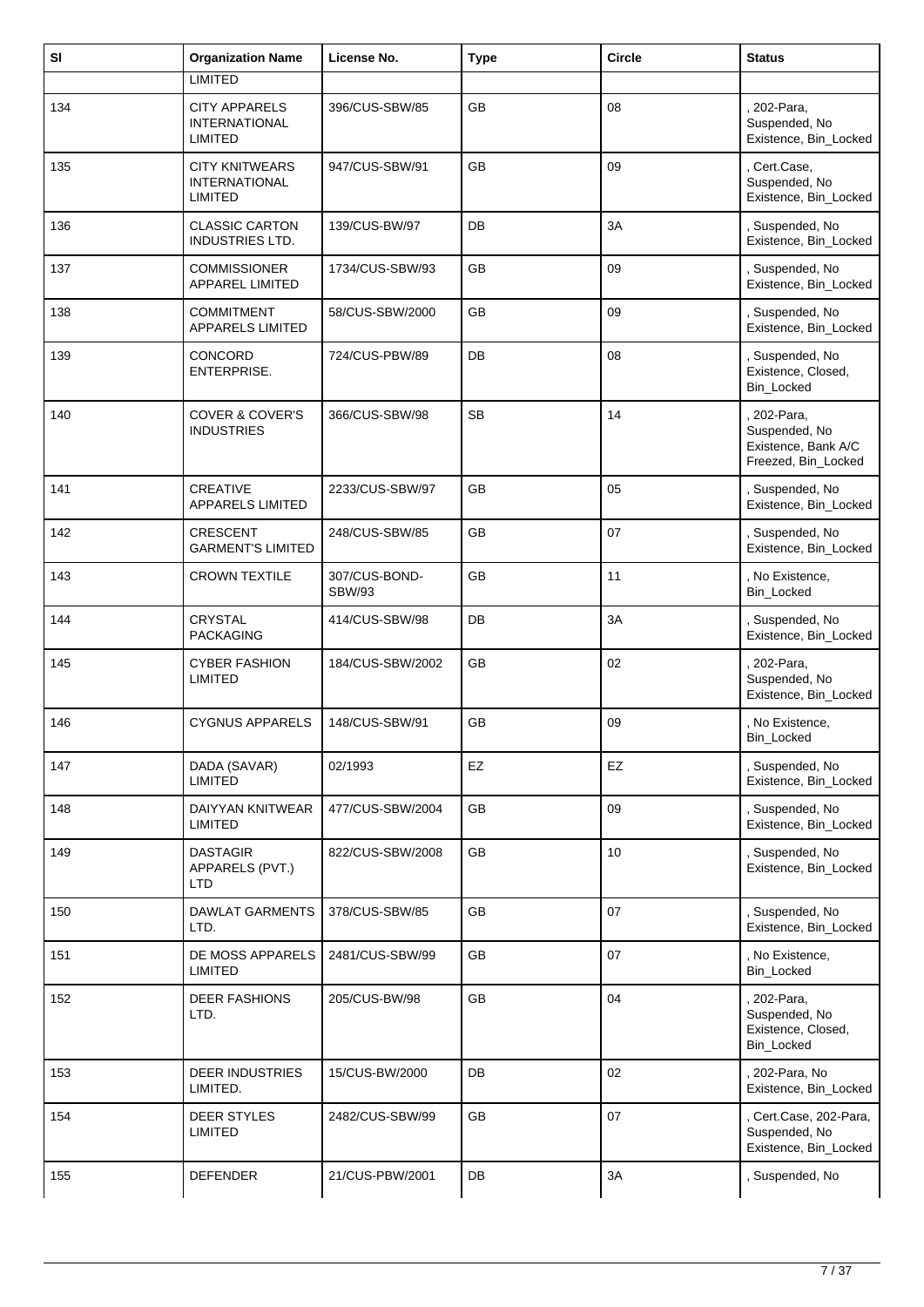| SI  | <b>Organization Name</b>                                           | License No.       | <b>Type</b> | <b>Circle</b> | <b>Status</b>                                                            |
|-----|--------------------------------------------------------------------|-------------------|-------------|---------------|--------------------------------------------------------------------------|
|     | <b>PRINTING &amp;</b><br><b>PACKAGING</b><br><b>INDUSTRIES LTD</b> |                   |             |               | Existence, Bin_Locked                                                    |
| 156 | <b>DEFOIN</b>                                                      | 611/CUS-SBW/87    | GB          | 07            | Suspended, No<br>Existence, Bin_Locked                                   |
| 157 | <b>DELTA DYEING &amp;</b><br><b>FABRICS LIMITED</b>                | 52/CUS-BW/95      | GB          | 05            | 202-Para,<br>Suspended, No<br>Existence, Bank A/C<br>Freezed, Bin_Locked |
| 158 | <b>DELTA FASHION</b><br><b>DESIGNERS LIMITED</b>                   | 248/CUS-SBW/99    | GB          | 05            | 202-Para,<br>Suspended, No<br>Existence, Bank A/C<br>Freezed, Bin_Locked |
| 159 | <b>DENNIS PLASTIC</b><br><b>INDUSTRIES</b>                         | 159/CUS-PBW/2003  | DB          | <b>11A</b>    | Suspended, No<br>Existence, Closed,<br>Bin_Locked                        |
| 160 | <b>DESH BANGLA CAP</b><br><b>INDUSTRY</b>                          | 959/CUS-SBW/2008  | <b>GB</b>   | 12            | , Suspended, No<br>Existence, Bin_Locked                                 |
| 161 | <b>DESIGN ART WORK</b><br>(PVT) LIMITED                            | 194/CUS-SBW/2002  | DB          | 5A            | Suspended, No<br>Existence, Bin_Locked                                   |
| 162 | <b>DESIGN KNITWEAR</b><br>(BD) LIMITED                             | 218/CUS-SBW/2002  | GB          | 07            | Suspended, No<br>Existence, Bin_Locked                                   |
| 163 | <b>DGN APPARELS</b><br><b>LIMITED</b>                              | 1336/CUS-SBW/2011 | GB          | 3A            | , Suspended, No<br>Existence, Bin_Locked                                 |
| 164 | <b>DHAKA KNITTING</b><br><b>LIMITED</b>                            | 824/CUS-SBW/90    | GB          | 07            | Suspended, No<br>Existence, Bin_Locked                                   |
| 165 | DHAL POLY<br>PROPYLENE<br><b>INDUSTRIES</b><br><b>LIMITED</b>      | 451/CUS-SBW/99    | DB          | 5A            | , Cert.Case, 202-Para,<br>Suspended, No<br>Existence, Bin_Locked         |
| 166 | <b>DIAMOND CARTONS</b><br>& PRINTING LIMITED                       | 227/CUS-PBW/2004  | DB          | 5A            | Suspended, No<br>Existence, Bin_Locked                                   |
| 167 | <b>DIBA ACCESSORIES</b><br><b>INDUSTRY</b>                         | 658/CUS-PBW/2010  | DB          | 02            | , Suspended, No<br>Existence, Bin_Locked                                 |
| 168 | <b>DIPLOMAT FASHION</b><br>WEAR (PVT) LIMITED                      | 2235/CUS-SBW/97   | GB          | 07            | , No Existence,<br><b>Bin Locked</b>                                     |
| 169 | <b>DOTCOM SWEATER</b><br><b>LIMITED</b>                            | 318/CUS-SBW/2003  | GB          | 3A            | Suspended, No<br>Existence, Bin_Locked                                   |
| 170 | DREAM TOP (BD)<br>LIMITED                                          | 589/CUS-SBW/2005  | <b>GB</b>   | 3A            | , Suspended, No<br>Existence, Bin_Locked                                 |
| 171 | <b>DRESS &amp; DRESS</b><br><b>LIMITED</b>                         | 124/CUS-SBW/2001  | GB          | 07            | Cert.Case, 202-Para,<br>Suspended, No<br>Existence, Bin_Locked           |
| 172 | <b>DRIFT PACKAGING</b><br>AND PRINTING LTD.                        | 373/CUS-PBW/2007  | DB          | 04            | , Suspended, No<br>Existence, Bank A/C<br>Freezed, Bin_Locked            |
| 173 | <b>DWELL FASHIONS</b><br>LTD.                                      | 1760/CUS-SBW/93   | GB          | 09            | , Suspended, No<br>Existence, Bin_Locked                                 |
| 174 | E. U. SWEATERS<br><b>INDUSTRIES</b><br><b>LIMITED</b>              | 251/CUS-SBW/2002  | <b>GB</b>   | 07            | , No Existence,<br>Bin_Locked                                            |
| 175 | <b>EAGLE GARMENTS</b><br><b>LIMITED</b>                            | 379/CUS-SBW/85    | GB          | 08            | , Cert.Case, 202-Para,<br>Suspended, No<br>Existence, Bin_Locked         |
| 176 | <b>EAQUB SUFI</b>                                                  | 1901/CUS-SBW/94   | <b>GB</b>   | 07            | , No Existence,                                                          |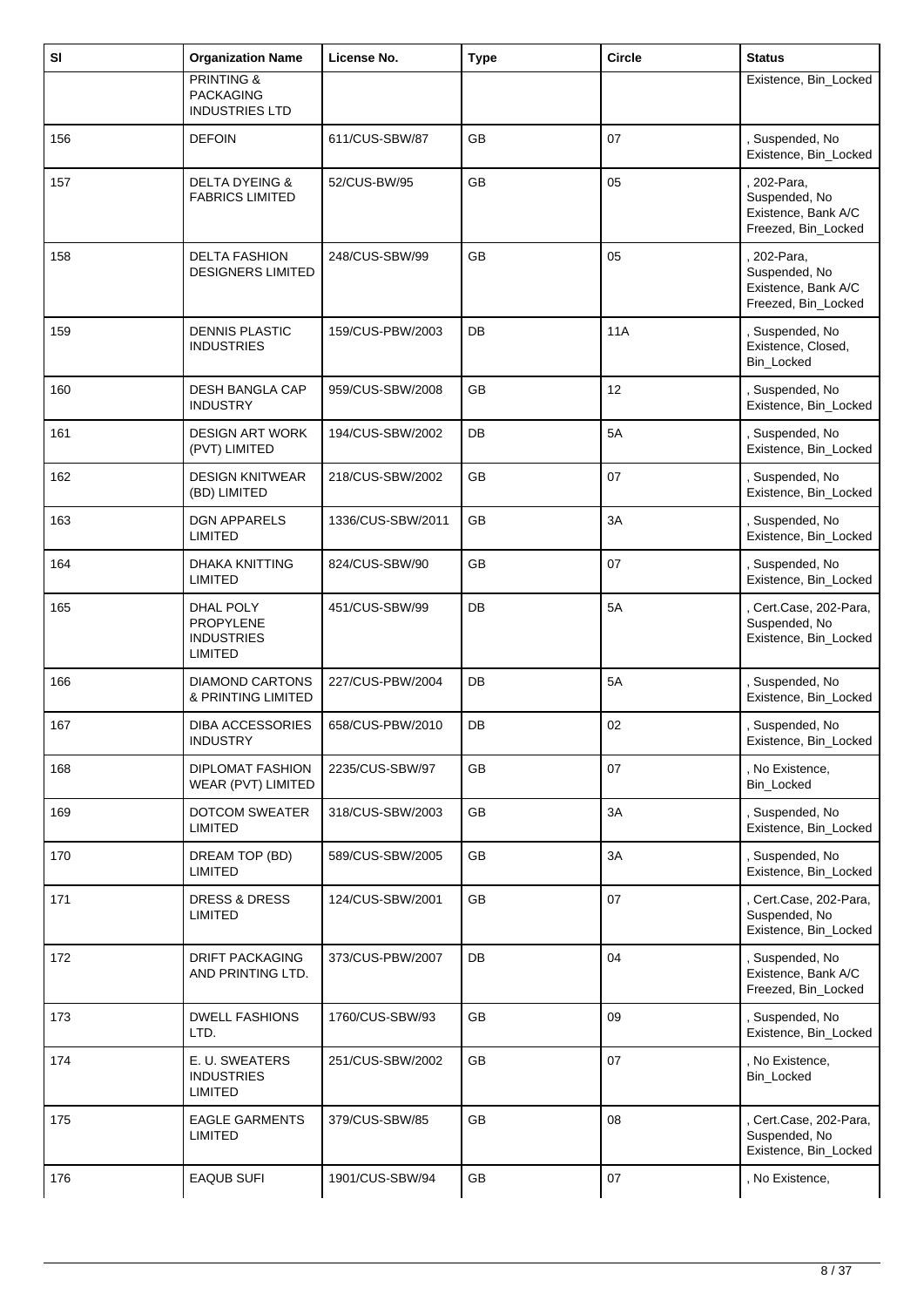| SI  | <b>Organization Name</b>                                                                                  | License No.       | <b>Type</b> | <b>Circle</b> | <b>Status</b>                                                                         |
|-----|-----------------------------------------------------------------------------------------------------------|-------------------|-------------|---------------|---------------------------------------------------------------------------------------|
|     | <b>GARMENTS</b>                                                                                           |                   |             |               | Bin_Locked                                                                            |
| 177 | <b>EARTHEE WEAR LTD</b>                                                                                   | 841/CUS-SBW/2008  | GB          | 07            | Suspended, No<br>Existence, Bin_Locked                                                |
| 178 | <b>EAST ASIA</b><br>FASHIONS LTD.                                                                         | 2165/CUS-SPBW/96  | GB          | 05            | Suspended, No<br>Existence, Bin_Locked                                                |
| 179 | <b>EASTERN</b><br><b>GARMENTS</b>                                                                         | 1367/CUS-SBW/2012 | <b>GB</b>   | 09            | Suspended, No<br>Existence, Bin_Locked                                                |
| 180 | <b>EASTERN</b><br><b>GARMENTS LTD.</b>                                                                    | 1174/CUS-SBW/92   | GB          | 07            | Suspended, No<br>Existence, Bin_Locked                                                |
| 181 | <b>EDEN APPARELS</b><br><b>LIMITED</b>                                                                    | 1959/CUS-SBW/94   | GB          | 09            | , No Existence,<br>Bin_Locked                                                         |
| 182 | <b>EEBANA FASHION</b><br><b>DESIGNS LIMITED</b>                                                           | 48/CUS-SBW/2001   | <b>GB</b>   | 10            | Suspended, No<br>Existence, Bin_Locked                                                |
| 183 | <b>ELEGANT SWEATER</b><br><b>INDUSTRY LIMITED</b>                                                         | 2085/CUS-SBW/95   | GB          | 07            | Suspended, No<br>Existence, Bin_Locked                                                |
| 184 | <b>ELITE PRINTING &amp;</b><br>PACKAGING LTD                                                              | 57/CUS-PBW/90     | HB          | HB            | 202-Para,<br>Suspended, No<br>Existence, Bin_Locked                                   |
| 185 | <b>ENIGMA APPARELS</b><br>LTD.                                                                            | 105/CUS-SBW/2001  | <b>GB</b>   | 05            | Cert.Case,<br>Suspended, No<br>Existence, Bin_Locked                                  |
| 186 | <b>ESHNA LIMITED</b>                                                                                      | 106/CUS-BW/96     | <b>GB</b>   | 02            | , Cert.Case, 202-Para,<br>Suspended, No<br>Existence, Bank A/C<br>Freezed, Bin_Locked |
| 187 | ETHER TEX LTD.                                                                                            | 1107/CUS-SBW/2009 | <b>GB</b>   | 05            | , Suspended, No<br>Existence, Bin_Locked                                              |
| 188 | <b>EURO FASHIONS</b><br><b>LTD</b>                                                                        | 1031/CUS-SBW/92   | GB          | 09            | Suspended, No<br>Existence, Closed,<br>Bin_Locked                                     |
| 189 | <b>EUROPE APPARELS</b><br>LIMITED                                                                         | 1139/CUS-SBW/92   | <b>GB</b>   | 07            | 202-Para,<br>Suspended, No.<br>Existence, Bin_Locked                                  |
| 190 | EUROPE KNIT<br><b>FASHION</b>                                                                             | 644/CUS-SBW/99    | GB          | 11            | Suspended, No<br>Existence, Bin_Locked                                                |
| 191 | <b>EUROPE SWEATERS</b><br>LIMITED                                                                         | 2499/CUS-SBW/2000 | <b>GB</b>   | 07            | 202-Para,<br>Suspended, No<br>Existence, Bin_Locked                                   |
| 192 | <b>EVANA GARMENTS</b><br>LTD.                                                                             | 245/CUS-SBW/85    | GB          | 09            | , Suspended, No<br>Existence, Closed,<br><b>Bin Locked</b>                            |
| 193 | <b>EVINCE PAPER</b><br><b>CONVERTING &amp;</b><br><b>PACKAGING</b><br><b>INDUSTRIES</b><br><b>LIMITED</b> | 778/CUS-SBW/1990  | DB          | 09            | , No Existence,<br><b>Bin Locked</b>                                                  |
| 194 | <b>EVOKE FASHION</b><br><b>LIMITED</b>                                                                    | 2432/CUS-SBW/99   | GB          | 09            | Suspended, No<br>Existence, Bin_Locked                                                |
| 195 | <b>EXENSIVE FASHION</b><br>LIMITED                                                                        | 1415/CUS-SBW/2012 | GB          | 05            | Suspended, No<br>Existence, Bin_Locked                                                |
| 196 | <b>EXOTIC SWEATERS</b><br><b>LIMITED</b>                                                                  | 520/CUS-SBW/2004  | GB          | 10            | Suspended, No<br>Existence, Bin_Locked                                                |
| 197 | <b>EXPERT APPARELS</b><br><b>LIMITED</b>                                                                  | 1219/CUS-SBW/92   | GB          | 07            | , Suspended, No<br>Existence, Bin_Locked                                              |
|     |                                                                                                           |                   |             |               |                                                                                       |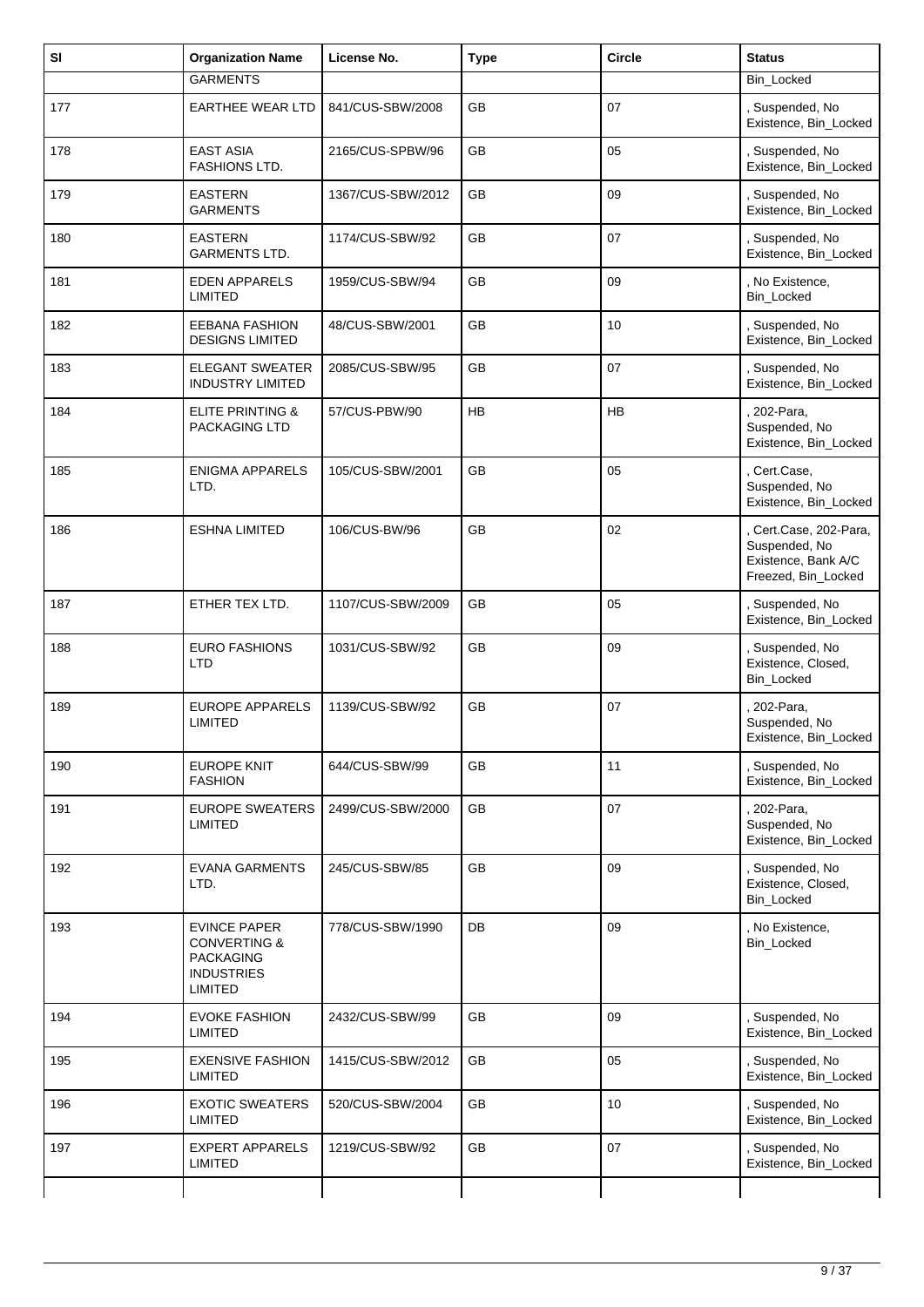| SI  | <b>Organization Name</b>                                | License No.       | <b>Type</b> | <b>Circle</b> | <b>Status</b>                                                              |
|-----|---------------------------------------------------------|-------------------|-------------|---------------|----------------------------------------------------------------------------|
| 198 | <b>EXPO WORLDWIDE</b><br>LTD.                           | 1912/CUS-SBW/1994 | GB          | 09            | , Suspended, No<br>Existence, Bin_Locked                                   |
| 199 | <b>EXPORT POINT</b><br><b>INDUSTRIES</b>                | 426/CUS-SBW/99    | DB          | 09            | , No Existence,<br><b>Bin Locked</b>                                       |
| 200 | <b>EXPOTEX FASHION</b><br>LIMITED                       | 1118/CUS-SBW/92   | <b>GB</b>   | 09            | , Suspended, No<br>Existence, Bank A/C<br>Freezed, Bin_Locked              |
| 201 | <b>EXTROVARTS</b><br>PLASTIC LIMITED                    | 741/CUS-PBW/2001  | DB          | <b>11A</b>    | , Cert.Case, 202-Para,<br>No Existence,<br><b>Bin Locked</b>               |
| 202 | F. M. KNITWEAR<br><b>LIMITED</b>                        | 428/CUS-PBW/95    | GB          | 11            | , Suspended, No<br>Existence, Bin_Locked                                   |
| 203 | <b>FAHAD GARMENTS</b>                                   | 1842/CUS-SBW/94   | <b>GB</b>   | 07            | Cert.Case, 202-Para,<br>Suspended, No<br>Existence, Bin_Locked             |
| 204 | <b>FAHAMI APPARELS</b><br><b>LIMITED</b>                | 055/CUS-SBW/2000  | <b>GB</b>   | 09            | Suspended, No<br>Existence, Bin_Locked                                     |
| 205 | <b>FAHIM ATTIRE &amp;</b><br>COMPOSITE LTD.             | 1481/CUS-SBW/2013 | GB          | 3A            | , Suspended, No<br>Existence, Bin_Locked                                   |
| 206 | <b>FAIR CHILD</b><br>SPORTSWEAR LTD.                    | 2274/CUS-SBW/97   | <b>GB</b>   | 09            | , Suspended, No<br>Existence, Bin_Locked                                   |
| 207 | <b>FAIRLON</b><br><b>GARMENTS LIMITED</b>               | 2139/CUS-SBW/96   | GB          | 6A            | Suspended, No<br>Existence, Bin_Locked                                     |
| 208 | <b>FAR EAST</b><br>BANGLADESH CO.<br><b>LIMITED</b>     | 39/SAVAR-EPZ/97   | EZ          | EZ            | , Suspended, No<br>Existence, Bin_Locked                                   |
| 209 | <b>FARIA LABELS LTD</b>                                 | 306/CUS-PBW/2006  | DB          | 09            | , Suspended, No<br>Existence, Bin_Locked                                   |
| 210 | <b>FARTEX FASHION</b><br><b>WEAR LTD</b>                | 876/CUS-SBW/2008  | GB          | 3A            | , Suspended, No<br>Existence, Bin_Locked                                   |
| 211 | <b>FASHION APPARELS</b><br>LTD.                         | 1967/CUS-SBW/94   | GB          | 3A            | , Suspended, No<br>Existence, Bin_Locked                                   |
| 212 | <b>FASHION CONCERN</b><br><b>LIMITED</b>                | 2352/CUS-SBW/98   | GB          | 09            | , No Existence,<br><b>Bin Locked</b>                                       |
| 213 | <b>FASHION KNIT</b><br><b>WEAR</b>                      | 324/CUS-SBW/94    | GB          | 11            | , Suspended, No<br>Existence, Bank A/C<br>Freezed, Bin_Locked              |
| 214 | <b>FASHION OF NEXT</b><br><b>GENERATION</b><br>LIMITED. | 2281/CUS-SBW/98   | GB          | 09            | , Suspended, No<br>Existence, Bin_Locked                                   |
| 215 | <b>FASHION TECH LTD.</b>                                | 1553/CUS-SBW/92   | <b>GB</b>   | 09            | , Suspended, No<br>Existence, Closed,<br>Bin_Locked                        |
| 216 | <b>FASHION TOYS</b><br><b>LIMITED</b>                   | 43/CUS-BW/95      | GB          | 6A            | , 202-Para,<br>Suspended, No<br>Existence, Bank A/C<br>Freezed, Bin_Locked |
| 217 | <b>FASHION TRUST</b><br>(PVT) LIMITED                   | 1986/CUS-SBW/94   | GB          | 07            | , Suspended, No<br>Existence, Bin_Locked                                   |
| 218 | <b>FASHIONS KING</b><br>LIMITED                         | 1789/CUS-SBW/93   | GB          | 09            | , Suspended, No<br>Existence, Bin_Locked                                   |
| 219 | <b>FASHIONS LIMITED</b>                                 | 320/CUS-SBW/85    | GB          | 08            | Cert.Case, No<br>Existence, Bin_Locked                                     |
| 220 | <b>FASHIONS MART</b>                                    | 43/CUS-SBW/2001   | GB          | 07            | , Cert.Case, 202-Para,                                                     |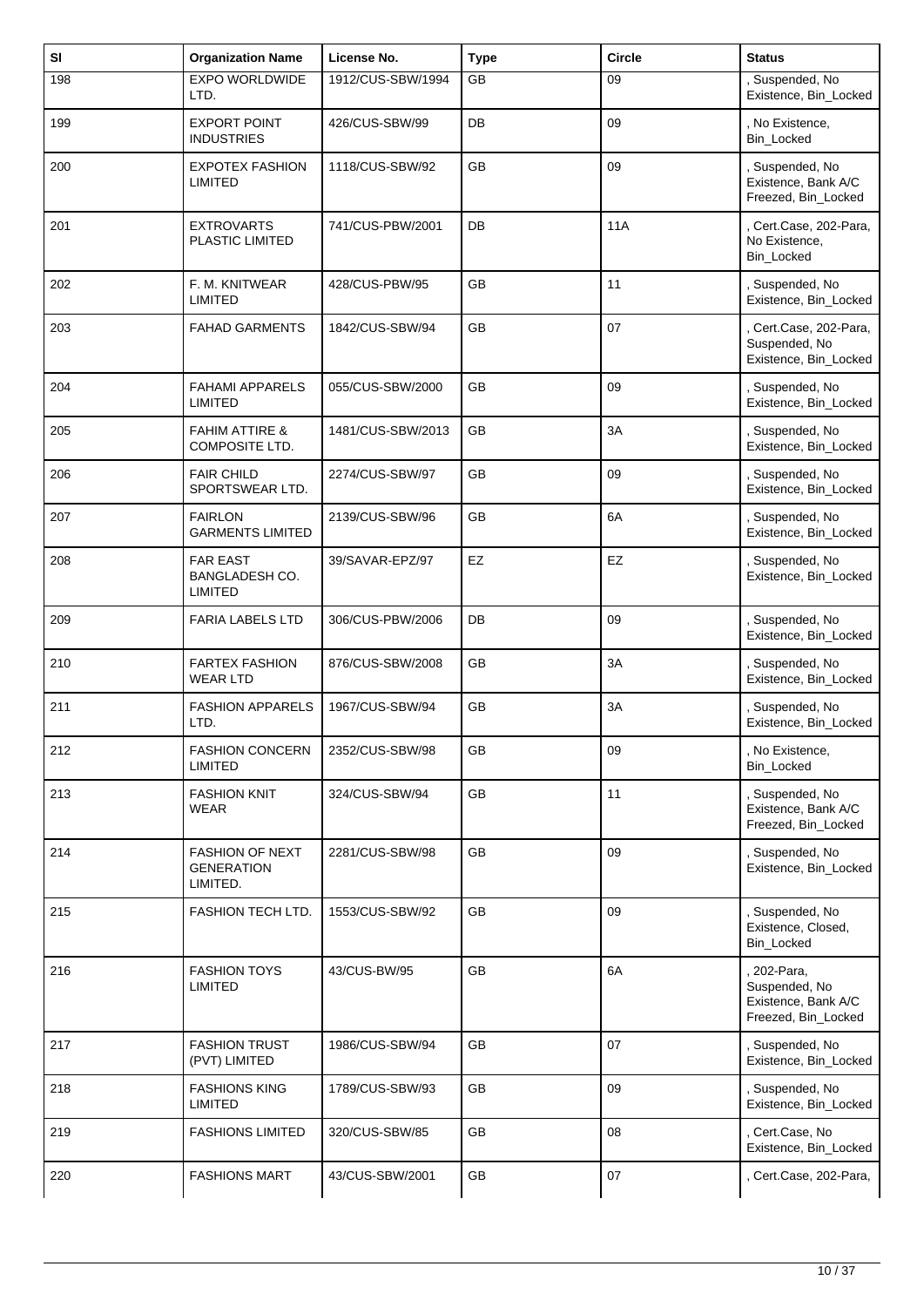| SI  | <b>Organization Name</b>                                 | License No.             | <b>Type</b> | <b>Circle</b> | <b>Status</b>                                                  |
|-----|----------------------------------------------------------|-------------------------|-------------|---------------|----------------------------------------------------------------|
|     | <b>LIMITED</b>                                           |                         |             |               | No Existence,<br>Bin_Locked                                    |
| 221 | <b>FATEHA APPARELS</b><br>LTD.                           | 1090/CUS-SBW/2009       | <b>GB</b>   | 09            | , Suspended, No<br>Existence, Bin_Locked                       |
| 222 | FEATHERLITE LTD.                                         | 105/SAVAR-EPZ/05        | EZ          | EZ            | , 202-Para, No<br>Existence, Bin_Locked                        |
| 223 | <b>FEDERAL</b><br><b>GARMENTS LIMITED</b>                | 1741/CUS-SBW/93         | GB          | 11            | Suspended, No<br>Existence, Bin_Locked                         |
| 224 | <b>FEMINA APPARELS</b><br>LTD.                           | 419/CUS-SBW/85          | <b>GB</b>   | 09            | , Suspended, No<br>Existence, Bin_Locked                       |
| 225 | <b>FIBRE GARDEN</b><br><b>LIMITED</b>                    | 110/CUS-PBW/2001        | <b>GB</b>   | 11            | , Suspended, No<br>Existence, Bin_Locked                       |
| 226 | <b>FIBRECOT</b><br><b>GARMENTS LIMITED</b>               | 308/CUS-SBW/85          | GB          | 09            | Cert.Case, 202-Para,<br>Suspended, No<br>Existence, Bin_Locked |
| 227 | <b>FINE FABRICS</b><br><b>LIMITED</b>                    | 127/CUS-BW/97           | <b>GB</b>   | 3A            | , Suspended, No<br>Existence, Bin_Locked                       |
| 228 | <b>FINE SCENE</b><br><b>FASHIONS LTD.</b>                | 887/CUS-SBW/1991        | GB          | 09            | Suspended, No<br>Existence, Bin_Locked                         |
| 229 | <b>FINESTITCH</b><br>APPARELS LIMITED                    | 129/CUS-SBW/2001        | <b>GB</b>   | 07            | , Suspended, No<br>Existence, Bin_Locked                       |
| 230 | <b>FLORENCE</b><br><b>APPARELS LIMITED</b>               | 1783/CUS-SBW/93         | <b>GB</b>   | 6A            | , Suspended, No<br>Existence, Bin_Locked                       |
| 231 | <b>FOCUS FASHIONS</b><br>LIMITED                         | 1906/CUS-SBW/94         | GB          | 09            | Suspended, No<br>Existence, Bin_Locked                         |
| 232 | <b>FORTUNE</b><br><b>GARMENTS LIMITED</b>                | 1585/CUS-SBW/92         | GB          | 08            | , Suspended, No<br>Existence, Bin_Locked                       |
| 233 | <b>FRC KNIT</b><br><b>COMPOSITE</b>                      | 1270/CUS-SBW/2011       | <b>GB</b>   | 3A            | , Suspended, No<br>Existence, Bin_Locked                       |
| 234 | <b>FUJI KNIT &amp;</b><br><b>FASHION WEAR</b><br>LIMITED | 54/CUS-BW/95            | GB          | 6A            | 202-Para,<br>Suspended, No<br>Existence, Bin_Locked            |
| 235 | <b>G. I. GARMENTS</b>                                    | 2354/CUS-SBW/98         | GB          | 11            | , Suspended, No<br>Existence, Bin_Locked                       |
| 236 | G. K. GARMENTS<br><b>LIMITED</b>                         | 162/CUS-SBW/84          | GB          | 09            | Suspended, No<br>Existence, Bin_Locked                         |
| 237 | <b>G.R. TEXTILE MILLS</b><br>LTD.                        | 543/CUS-<br>BOND/PBW/98 | GB          | 11            | , Suspended, No<br>Existence, Bin_Locked                       |
| 238 | <b>GARMEX LIMITED</b>                                    | 435/CUS-SBW/85          | GB          | 09            | , Suspended, No<br>Existence, Bin_Locked                       |
| 239 | <b>GAUGE FASHIONS</b><br><b>LIMITED</b>                  | 1576/CUS-SBW/2014       | GB          | 6A            | Suspended, No<br>Existence, Bin_Locked                         |
| 240 | <b>GAUSS MAGNATICS</b><br>& ELECTRONICS<br>LIMITED       | 221/CUS-PBW/94          | DB          | 07            | , Suspended, No<br>Existence, Bin_Locked                       |
| 241 | <b>GAVANCE LEATHER</b><br>(BD) LIMITED                   | 326/CUS-SBW/97          | <b>SB</b>   | 14            | Suspended, No<br>Existence, Bin_Locked                         |
| 242 | <b>GEM KNITWEAR</b><br>FABRICS CO.<br><b>LIMITED</b>     | 132/CUS-SBW/97          | GB          | 6A            | , Suspended, No<br>Existence, Bin_Locked                       |
| 243 | <b>GEMINI GARMENTS</b><br><b>LIMITED</b>                 | 104/CUS-SBW/84          | GB          | 09            | Suspended, No<br>Existence, Bin_Locked                         |
| 244 | <b>GEMMY GARMENTS</b>                                    | 553/CUS-SBW/86          | GB          | 09            | Suspended, No                                                  |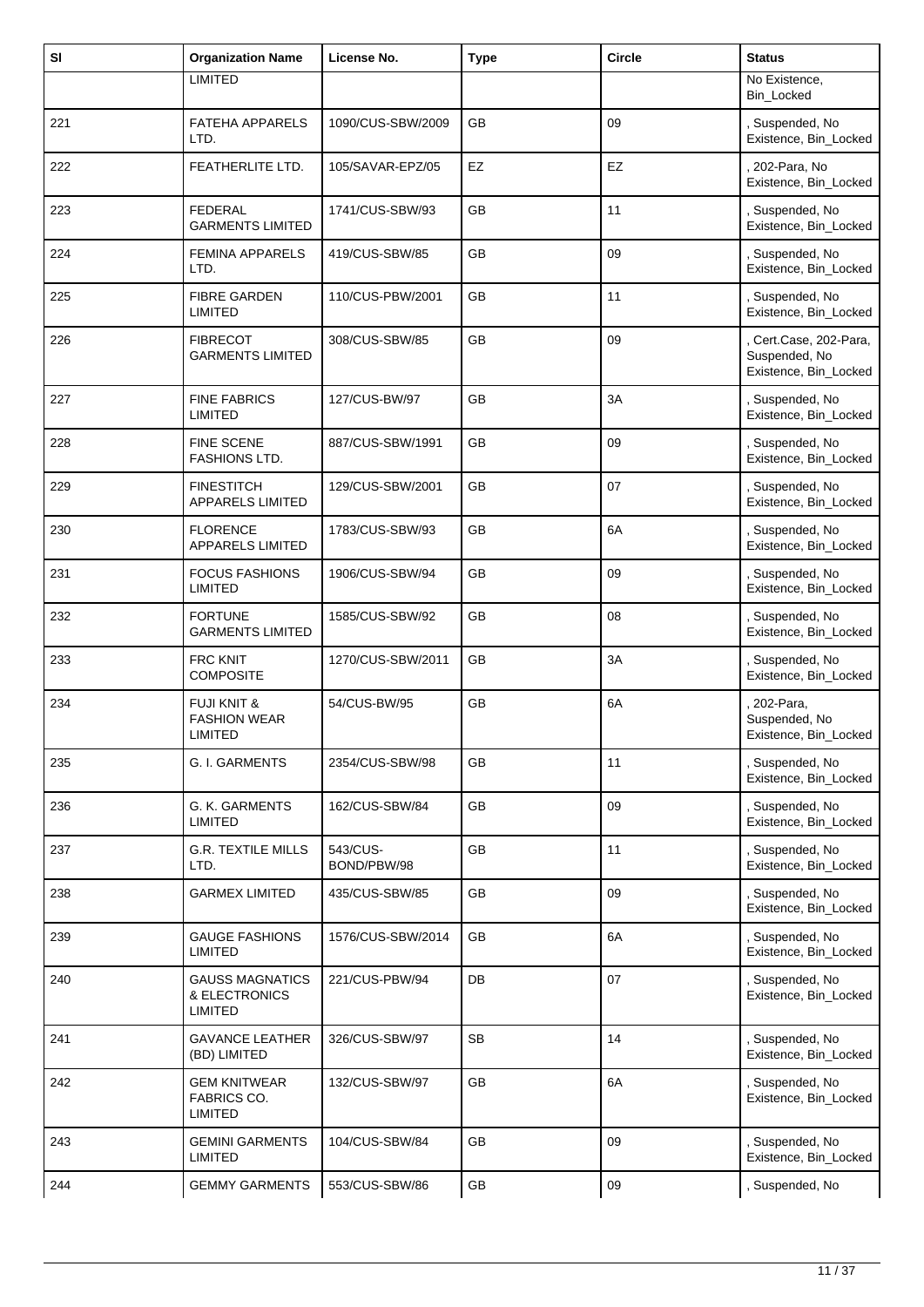| SI  | <b>Organization Name</b>                                                        | License No.                    | <b>Type</b> | <b>Circle</b> | <b>Status</b>                                                              |
|-----|---------------------------------------------------------------------------------|--------------------------------|-------------|---------------|----------------------------------------------------------------------------|
|     | <b>LIMITED</b>                                                                  |                                |             |               | Existence, Bin_Locked                                                      |
| 245 | <b>GENERAL</b><br>APPARELS IND. LTD.                                            | 758/CUS-SBW/89                 | <b>GB</b>   | 07            | Suspended, No<br>Existence, Bin_Locked                                     |
| 246 | <b>GENIUS FASHIONS</b><br>LIMITED                                               | 614/CUS-SBW/99                 | GB          | 3B            | , Suspended, No<br>Existence, Bin_Locked                                   |
| 247 | <b>GENTS GARMENTS</b><br>LIMITED                                                | 187/CUS-SBW/84                 | <b>GB</b>   | 07            | , Suspended, No<br>Existence, Bin_Locked                                   |
| 248 | <b>GENUINE</b><br><b>PACKAGING &amp;</b><br><b>PLASTIC</b><br><b>INDUSTRIES</b> | 415/CUS-PBW/98                 | DB          | 5B            | No Existence,<br>Bin_Locked                                                |
| 249 | <b>GITANO APPARELS</b><br><b>LIMITED</b>                                        | 948/CUS-SBW/91                 | <b>GB</b>   | 09            | Suspended, No<br>Existence, Bin_Locked                                     |
| 250 | <b>GLOBAL WOVEN</b><br><b>WEAR LTD</b>                                          | 523/CUS-SBW/2009               | GB          | 09            | , Suspended, No<br>Existence, Bin_Locked                                   |
| 251 | <b>GLOBE PACKAGES</b>                                                           | 363/CUS-SBW/98                 | <b>DB</b>   | 08            | , 202-Para,<br>Suspended, No<br>Existence, Bank A/C<br>Freezed, Bin_Locked |
| 252 | <b>GOLAM MORSHED &amp;</b><br><b>BROTHERS LIMITED</b>                           | 1582/CUS-SBW/92                | <b>GB</b>   | 07            | , Suspended, No<br>Existence, Bin_Locked                                   |
| 253 | <b>GOLD FIELD</b><br><b>CIRCULAR KNI'G</b><br>IN'S.LTD.                         | 470/CUS-PBW/96                 | GB          | 11            | Suspended, No<br>Existence, Bin_Locked                                     |
| 254 | <b>GOLDEN GARMENTS</b><br>(PVT.) LIMITED                                        | 973/CUS-SBW/91                 | <b>GB</b>   | 09            | 202-Para, No<br>Existence, Bin_Locked                                      |
| 255 | <b>GOLDLAND</b><br><b>INTERNATIONAL</b><br><b>LIMITED</b>                       | 077/CUS-SBW/2000               | GB          | 6A            | Suspended, No<br>Existence, Bin_Locked                                     |
| 256 | <b>GREEN FASHION</b><br>(PVT) LIMITED                                           | 1149/CUS-SBW/92                | GB          | 09            | , Suspended, No<br>Existence, Bin_Locked                                   |
| 257 | <b>GREENTEX LABEL</b><br>LTD.                                                   | 212/CUS-PBW/94                 | DB          | 09            | , Suspended, No<br>Existence, Bin_Locked                                   |
| 258 | <b>GREENVALE</b><br><b>SWEATERS LIMITED</b>                                     | 1497/CUS-SBW/2013              | GB          | 6A            | , Suspended, No<br>Existence, Bin_Locked                                   |
| 259 | <b>GREYSTONE</b><br><b>SWEATER LIMITED</b>                                      | 041/CUS-SBW/2000               | <b>GB</b>   | 07            | , Suspended, No<br>Existence, Bin_Locked                                   |
| 260 | <b>GULSHAN USA</b><br>ZIPPERS (BD)<br>LIMITED                                   | 281/CUS-PBW/2005               | DB          | 04            | 202-Para,<br>Suspended, No<br>Existence, Bank A/C<br>Freezed, Bin_Locked   |
| 261 | H. B. APPARELS<br>(PVT.) LTD.                                                   | 255/CUS-BOND-<br><b>SBW/93</b> | <b>GB</b>   | 11            | , Suspended, No<br>Existence, Bin_Locked                                   |
| 262 | H. R. DRESSES<br>(PVT) LIMITED                                                  | 2358/CUS-SBW/98                | GB          | 07            | , Suspended, No<br>Existence, Bin_Locked                                   |
| 263 | H. R. U & SONS<br>LIMITED                                                       | 732/CUS-PBW/2001               | GB          | 11            | Suspended, No<br>Existence, Closed,<br>Bin Locked                          |
| 264 | HA-MEEM<br>GARMENTS (PVT.)<br>LIMITED                                           | 504/CUS-SBW/85                 | GB          | 07            | , Cert.Case, 202-Para,<br>No Existence,<br>Bin_Locked                      |
| 265 | <b>HAIDORY</b><br><b>ACCESSORIES</b><br><b>INDUSTRIES</b><br><b>LIMITED</b>     | 480/CUS-SBW/2000               | DB          | 08            | , 202-Para,<br>Suspended, No<br>Existence, Bin_Locked                      |
|     |                                                                                 |                                |             |               |                                                                            |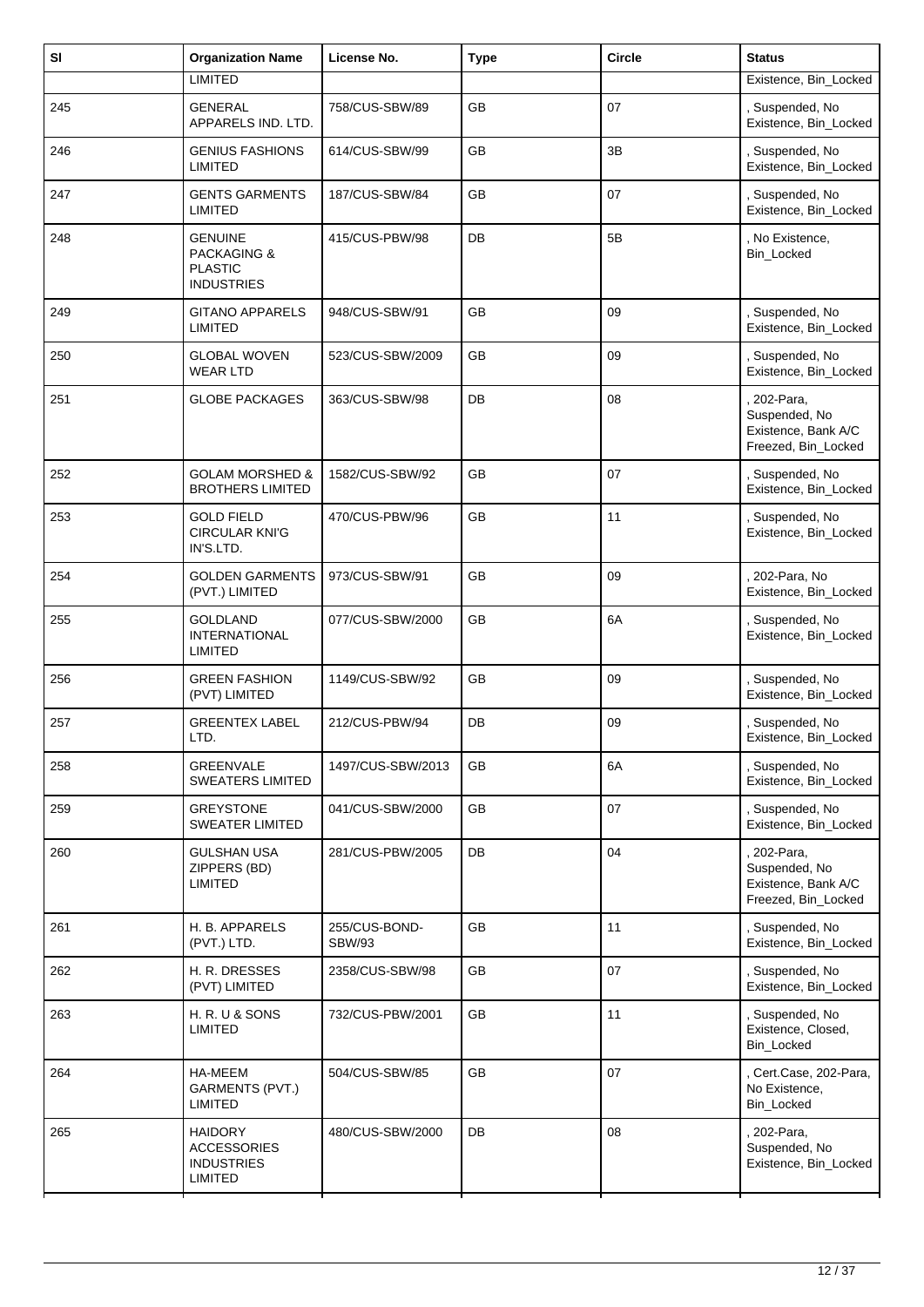| SI  | <b>Organization Name</b>                                           | License No.       | <b>Type</b> | <b>Circle</b> | <b>Status</b>                                                                       |
|-----|--------------------------------------------------------------------|-------------------|-------------|---------------|-------------------------------------------------------------------------------------|
| 266 | <b>HAIDORY APPARELS</b><br>LIMITED                                 | 2433/CUS-SBW/99   | GB          | 07            | , Suspended, No<br>Existence, Bin_Locked                                            |
| 267 | <b>HAMID APPARELS</b><br>LIMITED                                   | 966/CUS-SBW/91    | GB          | 09            | , Suspended, No<br>Existence, Bin_Locked                                            |
| 268 | <b>HAMYLON</b><br><b>GARMENTS LIMITED</b>                          | 2381/CUS-SBW/98   | GB          | 07            | , Suspended, No<br>Existence, Bin_Locked                                            |
| 269 | HANDICA (BD) LTD                                                   | 1490/CUS-SBW/2013 | GB          | 08            | Suspended, No<br>Existence, Bin_Locked                                              |
| 270 | <b>HAQUE WEARS</b><br><b>INTERNATIONAL</b><br>(PVT) LIMITED        | 1579/CUS-SBW/92   | <b>GB</b>   | 09            | , Suspended, No<br>Existence, Bin Locked                                            |
| 271 | <b>HARMONY</b><br><b>GARMENTS</b><br><b>INDUSTRIES</b><br>LIMITED  | 556/CUS-SBW/86    | GB          | 07            | Cert.Case, 202-Para,<br>No Existence,<br>Bin_Locked                                 |
| 272 | <b>HAWAI GARMENTS</b><br><b>LIMITED</b>                            | 150/CUS-SBW/84    | GB          | 09            | Suspended, No<br>Existence, Bin Locked                                              |
| 273 | <b>HERALD GARMENTS</b><br>LTD.                                     | 257/CUS-SBW/85    | <b>GB</b>   | 08            | , Suspended, No<br>Existence, Bin_Locked                                            |
| 274 | <b>HIMEL PACKAGING</b><br><b>INDUSTRIES</b><br><b>LIMITED</b>      | 372/CUS-SBW/98    | DB          | 08            | , Cert.Case,<br>Suspended, No<br>Existence, Bin_Locked                              |
| 275 | <b>HISNA ASSOCIATES</b><br>LTD.                                    | 456/CUS-SBW/99    | GB          | 07            | , Suspended, No<br>Existence, Bin_Locked                                            |
| 276 | HOLLYWOOD<br><b>FASHIONS (PVT)</b><br><b>LIMITED</b>               | 447/CUS-SBW/85    | GB          | 6A            | , Suspended, No<br>Existence, Bin_Locked                                            |
| 277 | <b>HOSSAINS LIMITED</b>                                            | 322/CUS-SBW/85    | GB          | 09            | , Suspended, No<br>Existence, Bin_Locked                                            |
| 278 | <b>HOUSE OF</b><br><b>SUNSHINE</b><br>KNITWEAR LIMITED             | 2195/CUS-SBW/96   | GB          | 09            | , Suspended, No<br>Existence, Bin_Locked                                            |
| 279 | HTH GARMENTS<br>LTD.                                               | 1650/CUS-SBW/93   | GB          | 10            | Suspended, No.<br>Existence, Bin_Locked                                             |
| 280 | <b>HUDSON SWEATER</b><br><b>INDUSTRIES</b><br><b>LIMITED</b>       | 211/CUS-SBW/2002  | <b>GB</b>   | 04            | , Suspended, No<br>Existence, Bin_Locked                                            |
| 281 | <b>I.P. JAQ KNITTING</b><br>LTD.                                   | 127/SAVAR-EPZ/07  | EZ          | EZ            | , Suspended, No<br>Existence, Bin_Locked                                            |
| 282 | I.P.I APPARELS LTD.                                                | 1200/CUS-SBW/92   | GB          | 08            | , Suspended, No<br>Existence, Bin_Locked                                            |
| 283 | <b>IDEAL GARMENTS</b><br><b>LIMITED</b>                            | 1757/CUS-SBW/93   | GB          | 11            | Cert.Case, 202-Para,<br>Suspended, No<br>Existence, Bin_Locked                      |
| 284 | <b>IMAGE DESIGN</b><br>LIMITED                                     | 2264/CUS-SBW/1997 | <b>GB</b>   | 08            | , Suspended, No<br>Existence, Bin_Locked                                            |
| 285 | <b>IMEX PACKAGING &amp;</b><br>ACCESSORIES (PVT)<br><b>LIMITED</b> | 207/CUS-PBW/94    | DB          | 08            | , Suspended, No<br>Existence, Bin_Locked                                            |
| 286 | <b>IMPAX PACKAGING</b><br>LIMITED                                  | 190/CUS-PBW/93    | DB          | 10            | Cert.Case, 202-Para,<br>Suspended, No<br>Existence, Bank A/C<br>Freezed, Bin_Locked |
| 287 | IN FASHION LIMITED                                                 | 1044/CUS-SBW/2009 | GB          | 09            | , Suspended, No<br>Existence, Bin_Locked                                            |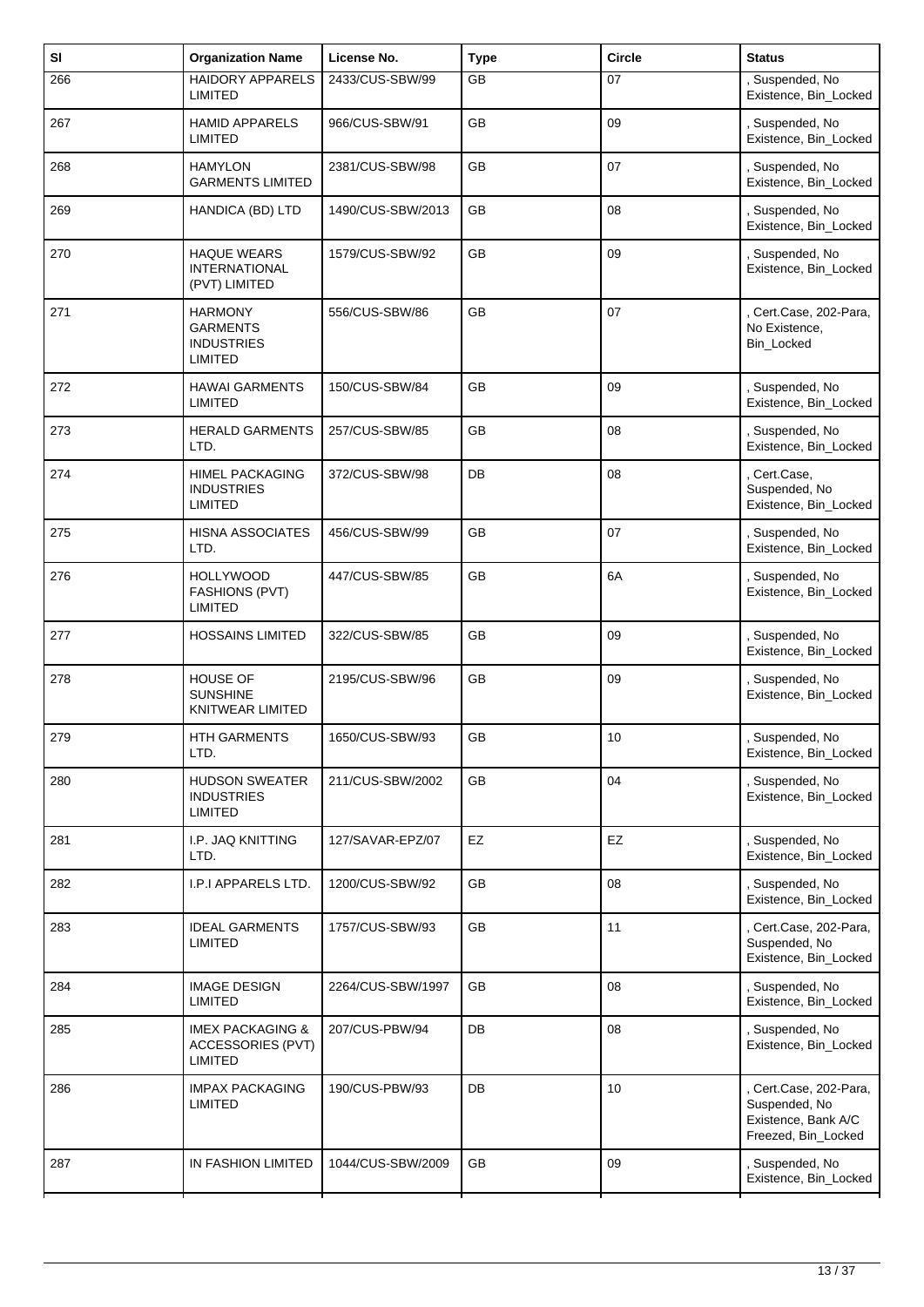| SI  | <b>Organization Name</b>                                                        | License No.       | <b>Type</b> | <b>Circle</b> | <b>Status</b>                                                  |
|-----|---------------------------------------------------------------------------------|-------------------|-------------|---------------|----------------------------------------------------------------|
| 288 | <b>INDEX APPARELS</b><br><b>LIMITED</b>                                         | 1809/CUS-SBW/2016 | GB          | 6A            | Suspended, No<br>Existence, Bin_Locked                         |
| 289 | <b>INTEGRITY</b><br><b>APPARELS LIMITED</b>                                     | 1051/CUS-SBW/92   | <b>GB</b>   | 04            | Suspended, No<br>Existence, Bin_Locked                         |
| 290 | INTER SPORTS LTD.                                                               | 777/CUS-SBW/90    | <b>GB</b>   | 07            | , Suspended, No<br>Existence, Bin_Locked                       |
| 291 | <b>INTER-FASHION</b><br><b>LEATHER &amp;</b><br>FOOTWEAR IND.<br><b>LIMITED</b> | 117/CUS-BW/96     | GB          | 3B            | Suspended, No<br>Existence, Bin_Locked                         |
| 292 | <b>INTERNATIONAL</b><br><b>TRADE LINES</b><br><b>LIMITED</b>                    | 210/CUS-PBW/2004  | DB          | 09            | Suspended, No<br>Existence, Bin_Locked                         |
| 293 | <b>INTERSPEED</b><br><b>GARMENTS LIMITED</b>                                    | 121/CUS-SBW/84    | <b>GB</b>   | 09            | , Suspended, No<br>Existence, Bin_Locked                       |
| 294 | <b>INTERWING</b><br><b>KNITWEARS LIMITED</b>                                    | 886/CUS-SBW/91    | <b>GB</b>   | 07            | 202-Para, No<br>Existence, Bank A/C<br>Freezed, Bin_Locked     |
| 295 | <b>INTRACO FASHION</b><br><b>LIMITED</b>                                        | 233/CUS-SBW/2002  | <b>GB</b>   | 09            | , Suspended, No<br>Existence, Bin_Locked                       |
| 296 | <b>INTRACO</b><br><b>SWEATERS LIMITED</b>                                       | 631/CUS-SBW/2005  | GB          | 6A            | Suspended, No<br>Existence, Bin_Locked                         |
| 297 | <b>IRA APPARELS</b><br><b>LIMITED</b>                                           | 888/CUS-SBW/91    | GB          | 07            | Suspended, No<br>Existence, Bin_Locked                         |
| 298 | <b>ISLAM APPARELS</b><br><b>LIMITED</b>                                         | 1512/CUS-SBW/92   | <b>GB</b>   | 6A            | , Suspended, No<br>Existence, Bin_Locked                       |
| 299 | <b>IZAFA GARMENTS</b><br>(PVT.) LIMITED                                         | 1612/CUS-SBW/93   | GB          | 07            | 202-Para,<br>Suspended, No<br>Existence, Closed,<br>Bin_Locked |
| 300 | <b>J B GARMENTS</b>                                                             | 1014/CUS-SBW/92   | GB          | 07            | Suspended, No<br>Existence, Bin_Locked                         |
| 301 | J. K. K. APPARELS<br><b>LIMITED</b>                                             | 1018/CUS-SBW/92   | GB          | 09            | Suspended, No<br>Existence, Bin_Locked                         |
| 302 | J. M. APPARELS<br>LIMITED                                                       | 088/CUS-SBW/2000  | <b>GB</b>   | 07            | , Suspended, No<br>Existence, Bin_Locked                       |
| 303 | J. N. H. HATWEARS<br>(BD) LIMITED                                               | 1245/CUS-SBW/92   | GB          | 09            | Suspended, No<br>Existence, Bin_Locked                         |
| 304 | J. S. APPARELS<br><b>HOSIERY DIVISION</b>                                       | 2186/CUS-SBW/96   | GB          | 09            | Suspended, No<br>Existence, Bin_Locked                         |
| 305 | J. S. APPARELS                                                                  | 983/CUS-SBW/91    | GB          | 09            | , Suspended, No<br>Existence, Bin_Locked                       |
| 306 | J.K.K. INDUTRIES<br><b>LIMITED</b>                                              | 1244/CUS-SBW/92   | GB          | 07            | Suspended, No<br>Existence, Bin_Locked                         |
| 307 | <b>JACK &amp; SPENCER</b><br><b>ACCESSORIES</b><br>LIMITED                      | 463/CUS-SBW/99    | DB          | 07            | Suspended, No<br>Existence, Bin_Locked                         |
| 308 | <b>JACOSS GARMENTS</b><br><b>LTD</b>                                            | 1886/CUS-SBW/94   | GB          | 07            | Cert.Case, 202-Para,<br>Suspended, No<br>Existence, Bin_Locked |
| 309 | <b>JAMUNA KNIT</b><br>FASHION LTD.                                              | 993/CUS-SBW/91    | <b>GB</b>   | 09            | , Suspended, No<br>Existence, Bin_Locked                       |
| 310 | <b>JANSON</b><br><b>BANGLADESH</b>                                              | 193/CUS-BD/98     | DB          | 3B            | 202-Para,<br>Suspended, No                                     |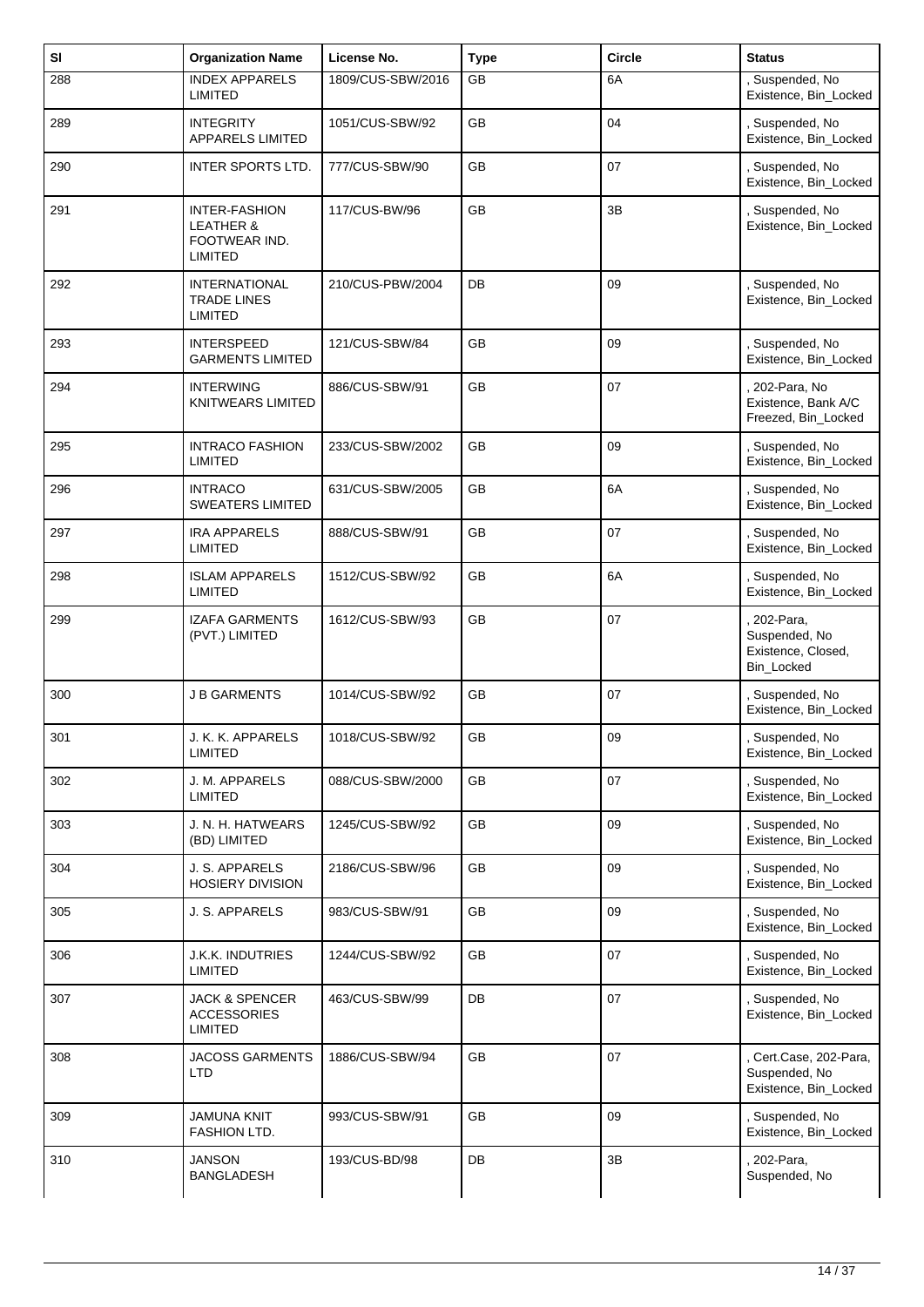| SI  | <b>Organization Name</b>                                            | License No.       | <b>Type</b> | <b>Circle</b> | <b>Status</b>                                                    |
|-----|---------------------------------------------------------------------|-------------------|-------------|---------------|------------------------------------------------------------------|
|     | <b>LIMITED [PADDING &amp;</b><br>QUILTING]                          |                   |             |               | Existence, Bin_Locked                                            |
| 311 | <b>JASO ALUCOATING</b><br>(PVT) LIMITED                             | 299/CUS-PBW/2005  | DB          | 11B           | , Suspended, No<br>Existence, Bin_Locked                         |
| 312 | <b>JAYA THREAD &amp;</b><br><b>ACCESSORIES</b><br><b>INDUSTRIES</b> | 359/CUS-SBW/98    | DB          | 09            | , Suspended, No<br>Existence, Closed,<br>Bin_Locked              |
| 313 | JAYCEE KNITWEARS<br>LIMITED                                         | 1233/CUS-SBW/92   | <b>GB</b>   | 07            | 202-Para,<br>Suspended, No<br>Existence, Bin_Locked              |
| 314 | <b>JAYCEES APPARELS</b><br>LTD.                                     | 1085/CUS-SBW/92   | GB          | 09            | Suspended, No<br>Existence, Bin_Locked                           |
| 315 | <b>JAYES FASHIONS</b>                                               | 1062/CUS-SBW/92   | <b>GB</b>   | 08            | , Suspended, No<br>Existence, Bin_Locked                         |
| 316 | <b>JBS GARMENTS</b><br>(PVT) LIMITED                                | 1839/CUS-SBW/93   | GB          | 09            | , Suspended, No<br>Existence, Bin_Locked                         |
| 317 | <b>JOYA FASHIONS</b>                                                | 1550/CUS-SBW/2014 | GB          | 6A            | Suspended, No<br>Existence, Bin_Locked                           |
| 318 | <b>JOYANTIKA</b><br>APPARELS (PVT)<br><b>LIMITED</b>                | 1552/CUS-SBW/1992 | <b>GB</b>   | 07            | , Cert.Case, 202-Para,<br>Suspended, No<br>Existence, Bin_Locked |
| 319 | <b>JUKI GARMENTS</b>                                                | 597/CUS-SBW/87    | GB          | 09            | Suspended, No<br>Existence, Bin_Locked                           |
| 320 | <b>JUST FASHION (PVT)</b><br>LIMITED                                | 2422/CUS-SBW/99   | <b>GB</b>   | 07            | , Suspended, No<br>Existence, Bin_Locked                         |
| 321 | <b>JUST INDUSTRIES</b><br>(PVT) LIMITED                             | 384/CUS-SBW/98    | DB          | 08            | , Cert.Case, 202-Para,<br>Suspended, No<br>Existence, Bin_Locked |
| 322 | <b>JYCEE FASHIONS</b><br>(PVT) LTD.                                 | 573/CUS-SBW/85    | <b>GB</b>   | 09            | , Suspended, No<br>Existence, Bin_Locked                         |
| 323 | K. ALI SWEATER<br><b>INDUSTRIES</b><br>LIMITED                      | 2249/CUS-SBW/97   | GB          | 10            | , Suspended, No<br>Existence, Bin_Locked                         |
| 324 | K. F. K.<br><b>ACCESSORIES</b>                                      | 148/CUS-PBW/2003  | DB          | 07            | , Suspended, No<br>Existence, Bin_Locked                         |
| 325 | K. MART FASHIONS<br><b>LIMITED</b>                                  | 951/CUS-SBW/91    | GB          | 09            | , Suspended, No<br>Existence, Bin_Locked                         |
| 326 | K.K. BROTHERS.                                                      | 243/CUS-SBW/92    | GB          | 11            | , Suspended, No<br>Existence, Closed,<br>Bin_Locked              |
| 327 | <b>KALLOL GARMENTS</b><br><b>LIMITED</b>                            | 358/CUS-SBW/85    | GB          | 09            | , Suspended, No<br>Existence, Bin_Locked                         |
| 328 | <b>КАРОТАККНА</b><br>APPAREL IND.<br>LIMITED                        | 958/CUS-SBW/91    | GB          | 09            | Suspended, No<br>Existence, Bin_Locked                           |
| 329 | <b>KARIMS FASHION</b><br><b>WEAR LIMITED</b>                        | 534/CUS-SBW/2004  | <b>GB</b>   | 07            | , Suspended, No<br>Existence, Bin_Locked                         |
| 330 | KARNAPHULI KNIT<br><b>WEAR LIMITED</b>                              | 81/CUS-SBW/2001   | GB          | 08            | , Suspended, No<br>Existence, Bin_Locked                         |
| 331 | <b>KERA FASHION</b><br>LIMITED.                                     | 201/CUS-SBW/2002  | <b>GB</b>   | 07            | , Suspended, No<br>Existence, Bin_Locked                         |
| 332 | <b>KESSLER FASHION</b><br><b>INDUSTRIES</b><br><b>LIMITED</b>       | 2154/CUS-SBW/96   | GB          | 09            | , Suspended, No<br>Existence, Bin_Locked                         |
|     |                                                                     |                   |             |               |                                                                  |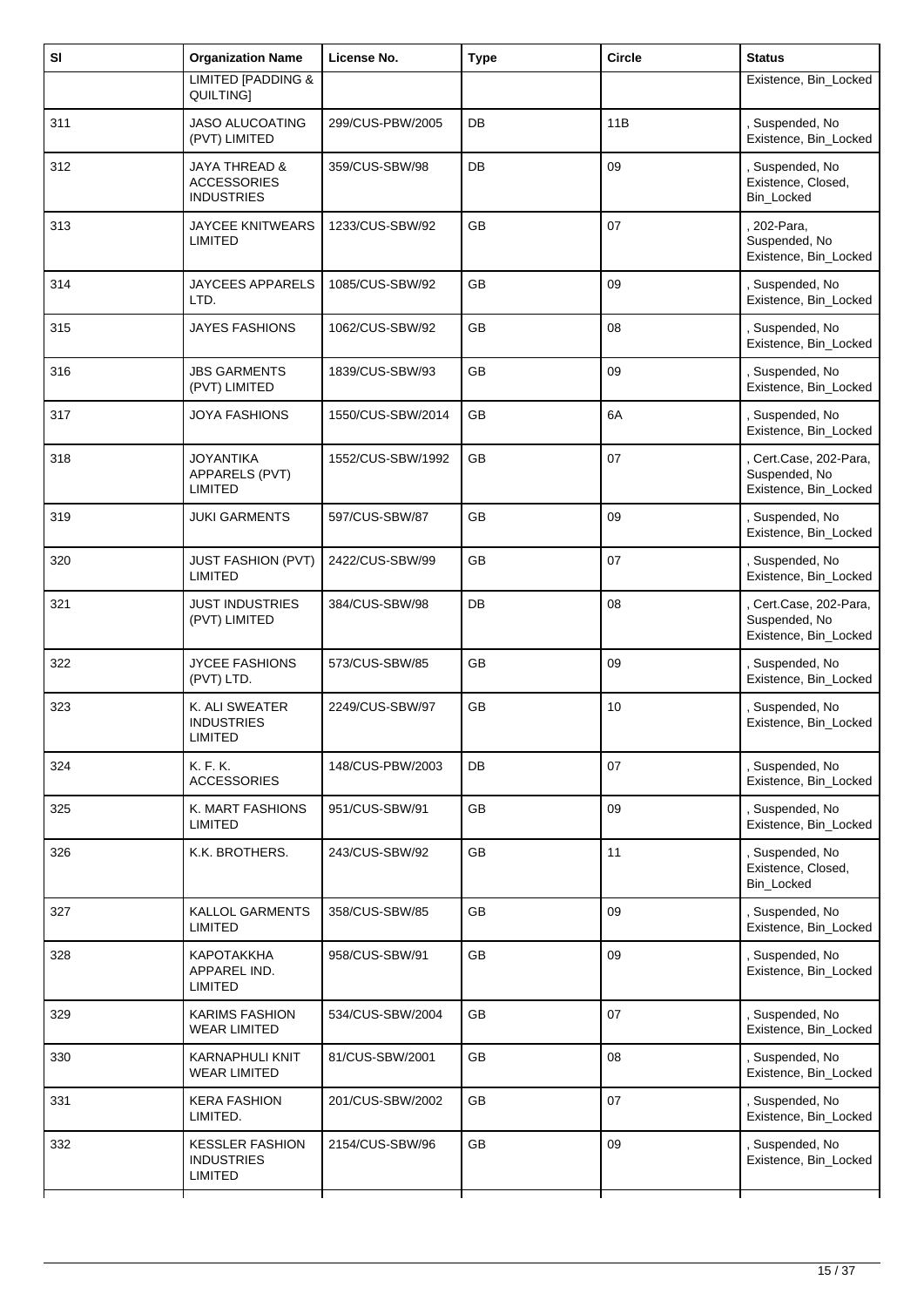| SI  | <b>Organization Name</b>                                      | License No.        | <b>Type</b> | <b>Circle</b> | <b>Status</b>                                                               |
|-----|---------------------------------------------------------------|--------------------|-------------|---------------|-----------------------------------------------------------------------------|
| 333 | <b>KHALIL GARMENTS</b><br><b>LIMITED</b>                      | 18/CUS-SBW/81      | GB          | 09            | , Suspended, No<br>Existence, Bin_Locked                                    |
| 334 | <b>KHAN APPARELS</b><br>LIMITED                               | 1132/CUS-SBW/92    | <b>GB</b>   | 09            | , Cert.Case,<br>Suspended, No<br>Existence, Bank A/C<br>Freezed, Bin_Locked |
| 335 | <b>KHAN ELECTRONICS</b><br><b>INDUSTRIES</b><br>LIMITED       | 807/CUS-PBW/90     | <b>SB</b>   | 14            | , Suspended, No<br>Existence, Bin_Locked                                    |
| 336 | KINGTOP THREAD<br><b>INDUSTRIES</b><br>LIMITED                | 383/CUS-SBW/98     | DB          | 09            | , Suspended, No<br>Existence, Closed,<br>Bin_Locked                         |
| 337 | <b>KNASH FASHIONS</b><br>LIMITED                              | 1775/CUS-SBW/93    | GB          | 07            | , Suspended, No<br>Existence, Bin_Locked                                    |
| 338 | <b>KNIGHT GARMENTS</b><br>(PVT) LIMITED                       | 531/CUS-SBW/86     | GB          | 10            | , 202-Para,<br>Suspended, No<br>Existence, Bin_Locked                       |
| 339 | KNIT & KNITEX (PVT)<br>LTD.                                   | 1491/CUS-SBW/2013  | GB          | 3B            | , Suspended, No<br>Existence, Bin_Locked                                    |
| 340 | <b>KNITEX DYEING &amp;</b><br>PRINTING LIMITED<br>[UNIT-2]    | 487/CUS-PBW/97     | GB          | 11            | , Suspended, No<br>Existence, Bin_Locked                                    |
| 341 | <b>KOHINOOR</b><br>KNITWEAR LIMITED                           | 1242/CUS-SBW/92    | GB          | 09            | , Suspended, No<br>Existence, Bin_Locked                                    |
| 342 | <b>KUMREE</b><br><b>GARMENTS LIMITED</b>                      | 2080/CUS-SBW/95    | GB          | 09            | , Suspended, No<br>Existence, Bin_Locked                                    |
| 343 | <b>LA-BELLE KNITTING</b><br>(PVT) LIMITED                     | 284/CUS-SBW/2003   | <b>GB</b>   | 3B            | , Suspended, No<br>Existence, Bin_Locked                                    |
| 344 | <b>LAKHSMA FASHION</b><br>LTD.                                | 2050/CUS-SBW/95    | GB          | 6A            | , Suspended, No<br>Existence, Bin_Locked                                    |
| 345 | <b>LAMIA FASHIONS</b><br>LTD.                                 | 1998/CUS-SBW/94    | GB          | 07            | , Suspended, No<br>Existence, Closed,<br>Bin_Locked                         |
| 346 | <b>LANCIA KNITWEARS</b><br>LTD.                               | 1048/CUS-SBW/92    | GB          | 07            | , Suspended, No<br>Existence, Bin_Locked                                    |
| 347 | <b>LANCIA SHIRTS</b><br><b>LIMITED</b>                        | 940/CUS-SBW/91     | GB          | 07            | , Cert.Case, 202-Para,<br>Suspended, No<br>Existence, Bin_Locked            |
| 348 | <b>LANDMARK FABRICS</b><br>LIMITED                            | 138/CUS-SBW/2001   | GB          | 6A            | , Suspended, No<br>Existence, Closed,<br>Bin_Locked                         |
| 349 | <b>LEELA GARMENTS</b>                                         | 175/CUS-SBW/84     | GB          | 08            | , Suspended, No<br>Existence, Bin_Locked                                    |
| 350 | LEGEND<br>ELECTRONICS (PVT)<br>LIMITED                        | 100/SAVAR-EPZ/2004 | EZ          | EZ            | , Suspended, No<br>Existence, Bin_Locked                                    |
| 351 | <b>LEVENT KNITTING &amp;</b><br><b>GARMENTS LIMITED</b>       |                    | GB          | 12            | , No Existence,<br>Bin_Locked                                               |
| 352 | <b>LGC GARMENTS LTD</b>                                       | 1795/CUS-SBW/93    | GB          | 09            | , Suspended, No<br>Existence, Bin_Locked                                    |
| 353 | <b>LIBERTY FASHION</b><br>YARN DYEING AND<br><b>PACKAGING</b> | 475/CUS-PBW/2008   | DB          | 5B            | , Suspended, No<br>Existence, Bin_Locked                                    |
| 354 | LIBRA<br>ELECTRONICS.                                         | 762/CUS-SBW/89     | <b>SB</b>   | 14            | , Suspended, No<br>Existence, Closed,                                       |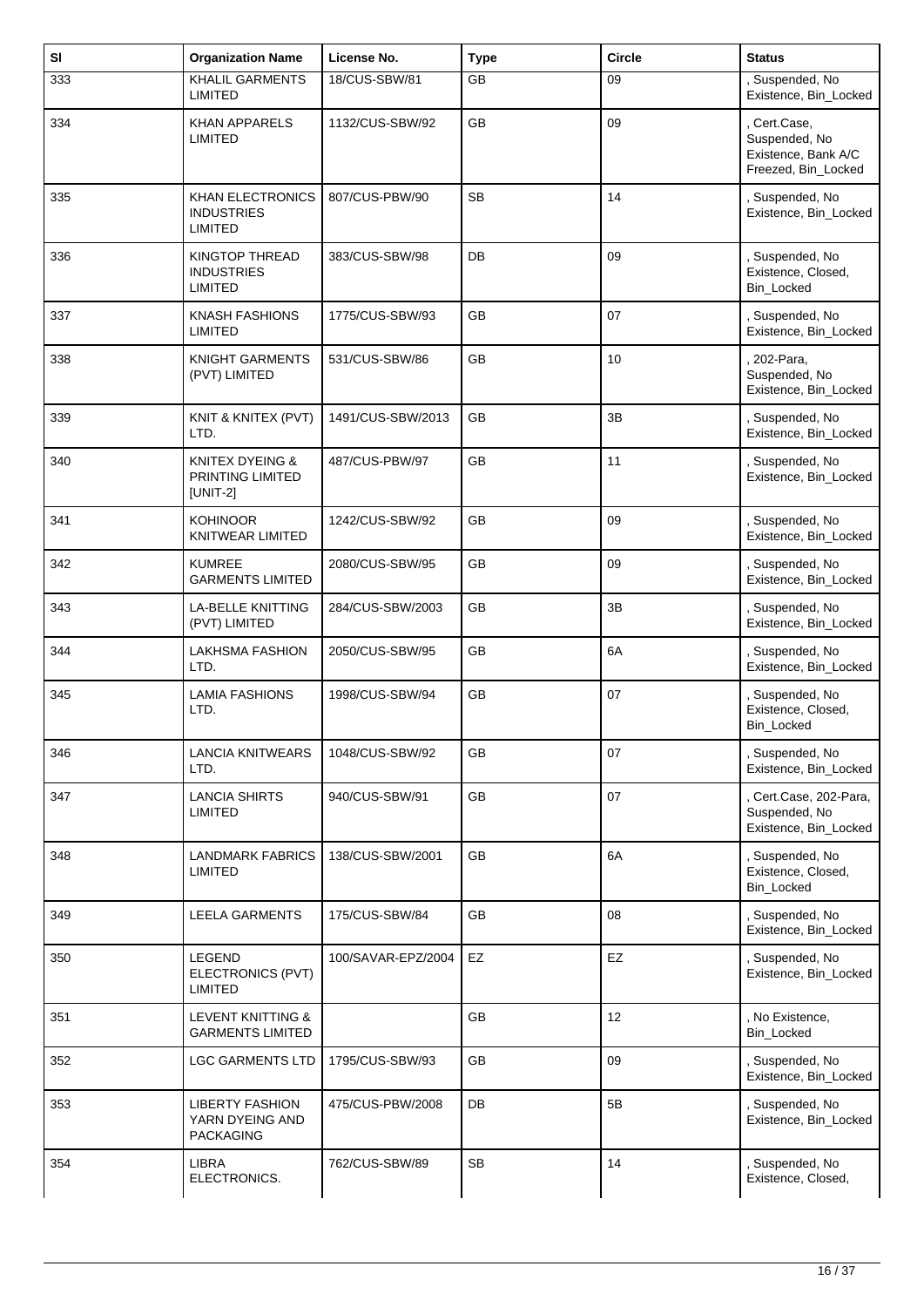| SI  | <b>Organization Name</b>                                      | License No.      | <b>Type</b> | <b>Circle</b> | <b>Status</b>                                                  |
|-----|---------------------------------------------------------------|------------------|-------------|---------------|----------------------------------------------------------------|
|     |                                                               |                  |             |               | Bin_Locked                                                     |
| 355 | <b>LIFE STYLE</b><br><b>FASHIONS MAKER</b><br>LTD             | 855/CUS-SBW/2008 | <b>GB</b>   | 09            | Suspended, No<br>Existence, Bin_Locked                         |
| 356 | <b>LOTUS GARMENTS</b><br><b>LIMITED</b>                       | 11/CUS-SBW/81    | <b>GB</b>   | 07            | Cert.Case, 202-Para,<br>Suspended, No<br>Existence, Bin_Locked |
| 357 | LOVELY APPARELS<br><b>LIMITED</b>                             | 1021/CUS-SBW/92  | GB          | 09            | , Suspended, No<br>Existence, Bin_Locked                       |
| 358 | <b>LUCKY GARMENTS</b><br>INDUSTRIES (PVT)<br>LIMITED (UNIT-1) | 21/CUS-SBW/82    | <b>GB</b>   | 10            | 202-Para, No<br>Existence, Bin_Locked                          |
| 359 | <b>LUMAN FASHIONS</b><br><b>LIMITED</b>                       | 69/CUS-SBW/2001  | GB          | 09            | , Suspended, No<br>Existence, Bin_Locked                       |
| 360 | <b>LUXURY GARMENTS</b><br><b>INDS. LIMITED</b>                | 147/CUS-SBW/84   | GB          | 08            | , Suspended, No<br>Existence, Bin_Locked                       |
| 361 | LYNX TOWEL LTD.                                               | 309/CUS-SBW/93   | <b>GB</b>   | 12            | Suspended, No<br>Existence, Bin_Locked                         |
| 362 | <b>M &amp; M DRESSES</b><br><b>LIMITED</b>                    | 2379/CUS-SBW/98  | GB          | 07            | , Suspended, No<br>Existence, Bin_Locked                       |
| 363 | <b>M &amp; M SHIRTS</b><br><b>LIMITED</b>                     | 2211/CUS-SBW/97  | GB          | 07            | , No Existence,<br>Bin_Locked                                  |
| 364 | M. I. YARN DYEING<br><b>LIMITED</b>                           | 289/CUS-PBW/2005 | DB          | 3C            | , Suspended, No<br>Existence, Bin_Locked                       |
| 365 | M. M. WASHING<br>PLANT LIMITED                                | 86/CUS-SBW/91    | <b>GB</b>   | 04            | , Suspended, No<br>Existence, Bank A/C<br>Freezed, Bin_Locked  |
| 366 | M. S. FASHIONS<br><b>LIMITED</b>                              | 1211/CUS-SBW/92  | <b>GB</b>   | 09            | , Cert.Case, 202-Para,<br>No Existence,<br>Bin_Locked          |
| 367 | M. S. H GARMENTS                                              | 2053/CUS-SBW/95  | GB          | 09            | , Suspended, No<br>Existence, Bin_Locked                       |
| 368 | M. S. T. FASHION<br>(PVT) LIMITED                             | 77/CUS-BW/96     | GB          | 6A            | Suspended, No<br>Existence, Bin_Locked                         |
| 369 | M.Z. GARMENTS<br>LTD.                                         | 371/CUS-SBW/85   | GB          | 09            | , Suspended, No<br>Existence, Bin_Locked                       |
| 370 | <b>MABTEX WEAR</b><br>LIMITED                                 | 38/CUS-SBW/2001  | GB          | 07            | , Suspended, No<br>Existence, Bin_Locked                       |
| 371 | <b>MACK ENTERPRISE</b><br><b>LIMITED</b>                      | 74/CUS-SBW/91    | DB          | 11B           | Suspended, No<br>Existence, Bin_Locked                         |
| 372 | <b>MACYS FASHIONS</b><br><b>LIMITED</b>                       | 2329/CUS-SBW/98  | GB          | 6A            | , Suspended, No<br>Existence, Bin_Locked                       |
| 373 | <b>MAERIS SWEATERS</b><br><b>LIMITED</b>                      | 307/CUS-SBW/2003 | GB          | 09            | , Suspended, No<br>Existence, Bin_Locked                       |
| 374 | <b>MAICO KNITWEAR</b><br><b>LIMITED</b>                       | 141/CUS-SBW/2001 | GB          | 07            | Suspended, No<br>Existence, Bin_Locked                         |
| 375 | <b>MAJESTIC APPAREL</b><br><b>INDUSTRY LIMITED</b>            | 104/CUS-BW/96    | GB          | 6A            | , Suspended, No<br>Existence, Bank A/C<br>Freezed, Bin_Locked  |
| 376 | <b>MAJESTIC</b><br>EMBROIDERY CO.<br>LTD                      | 961/CUS-PBW/2014 | DB          | 6A            | , Suspended, No<br>Existence, Bin_Locked                       |
| 377 | <b>MAKBO APPARELS</b><br><b>LIMITED</b>                       | 1826/CUS-SBW/93  | GB          | 09            | Suspended, No<br>Existence, Bin_Locked                         |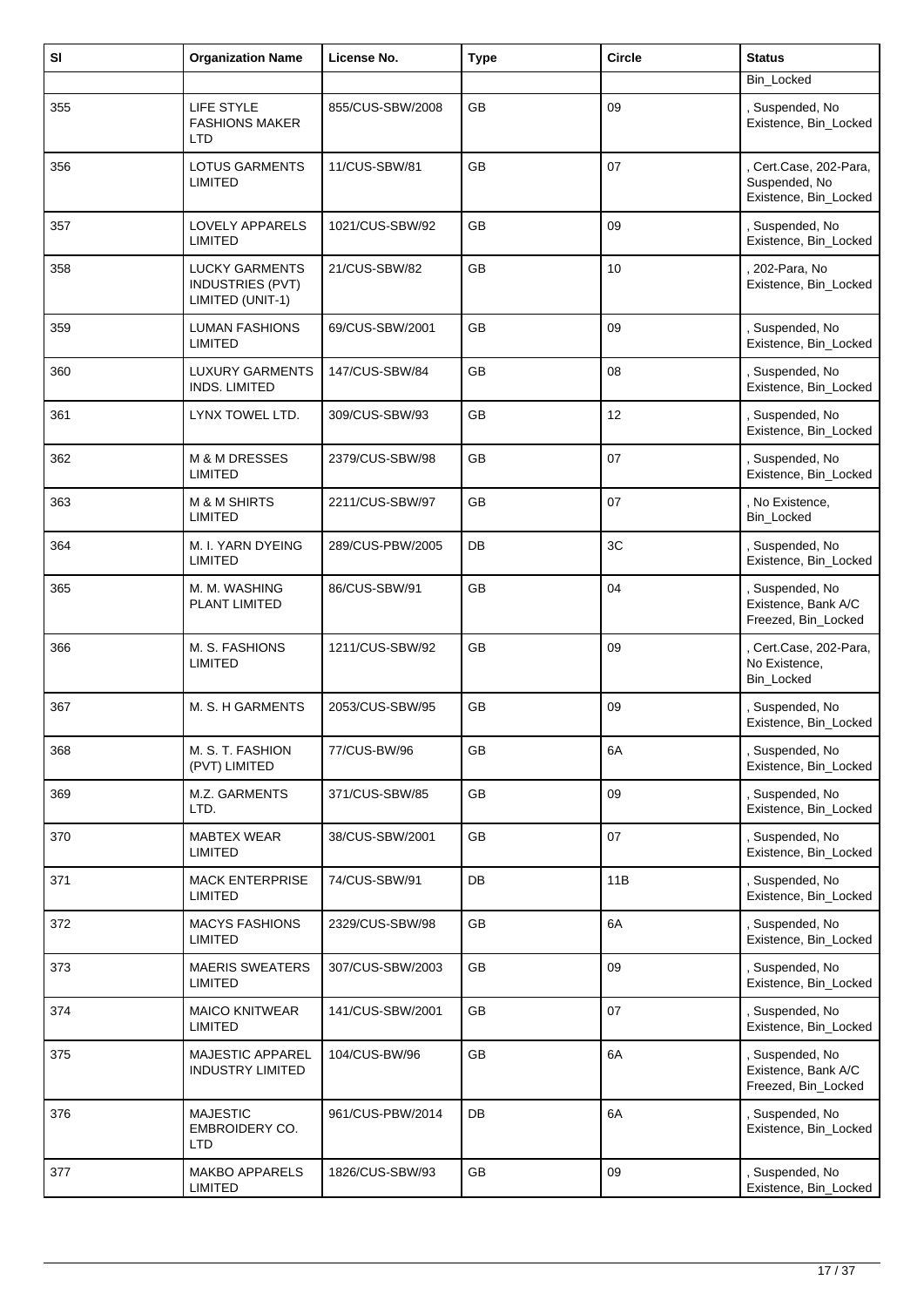| SI  | <b>Organization Name</b>                                            | License No.      | <b>Type</b> | <b>Circle</b>   | <b>Status</b>                                                                         |
|-----|---------------------------------------------------------------------|------------------|-------------|-----------------|---------------------------------------------------------------------------------------|
| 378 | <b>MANILA POLYMER</b><br><b>INDUSTRIES</b>                          | 528/CUS-SBW/2000 | DB          | 10              | , Cert.Case,<br>Suspended, No<br>Existence, Bank A/C<br>Freezed, Bin_Locked           |
| 379 | MANSHEEN CO. (BD)<br><b>LIMITED</b>                                 | 2129/CUS-SBW/95  | <b>GB</b>   | 09              | , Suspended, No<br>Existence, Bin_Locked                                              |
| 380 | <b>MANTRUST HI-TECH</b><br><b>CONSUMERS</b><br>PRODUCTS LTD.        | 55/SAVAR-EZP/99  | EZ          | EZ              | , Suspended, No<br>Existence, Closed,<br><b>Bin Locked</b>                            |
| 381 | <b>MAQ ENTERPRISES</b><br><b>LIMITED</b>                            | 490/CUS-SBW/85   | DB          | 10              | . 202-Para,<br>Suspended, No<br>Existence, Bin_Locked                                 |
| 382 | <b>MAS PLASTIC</b><br><b>INDUSTRIES LTD</b>                         | 892/CUS-PBW/2013 | DB          | 6A              | , Suspended, No<br>Existence, Bin_Locked                                              |
| 383 | <b>MASTER</b><br>ELECTRONICS IND.                                   | 690/CUS-SBW/88   | DB          | 6A              | . 202-Para,<br>Suspended, No<br>Existence, Bank A/C<br>Freezed, Bin_Locked            |
| 384 | <b>MASTER PRODUCTS</b><br><b>LIMITED</b>                            | 884/CUS-SBW/91   | DB          | 07              | , Suspended, No<br>Existence, Bin_Locked                                              |
| 385 | <b>MAXWELL</b><br><b>GARMENTS LIMITED</b>                           | 338/CUS-SBW/85   | <b>GB</b>   | 6A              | , Cert.Case,<br>Suspended, No<br>Existence, Bank A/C<br>Freezed, Bin_Locked           |
| 386 | <b>MAYN</b><br><b>INTERNATIONAL</b><br><b>LIMITED</b>               | 892/CUS-SBW/91   | <b>GB</b>   | 07              | , Suspended, No<br>Existence, Bin_Locked                                              |
| 387 | <b>MEDALLION</b><br><b>GARMENTS LTD.</b>                            | 107/CUS-SBW/84   | GB          | 07              | , Suspended, No<br>Existence, Bin_Locked                                              |
| 388 | <b>MEEM PACKAGES &amp;</b><br><b>ACCESSORIES</b>                    | 416/CUS-SBW/98   | DB          | 07              | , Cert.Case, 202-Para,<br>Suspended, No<br>Existence, Bank A/C<br>Freezed, Bin_Locked |
| 389 | <b>MEERALA LIMITED</b>                                              | 2042/CUS-SBW/95  | GB          | 09              | Suspended, No<br>Existence, Bin_Locked                                                |
| 390 | <b>MEGASTAR</b><br><b>APPARELS LIMITED</b>                          | 1782/CUS-SBW/93  | <b>GB</b>   | 09              | , Suspended, No<br>Existence, Bin_Locked                                              |
| 391 | <b>MEGATEX LIMITED</b>                                              | 079/CUS-SBW/2000 | <b>GB</b>   | 11              | , Suspended, No<br>Existence, Bin_Locked                                              |
| 392 | <b>MEGHNA</b><br><b>GARMENTS LTD</b>                                | 423/CUS-SBW/85   | GB          | 09              | , Suspended, No<br>Existence, Bin_Locked                                              |
| 393 | <b>MEHERUN</b><br>APPARELS LTD.                                     | 2397/CUS-SBW/99  | GB          | 09              | , Suspended, No<br>Existence, Bin_Locked                                              |
| 394 | <b>MEHERUNNESSA</b><br><b>ACCESSORIES</b><br><b>INDUSTRIES LTD.</b> | 762/CUS-PBW/2012 | DB          | 04              | , Suspended, No<br>Existence, Bin_Locked                                              |
| 395 | <b>MELODY GARMENTS</b><br><b>LIMITED</b>                            | 451/CUS-SBW/85   | <b>GB</b>   | 09              | , Suspended, No<br>Existence, Bin_Locked                                              |
| 396 | <b>METRO PRINTING &amp;</b><br><b>PACKAGING</b>                     | 471/CUS-SBW/99   | DB          | 10 <sup>1</sup> | , No Existence,<br>Bin_Locked                                                         |
| 397 | <b>MIABI PRINTING &amp;</b><br><b>PACKAGING</b>                     | 338/CUS-SBW/97   | DB          | 07              | , Suspended, No<br>Existence, Bin_Locked                                              |
| 398 | <b>MIAMI GARMENTS</b>                                               | 433/CUS-SBW/85   | GB          | 09              | , Suspended, No<br>Existence, Bin_Locked                                              |
| 399 | <b>MIKA GARMENTS</b>                                                | 79/CUS-SBW/84    | GB          | 09              | , Suspended, No                                                                       |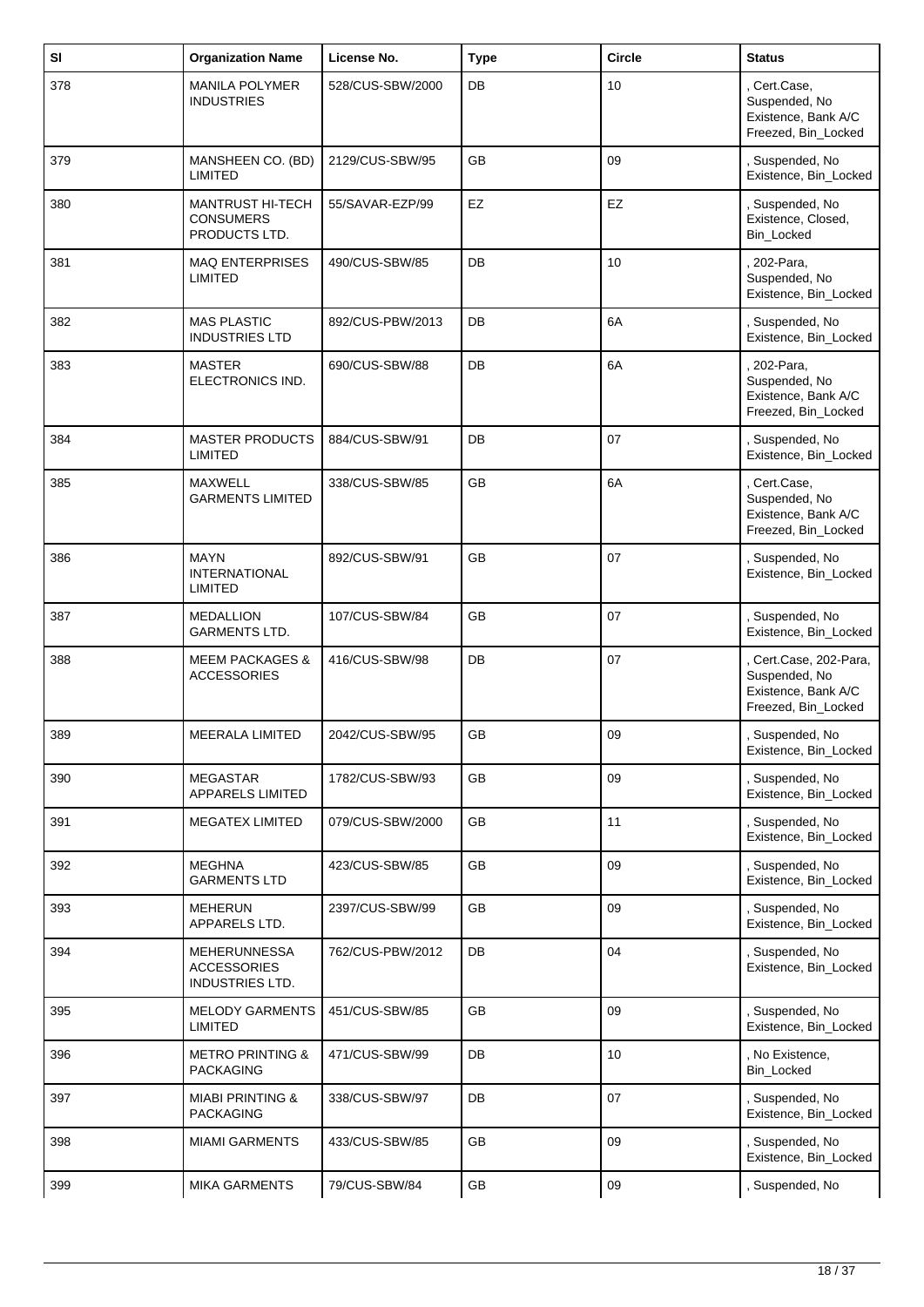| SI  | <b>Organization Name</b>                                                   | License No.       | <b>Type</b> | <b>Circle</b> | <b>Status</b>                                                   |
|-----|----------------------------------------------------------------------------|-------------------|-------------|---------------|-----------------------------------------------------------------|
|     | LTD.                                                                       |                   |             |               | Existence, Bin_Locked                                           |
| 400 | MILAN CLOTHINGS<br><b>LIMITED</b>                                          | 1168/CUS-SBW/92   | GB          | 09            | 202-Para,<br>Suspended, No<br>Existence, Bin_Locked             |
| 401 | <b>MILLENIUM</b><br><b>PACKAGING</b><br><b>INDUSTRIES</b><br>LIMITED       | 318/CUS-PBW/2006  | DB          | 11B           | , Suspended, No<br>Existence, Bin_Locked                        |
| 402 | <b>MILLINER</b><br><b>GARMENTS LIMITED</b>                                 | 139/CUS-SBW/84    | <b>GB</b>   | 07            | , Suspended, No<br>Existence, Bin_Locked                        |
| 403 | <b>MIRROR APPARELS</b><br><b>LIMITED</b>                                   | 1088/CUS-SBW/92   | GB          | 07            | 202-Para,<br>Suspended, No<br>Existence, Bin_Locked             |
| 404 | <b>MISSION FASHION</b><br>LTD                                              | 1231/CUS-SBW/2010 | <b>GB</b>   | 3B            | , Suspended, No<br>Existence, Bin_Locked                        |
| 405 | <b>MITA APPARELS</b><br>(PVT) LIMITED                                      | 102/CUS-SBW/2000  | GB          | 11            | Suspended, No<br>Existence, Bin_Locked                          |
| 406 | MITI APPARELS LTD.                                                         | 1038/CUS-SBW/92   | <b>GB</b>   | 09            | , Suspended, No<br>Existence, Bin_Locked                        |
| 407 | <b>MODELA GARMENTS</b><br>LIMITED                                          | 523/CUS-SBW/86    | <b>GB</b>   | 09            | , Suspended, No<br>Existence, Bin_Locked                        |
| 408 | <b>MODERN</b><br><b>ENTERPRISE</b>                                         | 187/CUS-PBW/2004  | DB          | 6A            | Cert.Case, 202-Para,<br>Suspended, No<br>Existence, Bin_Locked  |
| 409 | <b>MODERN IMAGE</b><br>SWEATER (PVT)<br><b>LIMITED</b>                     | 630/CUS-SBW/2005  | <b>GB</b>   | 09            | , Suspended, No<br>Existence, Bin_Locked                        |
| 410 | <b>MODINA</b><br><b>VEGETABLE OIL</b><br>RIFINARY IND. (PVT)<br><b>LTD</b> | 986/CUS-PBW/91    | <b>HB</b>   | <b>HB</b>     | , Suspended, No<br>Existence, Closed,<br>Bin_Locked             |
| 411 | <b>MOHANDESH</b><br><b>INDUSTRIES</b><br>LIMITED                           | 216/CUS-BW/99     | DB          | 6A            | Cert.Case,<br>Suspended, No<br>Existence, Closed,<br>Bin_Locked |
| 412 | <b>MOLE</b><br><b>INTERNATIONAL</b><br>(PVT) LIMITED                       | 463/CUS-PBW/96    | GB          | 11            | , Suspended, No<br>Existence, Bin_Locked                        |
| 413 | <b>MONAMI SWEATER</b><br><b>LIMITED</b>                                    | 488/CUS-SBW/2004  | GB          | 04            | Suspended, No<br>Existence, Bin_Locked                          |
| 414 | <b>MOULD GARMENTS</b><br><b>LIMITED</b>                                    | 1956/CUS-SBW/94   | GB          | 07            | , Suspended, No<br>Existence, Bin_Locked                        |
| 415 | <b>MOULI GARMENTS</b><br>(PVT) LIMITED                                     | 1911/CUS-SBW/94   | <b>GB</b>   | 08            | , Suspended, No<br>Existence, Bin_Locked                        |
| 416 | <b>MOYTRI PACKAGES</b><br>& ACCESSORIES<br>LTD.                            | 439/CUS-SBW/99    | DB          | 11B           | Cert.Case, 202-Para,<br>Suspended, No<br>Existence, Bin_Locked  |
| 417 | <b>MRIDHA FASHIONS</b><br>LIMITED                                          | 1678/CUS-SBW/93   | <b>GB</b>   | 09            | 202-Para, No<br>Existence, Bin_Locked                           |
| 418 | <b>MRN ATTIRE</b><br>LIMITED                                               | 1153/CUS-SBW/2009 | GB          | 6A            | Suspended, No<br>Existence, Bin_Locked                          |
| 419 | <b>MULTISTYLE</b><br><b>COSTUME LIMITED</b>                                | 1976/CUS-SBW/94   | GB          | 6A            | , Suspended, No<br>Existence, Bin_Locked                        |
| 420 | <b>MUSA'S FASHIONS</b><br>LIMITED                                          | 44/CUS-SBW/83     | GB          | 07            | Suspended, No<br>Existence, Bin_Locked                          |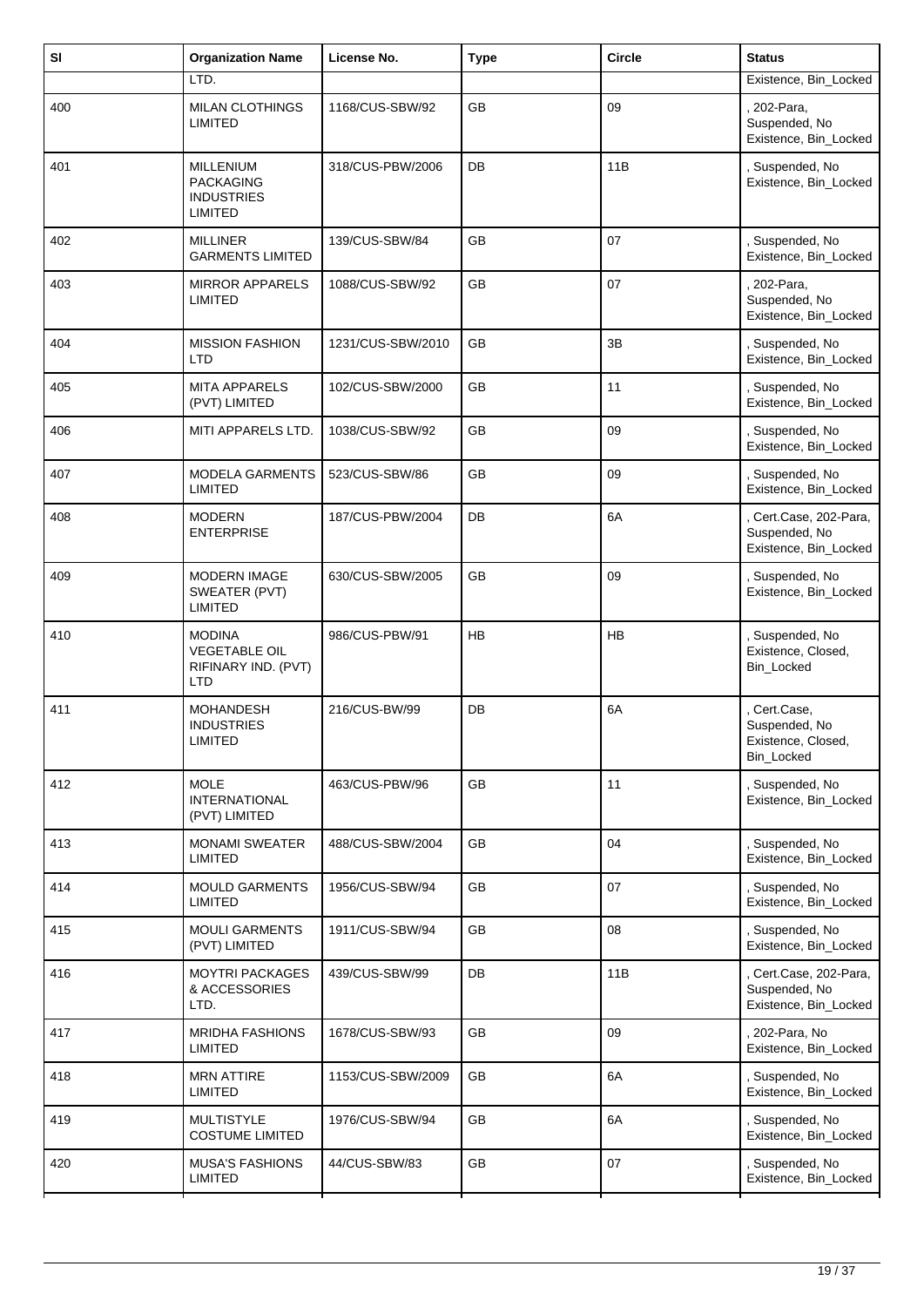| SI  | <b>Organization Name</b>                                                    | License No.       | <b>Type</b> | <b>Circle</b>   | <b>Status</b>                                                  |
|-----|-----------------------------------------------------------------------------|-------------------|-------------|-----------------|----------------------------------------------------------------|
| 421 | <b>MUSHROOM</b><br><b>GARMENTS LIMITED</b>                                  | 1835/CUS-SBW/93   | GB          | 09              | , Suspended, No<br>Existence, Bin_Locked                       |
| 422 | <b>MUSLIN HOSSIARY &amp;</b><br><b>STORE</b>                                | 214/CUS-SBW/84    | <b>GB</b>   | 11              | Cert.Case,<br>Suspended, No<br>Existence, Bin_Locked           |
| 423 | <b>MYSTIQUE</b>                                                             |                   | <b>DB</b>   | 08              | Suspended, No<br>Existence, Bin_Locked                         |
| 424 | <b>MZS APPARELS</b>                                                         | 1904/CUS-SBW/94   | <b>GB</b>   | 09              | , Suspended, No<br>Existence, Bin_Locked                       |
| 425 | N & N KNITTING<br><b>INDUSTRIES</b><br><b>LIMITED</b>                       | 2243/CUS-SBW/1997 | <b>GB</b>   | 6A              | , Suspended, No<br>Existence, Bin_Locked                       |
| 426 | N. M. K. FASHION<br><b>LIMITED</b>                                          | 003/CUS-SBW/2000  | <b>GB</b>   | 6A              | Cert.Case, 202-Para,<br>Suspended, No<br>Existence, Bin_Locked |
| 427 | <b>NAFISA THREAD</b>                                                        | 465/CUS-SBW/99    | DB          | 10              | Suspended, No<br>Existence, Bin_Locked                         |
| 428 | NAO-BELAL<br><b>APPARELS</b>                                                | 1952/CUS-SBW/94   | <b>GB</b>   | 07              | 202-Para,<br>Suspended, No<br>Existence, Bin_Locked            |
| 429 | <b>NARAIL GARMENTS</b><br>(PVT) LIMITED                                     | 1704/CUS-SBW/93   | GB          | 08              | Suspended, No<br>Existence, Bin_Locked                         |
| 430 | <b>NASIR SWEATERS</b><br>LTD.                                               | 1179/CUS-SBW/93   | GB          | 09              | , Suspended, No<br>Existence, Bin_Locked                       |
| 431 | <b>NATURAL</b><br><b>APPARELS LIMITED</b>                                   | 086/CUS-SBW/2000  | <b>GB</b>   | 09              | , Suspended, No<br>Existence, Bin_Locked                       |
| 432 | <b>NAVY FASHION</b>                                                         | 426/CUS-PBW/95    | GB          | 11              | Suspended, No<br>Existence, Bin_Locked                         |
| 433 | NAZ APPAREL<br>EXPORTS LTD.                                                 | 518/CUS-SBW/85    | GB          | 07              | , Suspended, No<br>Existence, Bin_Locked                       |
| 434 | <b>NAZMA</b><br><b>ELECTRONICS</b><br><b>INDUSTRIES (PVT)</b><br><b>LTD</b> | 674/CUS-PBW/88    | <b>HB</b>   | <b>HB</b>       | , Suspended, No<br>Existence, Closed,<br>Bin_Locked            |
| 435 | NB GARMENTS LTD.                                                            | 898/CUS-SBW/91    | GB          | 07              | , Suspended, No<br>Existence, Bin_Locked                       |
| 436 | <b>NDC SWEATERS</b><br><b>LIMITED</b>                                       | 320/CUS-SBW/2003  | GB          | 10              | Suspended, No<br>Existence, Bin_Locked                         |
| 437 | <b>NEAT PRINTING &amp;</b><br>PACKAGING LIMITED                             | 238/CUS-BW/99     | DB          | 3C              | , Suspended, No<br>Existence, Bin_Locked                       |
| 438 | NEEDLE CRAFTS.                                                              | 1753/CUS-SBW/93   | GB          | 10 <sup>°</sup> | , Suspended, No<br>Existence, Bin_Locked                       |
| 439 | <b>NEPTUNE</b><br><b>GARMENTS (PVT)</b><br>LIMITED                          | 552/CUS-SBW/86    | GB          | 09              | Suspended, No<br>Existence, Bin_Locked                         |
| 440 | <b>NEPTUNE SWEATER</b><br><b>LIMITED</b>                                    | 97/CUS-BOND/97    | GB          | 10              | Suspended, No<br>Existence, Bin_Locked                         |
| 441 | <b>NEROB TRIMS</b><br><b>WORLD</b>                                          | 74/CUS-PBW/2002   | GB          | 11              | Suspended, No<br>Existence, Bin_Locked                         |
| 442 | NETHEE APPARELS<br><b>LIMITED</b>                                           | 2216/CUS-SBW/97   | GB          | 10              | , Suspended, No<br>Existence, Bin_Locked                       |
| 443 | <b>NEW PRINCE</b><br><b>APPARELS LTD</b>                                    | 1606/CUS-SBW/2014 | GB          | 09              | Suspended, No<br>Existence, Bin_Locked                         |
| 444 | <b>NEW QUALITY</b>                                                          | 50/CUS-BOND-      | GB          | 11              | Suspended, No                                                  |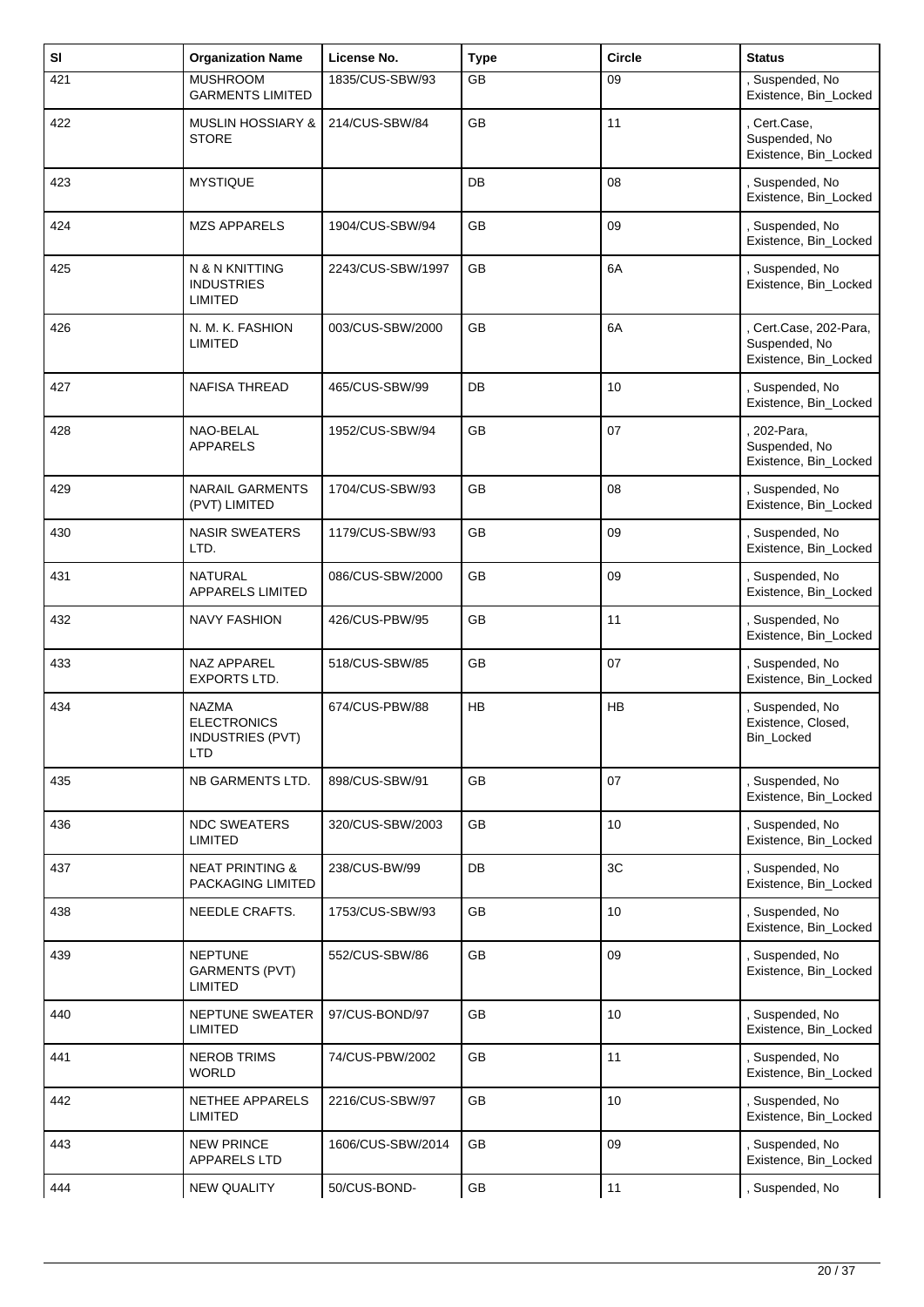| SI  | <b>Organization Name</b>                              | License No.      | <b>Type</b> | <b>Circle</b> | <b>Status</b>                                       |
|-----|-------------------------------------------------------|------------------|-------------|---------------|-----------------------------------------------------|
|     | <b>KNITWEAR &amp;</b><br><b>GARMENTS (PVT)</b><br>LTD | <b>SBW/90</b>    |             |               | Existence, Bin_Locked                               |
| 445 | <b>NEW WAVE</b><br><b>BOTTOMS LTD</b>                 | 984/CUS-SBW/2008 | GB          | 6A            | , Suspended, No<br>Existence, Bin_Locked            |
| 446 | <b>NEWAGE FASHION</b><br><b>WEAR LIMITED</b>          | 1730/CUS-SBW/93  | GB          | 09            | Suspended, No<br>Existence, Bin_Locked              |
| 447 | <b>NIBIR FASHION</b><br><b>WEAR LIMITED</b>           | 247/CUS-SBW/2002 | <b>GB</b>   | 09            | , Suspended, No<br>Existence, Bin_Locked            |
| 448 | <b>NICE KNITTING</b><br>APPARELS LTD.                 | 1145/CUS-SBW/92  | GB          | 07            | , No Existence,<br>Bin_Locked                       |
| 449 | NIIGATA SOCKS<br><b>LIMITED</b>                       | 2179/CUS-SBW/96  | GB          | 07            | , Suspended, No<br>Existence, Bin_Locked            |
| 450 | <b>NIKITA</b><br><b>CORPORATION</b><br><b>LIMITED</b> | 399/CUS-SBW/98   | DB          | 07            | 202-Para,<br>Suspended, No<br>Existence, Bin_Locked |
| 451 | NIMA CORP. LTD.                                       | 1940/CUS-SBW/94  | GB          | 09            | , No Existence,<br>Closed, Bin_Locked               |
| 452 | <b>NIPONIKA</b><br><b>GARMENTS LIMITED</b>            | 1032/CUS-SBW/92  | <b>GB</b>   | 09            | , Suspended, No<br>Existence, Bin_Locked            |
| 453 | <b>NIREPOL</b><br><b>GARMENTS LIMITED</b>             | 914/CUS-SBW/91   | GB          | 6A            | , Suspended, No<br>Existence, Bin_Locked            |
| 454 | NISA APPARELS<br><b>LIMITED</b>                       | 082/CUS-SBW/2000 | GB          | 09            | , Suspended, No<br>Existence, Bin_Locked            |
| 455 | <b>NKL APPARELS LTD</b>                               | 845/CUS-SBW/2008 | <b>GB</b>   | 09            | , Suspended, No<br>Existence, Bin_Locked            |
| 456 | NOBLE INDUSTRIES<br>(BD) LIMITED                      | 2192/CUS-SBW/96  | GB          | 08            | , Suspended, No<br>Existence, Bin_Locked            |
| 457 | NOOR APPAREL.                                         | 2046/CUS-SBW/95  | GB          | 09            | , Suspended, No<br>Existence, Bin_Locked            |
| 458 | <b>NOUVELLE</b><br><b>GARMENTS LIMITED</b>            | 1226/CUS-SBW/92  | <b>GB</b>   | 6A            | , Suspended, No<br>Existence, Bin_Locked            |
| 459 | <b>NOVEL GARMENTS</b><br><b>INDUSTRIES</b><br>LIMITED | 04/CUS-SBW/80    | GB          | 09            | , Suspended, No<br>Existence, Bin_Locked            |
| 460 | <b>OCEAN &amp; DESIGN</b><br>(BD) LIMITED             | 61/CUS-SBW/2001  | <b>GB</b>   | 6A            | , Suspended, No<br>Existence, Bin_Locked            |
| 461 | <b>OCEAN GARMENTS</b><br><b>LIMITED</b>               | 1029/CUS-SBW/92  | GB          | 04            | , Suspended, No<br>Existence, Bin_Locked            |
| 462 | <b>OCEAN GATE</b><br><b>SWEATERS LIMITED</b>          | 713/CUS-SBW/2006 | GB          | 6A            | , Suspended, No<br>Existence, Bin_Locked            |
| 463 | OMAS PACKAGING<br>LIMITED                             | 263/CUS-PBW/2005 | DB          | 6A            | , Suspended, No<br>Existence, Bin_Locked            |
| 464 | OMI APPARELS LTD.                                     | 18/CUS-SBW/2001  | <b>GB</b>   | 09            | , Suspended, No<br>Existence, Bin_Locked            |
| 465 | ONUS POLY PACK<br><b>LTD</b>                          | 395/CUS-PBW/2007 | DB          | 3C            | , Suspended, No<br>Existence, Bin_Locked            |
| 466 | <b>ORBIT FASHION</b><br><b>WEARS LIMITED</b>          | 347/CUS-PBW/94   | <b>GB</b>   | 11            | , Suspended, No<br>Existence, Closed,<br>Bin_Locked |
| 467 | <b>ORBIT KNITWEAR</b><br>(PVT) LIMITED                | 46/CUS-SBW/90    | GB          | 11            | , Suspended, No<br>Existence, Bin_Locked            |
| 468 | ORCHID FASHIONS                                       | 232/CUS-SBW/92   | GB          | 11            | Suspended, No                                       |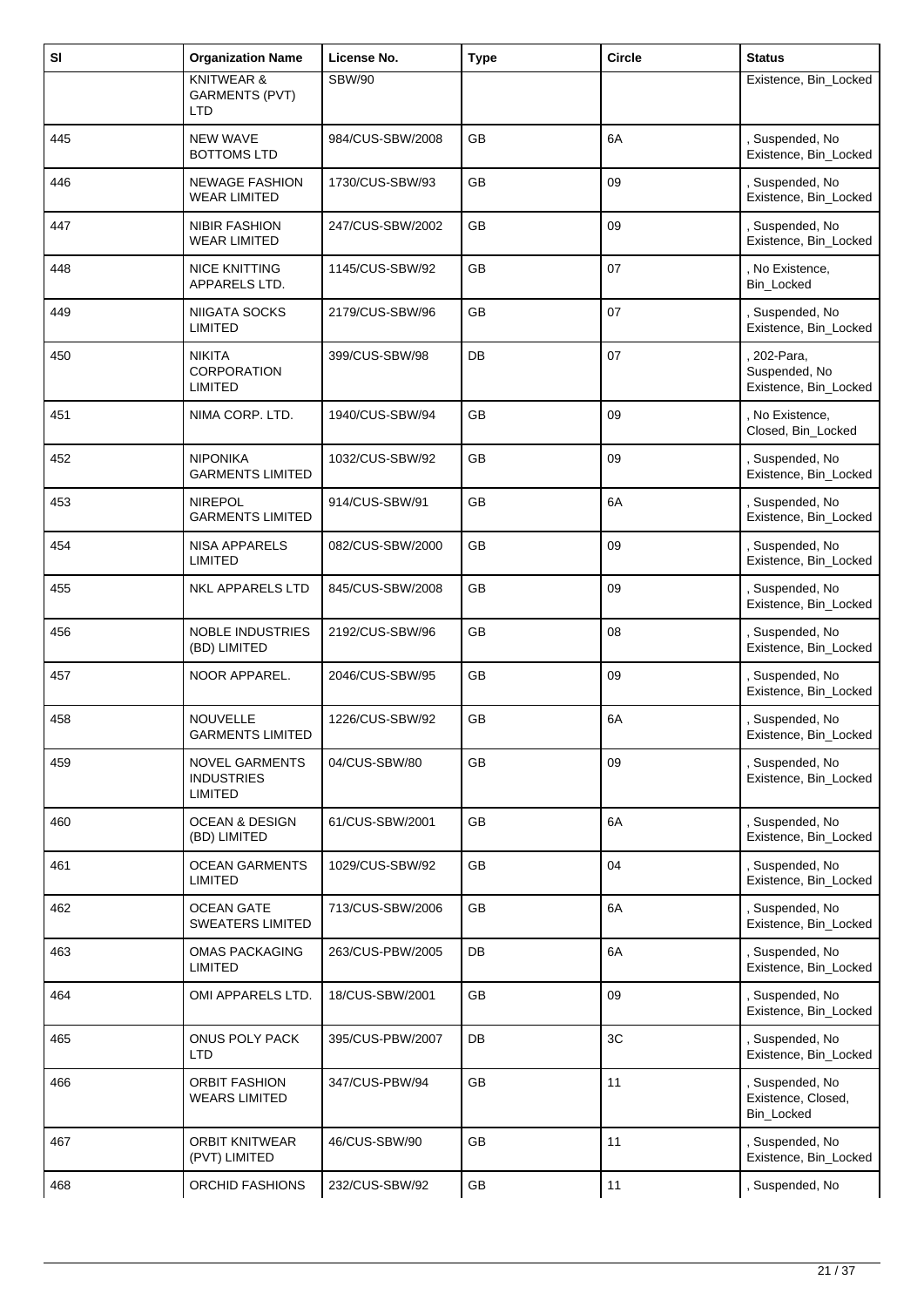| SI  | <b>Organization Name</b>                               | License No.               | <b>Type</b> | <b>Circle</b> | <b>Status</b>                                                               |
|-----|--------------------------------------------------------|---------------------------|-------------|---------------|-----------------------------------------------------------------------------|
|     |                                                        |                           |             |               | Existence, Closed,<br>Bin_Locked                                            |
| 469 | <b>ORIENT FABRICS &amp;</b><br><b>GARMENTS LIMITED</b> | 1972/CUS-SBW/94           | <b>GB</b>   | 6A            | . 202-Para,<br>Suspended, No<br>Existence, Bank A/C<br>Freezed, Bin_Locked  |
| 470 | <b>ORIENTAL KNIT</b><br><b>WEAR LIMITED</b>            | 894/CUS-SBW/91            | <b>GB</b>   | 07            | , Cert.Case, 202-Para,<br>Suspended, No<br>Existence, Closed,<br>Bin_Locked |
| 471 | <b>ORNOB GARMENTS</b><br><b>LIMITED</b>                | 143/CUS-SBW/84            | <b>GB</b>   | 09            | , Suspended, No<br>Existence, Bin_Locked                                    |
| 472 | <b>OSAKA</b><br><b>FASHIONWEARS</b><br><b>LIMITED</b>  | 67/CUS-SBW/2000           | <b>GB</b>   | 07            | , Suspended, No<br>Existence, Bin_Locked                                    |
| 473 | OSAKA STEEL MILLS<br>LIMITED                           | 16/CUS-PBW/2001           | HB          | HB            | Cert.Case, No<br>Existence, Bin_Locked                                      |
| 474 | <b>OSHIN KNITWEAR</b><br>LIMITED                       | 740/CUS-BOND-<br>SBW/2001 | <b>GB</b>   | 11            | , Suspended, No<br>Existence, Bin_Locked                                    |
| 475 | <b>OSHIN TEXTILES</b>                                  | 281/CUS-SBW/93            | GB          | 11            | Suspended, No<br>Existence, Bin_Locked                                      |
| 476 | <b>OUTRIGHT FASHION</b><br>LIMITED [UNIT-2]            | 2500/CUS-SBW/2000         | GB          | 07            | , Suspended, No<br>Existence, Bin_Locked                                    |
| 477 | OVERSEAS/OORVAS<br><b>I APPARELS LTD</b>               | 1202/CUS-SBW/1992         | <b>GB</b>   | 09            | , Suspended, No<br>Existence, Bin_Locked                                    |
| 478 | <b>OYNX PAPER</b><br>PRODUCTS LIMITED.                 | 514/CUS-PBW/97            | DB          | 12A           | , Suspended, No<br>Existence, Bin_Locked                                    |
| 479 | PACIFIC RIM CAPS<br><b>LIMITED</b>                     | 2203/CUS-SBW/96           | GB          | 07            | , Suspended, No<br>Existence, Bin_Locked                                    |
| 480 | <b>PACKERS</b><br><b>BANGLADESH LTD.</b>               | 324/CUS-SBW/97            | DB          | 07            | Suspended, No<br>Existence, Bin_Locked                                      |
| 481 | PACKING BOX &<br>ACCESSORIES LTD                       | 726/CUS-PBW/2011          | DB          | 12A           | 202-Para,<br>Suspended, No<br>Existence, Bin_Locked                         |
| 482 | PALMAL GARMENTS<br><b>HOSIERY LTD.</b>                 | 1148/CUS-SBW/92           | <b>GB</b>   | 6B            | , 202-Para,<br>Suspended, No<br>Existence, Bin_Locked                       |
| 483 | PALMAL KNIT WEAR<br>FACTORY LIMITED                    | 850/CUS-SBW/91            | GB          | 6B            | . 202-Para,<br>Suspended, No<br>Existence, Bin_Locked                       |
| 484 | <b>PANDAMIC</b><br><b>FASHIONS LIMITED</b>             | 269/CUS-SBW/93            | GB          | 11            | Suspended, No<br>Existence, Bin_Locked                                      |
| 485 | <b>PANORAMA</b><br>PRINTING &<br>PACKAGING LTD         | 432/CUS-PBW/2008          | DB          | 3C            | , Suspended, No<br>Existence, Bin_Locked                                    |
| 486 | PANTEX LIMITED                                         | 2006/CUS-SBW/94           | GB          | 07            | Suspended, No<br>Existence, Bin_Locked                                      |
| 487 | <b>PAPILLON KNIT</b><br>APPARELS (PVT)<br><b>LTD</b>   | 909/CUS-SBW/2008          | GB          | 11            | , Suspended, No<br>Existence, Closed,<br>Bin_Locked                         |
| 488 | PARAMOUNT<br><b>APPARELS LIMITED</b>                   | 606/CUS-SBW/99            | GB          | 11            | , Suspended, No<br>Existence, Closed,<br>Bin_Locked                         |
| 489 | PARSA KNITTING<br><b>INDUSTRIES</b>                    | 40/CUS-BW/95              | GB          | 3C            | 202-Para,<br>Suspended, No                                                  |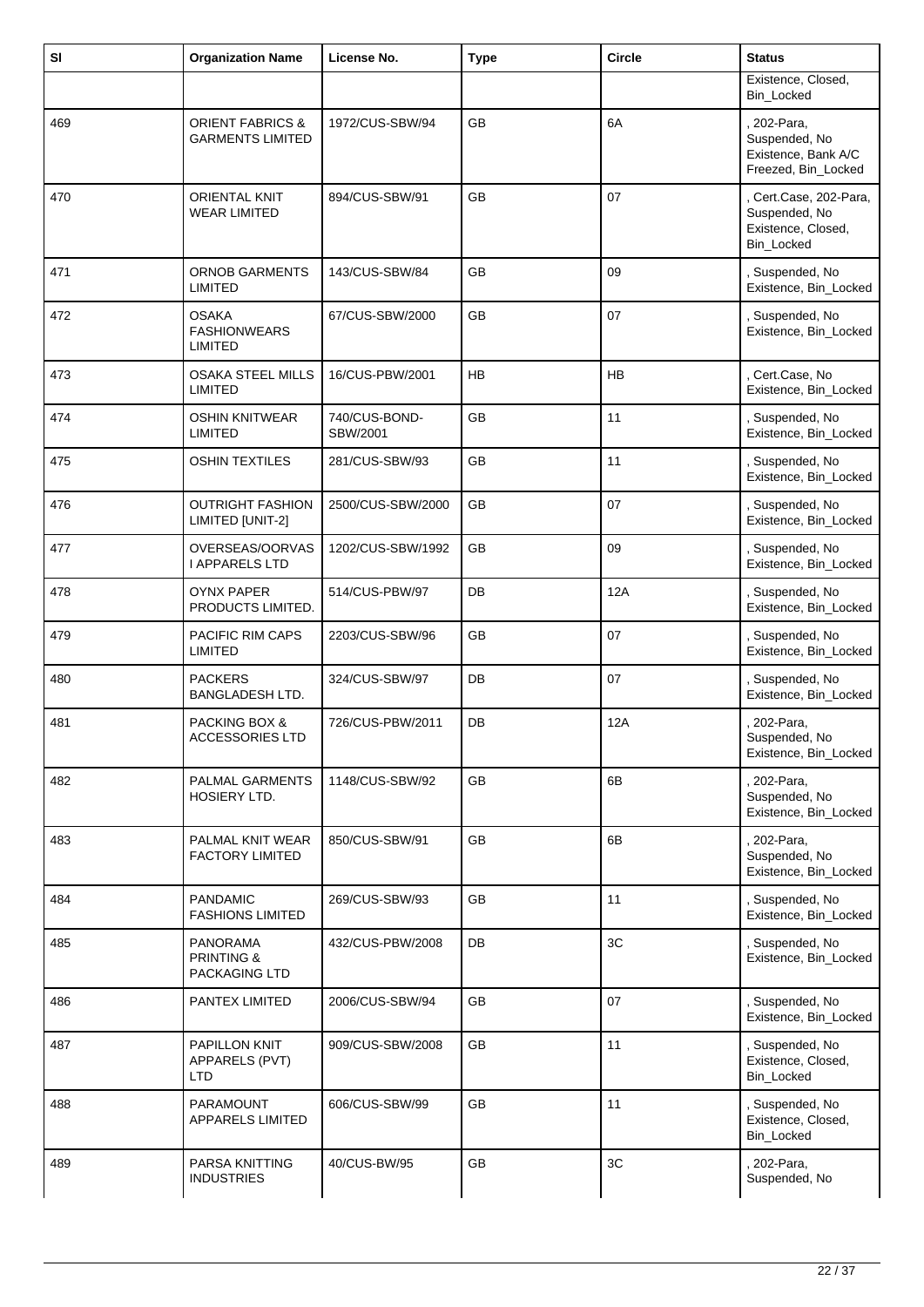| SI  | <b>Organization Name</b>                                           | License No.                          | <b>Type</b> | <b>Circle</b> | <b>Status</b>                                                                         |
|-----|--------------------------------------------------------------------|--------------------------------------|-------------|---------------|---------------------------------------------------------------------------------------|
|     | <b>LIMITED</b>                                                     |                                      |             |               | Existence, Bank A/C<br>Freezed, Bin_Locked                                            |
| 490 | PARSA TEX LIMITED                                                  | 2093/CUS-SBW/95                      | <b>GB</b>   | 09            | , 202-Para,<br>Suspended, No<br>Existence, Bank A/C<br>Freezed, Bin_Locked            |
| 491 | <b>PASHA KNITTING</b><br><b>APPARELS LIMITED</b>                   | 409/CUS-PBW/95                       | <b>GB</b>   | 12            | , Suspended, No<br>Existence, Bin_Locked                                              |
| 492 | <b>PATRICK FASHIONS</b><br>LIMITED                                 | 2074/CUS-SBW/95                      | <b>GB</b>   | 07            | , Cert.Case, 202-Para,<br>Suspended, No<br>Existence, Bin_Locked                      |
| 493 | <b>PATRIOT KNIT</b><br><b>CONCERN</b>                              | 391/CUS-PBW/95                       | <b>GB</b>   | 11            | , Suspended, No<br>Existence, Bin_Locked                                              |
| 494 | <b>PEARL PRINTING &amp;</b><br>PACKAGING LTD                       | 187/CUS-PBW/92                       | DB          | 12A           | , Cert.Case, 202-Para,<br>Suspended, No<br>Existence, Bin_Locked                      |
| 495 | <b>PEERLESS</b><br>SWEATER (BD)<br>LIMITED                         | 01/LC-BOND/98                        | <b>GB</b>   | 07            | , Suspended, No<br>Existence, Bin_Locked                                              |
| 496 | <b>PENINSULA</b><br><b>DRESSES</b><br><b>INTERNATIONAL</b><br>LTD. | 794/CUS-SBW/2007                     | <b>GB</b>   | 09            | , Suspended, No<br>Existence, Bin_Locked                                              |
| 497 | PENTA STYLE<br><b>LIMITED</b>                                      | 1863/CUS-SBW/94                      | GB          | 07            | , Cert.Case, 202-Para,<br>Suspended, No<br>Existence, Bank A/C<br>Freezed, Bin_Locked |
| 498 | PEOPLE'S CHOICE.                                                   | 513/CUS-<br>BOND/PBW/97              | GB          | 11            | , Suspended, No<br>Existence, Closed,<br>Bin_Locked                                   |
| 499 | PERFECT FASHIONS<br><b>LIMITED</b>                                 | 2504/CUS-SBW/2000                    | GB          | 09            | , Suspended, No<br>Existence, Bin_Locked                                              |
| 500 | PERFECT SHARP<br>APPAREL LIMITED                                   | 1661/CUS-SBW/93                      | GB          | 07            | , Suspended, No<br>Existence, Bin_Locked                                              |
| 501 | PHANTOM<br>APPARELS LTD.                                           | 2009/CUS-SBW/94                      | GB          | 6B            | , Suspended, No<br>Existence, Bin_Locked                                              |
| 502 | PHANTOM TAC<br>LIMITED                                             | 980/CUS-SBW/2008                     | GB          | 6B            | , Suspended, No<br>Existence, Bin_Locked                                              |
| 503 | PINNACLE LABEL &<br><b>ACCESSORIES</b><br>LIMITED                  | 35/CUS-BW/2000                       | DB          | 04            | , Cert.Case, 202-Para,<br>Suspended, No<br>Existence, Bank A/C<br>Freezed, Bin_Locked |
| 504 | <b>PIONEER</b><br><b>PACKAGING</b><br><b>INDUSTRIES</b><br>LIMITED | 172/CUS-PBW/2004                     | DB          | 10            | , No Existence,<br>Bin_Locked                                                         |
| 505 | PLAZA KNITWEAR<br>LTD.                                             | 406/CUS-SBW/100%E<br>XP.ORIENTED./95 | GB          | 11            | , Suspended, No<br>Existence, Bin_Locked                                              |
| 506 | POLMOL GARMENTS<br>LTD.(WASHING DIV.)                              | 138/CUS-SBW/91                       | GB          | 11            | , Suspended, No<br>Existence, Bin_Locked                                              |
| 507 | POLY PAC<br><b>INDUSTRIES</b><br>LIMITED                           | 232/CUS-BW/99                        | DB          | 3C            | , Cert.Case, 202-Para,<br>Suspended, No<br>Existence, Bin_Locked                      |
| 508 | POLYEX LIMITED                                                     | 125/CUS-BW/97                        | DB          | 6A            | , Cert.Case, 202-Para,<br>No Existence,<br>Bin_Locked                                 |
|     |                                                                    |                                      |             |               |                                                                                       |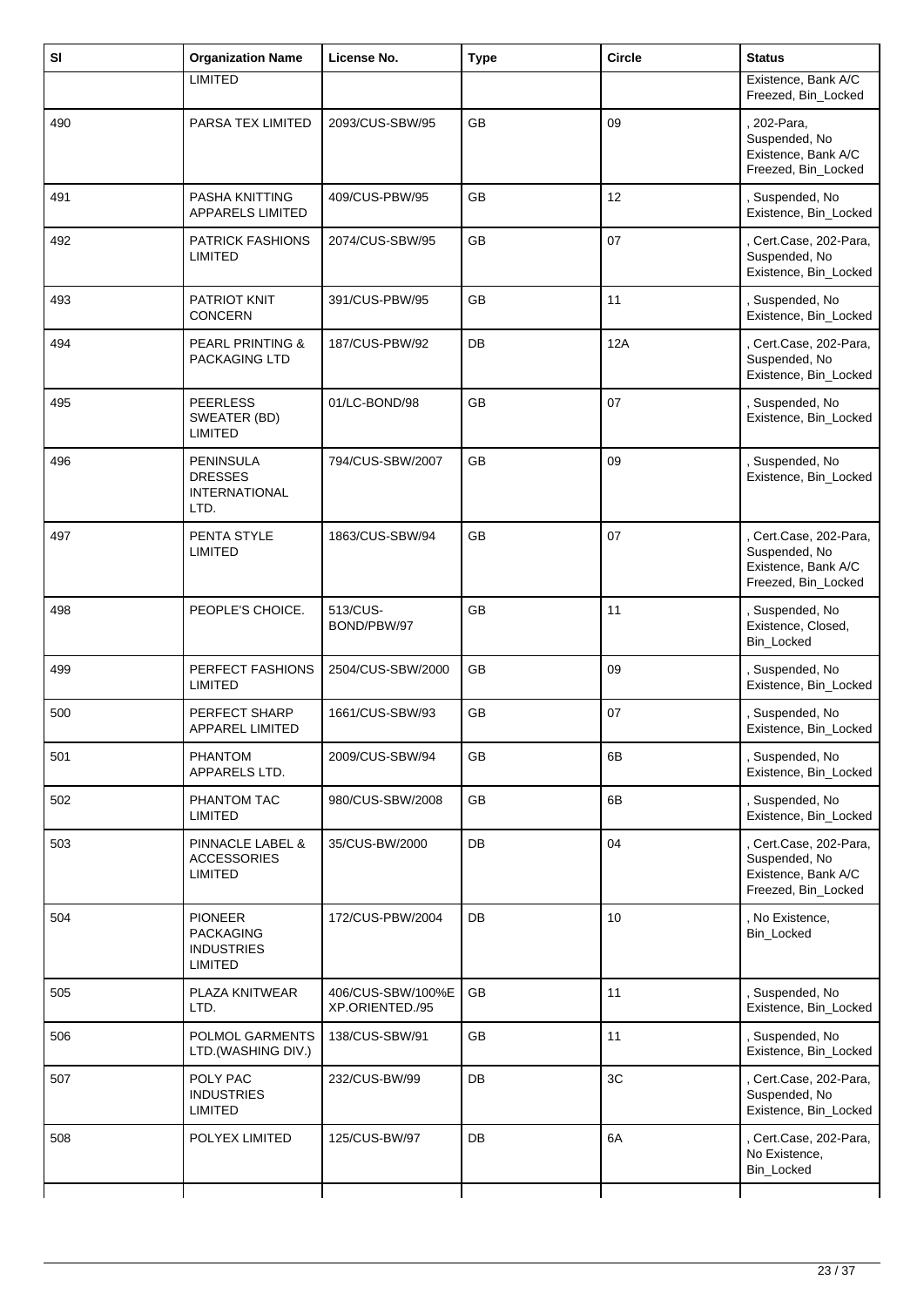| SI  | <b>Organization Name</b>                                                  | License No.      | <b>Type</b> | <b>Circle</b> | <b>Status</b>                                                               |
|-----|---------------------------------------------------------------------------|------------------|-------------|---------------|-----------------------------------------------------------------------------|
| 509 | POLYMAN LIMITED                                                           | 370/CUS-SBW/98   | DB          | 07            | , Suspended, No<br>Existence, Bin_Locked                                    |
| 510 | <b>POLYMER</b><br><b>PACKAGING</b><br><b>INDUSTRIES</b><br><b>LIMITED</b> | 248/CUS-SBW/92   | DB          | 3C            | , Cert.Case, 202-Para,<br>No Existence, Bank<br>A/C Freezed,<br>Bin_Locked  |
| 511 | PONEY APPARELS                                                            | 1900/CUS-SBW/94  | <b>GB</b>   | 08            | , Suspended, No<br>Existence, Closed,<br>Bin_Locked                         |
| 512 | PRAGATI FASHION<br><b>WEAR LIMITED</b>                                    | 1225/CUS-SBW/92  | <b>GB</b>   | 10            | Suspended, No<br>Existence, Bin_Locked                                      |
| 513 | <b>PREMIER</b><br><b>GARMENTS</b><br>(SHAMOLI)                            | 2493/CUS-SBW/99  | GB          | 08            | , Suspended, No<br>Existence, Bin_Locked                                    |
| 514 | <b>PRESIDENT</b><br>APPARELS LIMITED                                      | 716/CUS-SBW/84   | <b>GB</b>   | 07            | 202-Para, No<br>Existence, Bin_Locked                                       |
| 515 | PRIMAL FASHION                                                            | 1902/CUS-SBW/94  | GB          | 08            | Cert.Case, 202-Para,<br>Suspended, No<br>Existence, Bin_Locked              |
| 516 | PRIMAL PERFECT<br><b>PRINTEX</b>                                          | 149/CUS-SBW/2003 | DB          | 3C            | Suspended, No<br>Existence, Bin_Locked                                      |
| 517 | <b>PRIME</b><br><b>ACCESSORIES</b>                                        | 635/CUS-PBW/99   | DB          | 12A           | , Cert.Case, 202-Para,<br>Suspended, No<br>Existence, Bin_Locked            |
| 518 | PRIME FASHIONS<br>(PVT) LIMITED                                           | 935/CUS-SBW/91   | <b>GB</b>   | 07            | 202-Para,<br>Suspended, No<br>Existence, Bin_Locked                         |
| 519 | PRIME PLASTIC<br><b>INDUSTRY</b>                                          | 495/CUS-SBW/2000 | DB          | 08            | , Suspended, No<br>Existence, Bin_Locked                                    |
| 520 | PRINCE HIGH<br><b>DESIGN LIMITED</b>                                      | 2423/CUS-SBW/99  | GB          | 09            | , Suspended, No<br>Existence, Bin_Locked                                    |
| 521 | PRITEX (PVT)LTD.(G<br>ARMENTS DIVISION)                                   | 376/CUS-PBW/94   | DB          | 12A           | , Suspended, No<br>Existence, Bin_Locked                                    |
| 522 | PRO-SPORTS<br>LIMITED                                                     | 2441/CUS-SBW/99  | GB          | 09            | , Suspended, No<br>Existence, Bin_Locked                                    |
| 523 | PROBAL GARMENTS<br>LIMITED                                                | 706/CUS-SBW/88   | GB          | 09            | , Cert.Case, 202-Para,<br>Suspended, No<br>Existence, Closed,<br>Bin_Locked |
| 524 | PROFESSIONAL<br><b>KNITTERS LTD</b>                                       | 302/CUS-SBW/1985 | GB          | 09            | , Suspended, No<br>Existence, Bin_Locked                                    |
| 525 | <b>PUBALI FASHIONS &amp;</b><br><b>KNIT WEARS</b><br><b>LIMITED</b>       | 963/CUS-SBW/91   | GB          | 07            | , Suspended, No<br>Existence, Bin_Locked                                    |
| 526 | <b>PUNAM GARMENTS</b>                                                     | 9999/test/02     | GB          | 07            | , Suspended, No<br>Existence, Closed,<br>Bin_Locked                         |
| 527 | PURNIMA APPARELS<br>LIMITED                                               | 1608/CUS-SBW/92  | GB          | 07            | Cert.Case, 202-Para,<br>Suspended, No<br>Existence, Bin_Locked              |
| 528 | PURPLE APPARELS<br><b>LIMITED</b>                                         | 2096/CUS-SBW/95  | GB          | 11            | , Suspended, No<br>Existence, Bin_Locked                                    |
| 529 | <b>QAYIUM GARMENTS.</b>                                                   | 2252/CUS-SBW/97  | GB          | 10            | , Suspended, No<br>Existence, Bin_Locked                                    |
| 530 | <b>QUASEM SILK MILLS</b>                                                  | 629/CUS-SBW/1987 | DB          | 04            | , Suspended, No                                                             |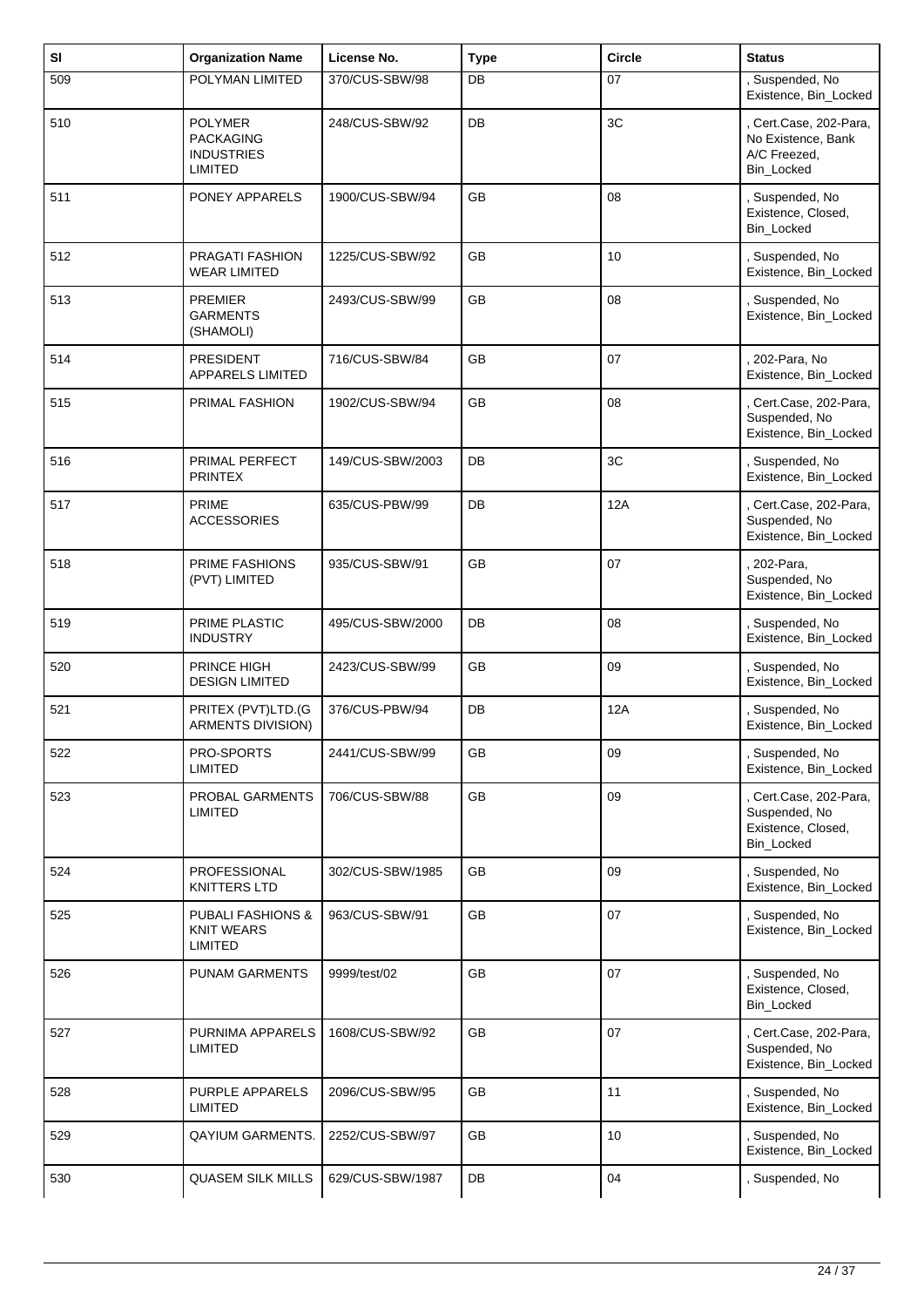| SI  | <b>Organization Name</b>                                        | License No.                         | <b>Type</b> | <b>Circle</b> | <b>Status</b>                                          |
|-----|-----------------------------------------------------------------|-------------------------------------|-------------|---------------|--------------------------------------------------------|
|     | <b>LIMITED</b>                                                  |                                     |             |               | Existence, Bin_Locked                                  |
| 531 | R & J SWEATER<br><b>LIMITED</b>                                 | 366/CUS-SBW/2003                    | <b>GB</b>   | 11            | Suspended, No<br>Existence, Bin_Locked                 |
| 532 | R TEX KNITWEAR<br><b>LTD</b>                                    | 403/CUS-BOND-<br><b>PBW/95</b>      | GB          | 11            | Suspended, No<br>Existence, Bin_Locked                 |
| 533 | R. K. PACKAGING &<br><b>ACCESSORIES</b>                         | 238/CUS-PBW/95                      | DB          | 07            | , Cert.Case,<br>Suspended, No<br>Existence, Bin_Locked |
| 534 | R. K. POLYMER &<br><b>PLASTIC</b><br><b>INDUSTRIES</b>          | 568/CUS-PBW/98                      | DB          | 12A           | Suspended, No<br>Existence, Bin_Locked                 |
| 535 | R. L. TEX LIMITED                                               | 452/CUS-SBW/2004                    | GB          | 6B            | 202-Para,<br>Suspended, No<br>Existence, Bin_Locked    |
| 536 | R. M SWEATER<br>(PVT) LTD                                       | 2430/CUS-SBW/99                     | <b>GB</b>   | 09            | , Suspended, No<br>Existence, Bin_Locked               |
| 537 | R. M. ACCESSORIES<br>IND. LTD.                                  | 02/CUS-PBW/2001                     | DB          | 6A            | Cert.Case, 202-Para,<br>No Existence,<br>Bin_Locked    |
| 538 | R. M. FASHIONS<br><b>LIMITED</b>                                | 1677/CUS-SBW/93                     | <b>GB</b>   | 09            | , Suspended, No<br>Existence, Bin_Locked               |
| 539 | R. R. CARTON &<br><b>ACCESSORIES</b><br>LIMITED                 | 306/CUS-SBW/97                      | DB          | 12A           | Suspended, No<br>Existence, Bin_Locked                 |
| 540 | R. R. PRODUCTS<br><b>LIMITED</b><br>(ELECTRONIX)                | 687/CUS-PBW/88                      | <b>GB</b>   | 07            | , Suspended, No<br>Existence, Bin_Locked               |
| 541 | R. T. M.<br><b>FASHIONWEAR</b><br>LIMITED                       | 639/CUS-BOND-<br><b>SBW/99</b>      | GB          | 11            | , Suspended, No<br>Existence, Bin_Locked               |
| 542 | R.S.H. GARMENTS                                                 | 1665/CUS-SBW/1993                   | GB          | 09            | Suspended, No<br>Existence, Bin_Locked                 |
| 543 | <b>RABI FASHION</b>                                             | 534/CUS-PBW/1997                    | GB          | 11            | Suspended, No<br>Existence, Bin_Locked                 |
| 544 | RADIANCE APPAREL<br>LIMITED                                     | 2341/CUS-SBW/98                     | GB          | 07            | , Suspended, No<br>Existence, Bin_Locked               |
| 545 | <b>RADIANCE</b><br><b>INTERNATIONAL</b><br><b>LIMITED</b>       | 903/CUS-SBW/91                      | GB          | 07            | Suspended, No<br>Existence, Bin_Locked                 |
| 546 | RADIANT APPAREL                                                 | 981/CUS-SBW/91                      | GB          | 08            | , Suspended, No<br>Existence, Bin_Locked               |
| 547 | <b>RAHAN GARMENTS</b><br>PVT. LTD.                              | 2115/CUS-SBW/95                     | GB          | 09            | Suspended, No<br>Existence, Bin_Locked                 |
| 548 | RAHMAN APPARELS<br>[KMR MONZOOR<br><b>GARMENTS</b><br>INDUSTRY] | 929/CUS-SBW/91                      | GB          | 09            | , Suspended, No<br>Existence, Bin_Locked               |
| 549 | RAHMATULLAH<br>FABRICS LTD.                                     | 446/CUS-PBW/100%<br>EXP.ORIENTED/96 | GB          | 11            | Suspended, No<br>Existence, Bin_Locked                 |
| 550 | RAINBOW KNITTED<br><b>GARMENTS (PVT)</b><br>LIMITED             | 167/CUS-SBW/92                      | GB          | 11            | Suspended, No<br>Existence, Bin_Locked                 |
| 551 | <b>RAINBOW FABRICS</b><br>(PVT.) LTD.                           | 668/CUS-BOND-<br><b>SBW/88</b>      | GB          | 11            | , Suspended, No<br>Existence, Bin_Locked               |
|     |                                                                 |                                     |             |               |                                                        |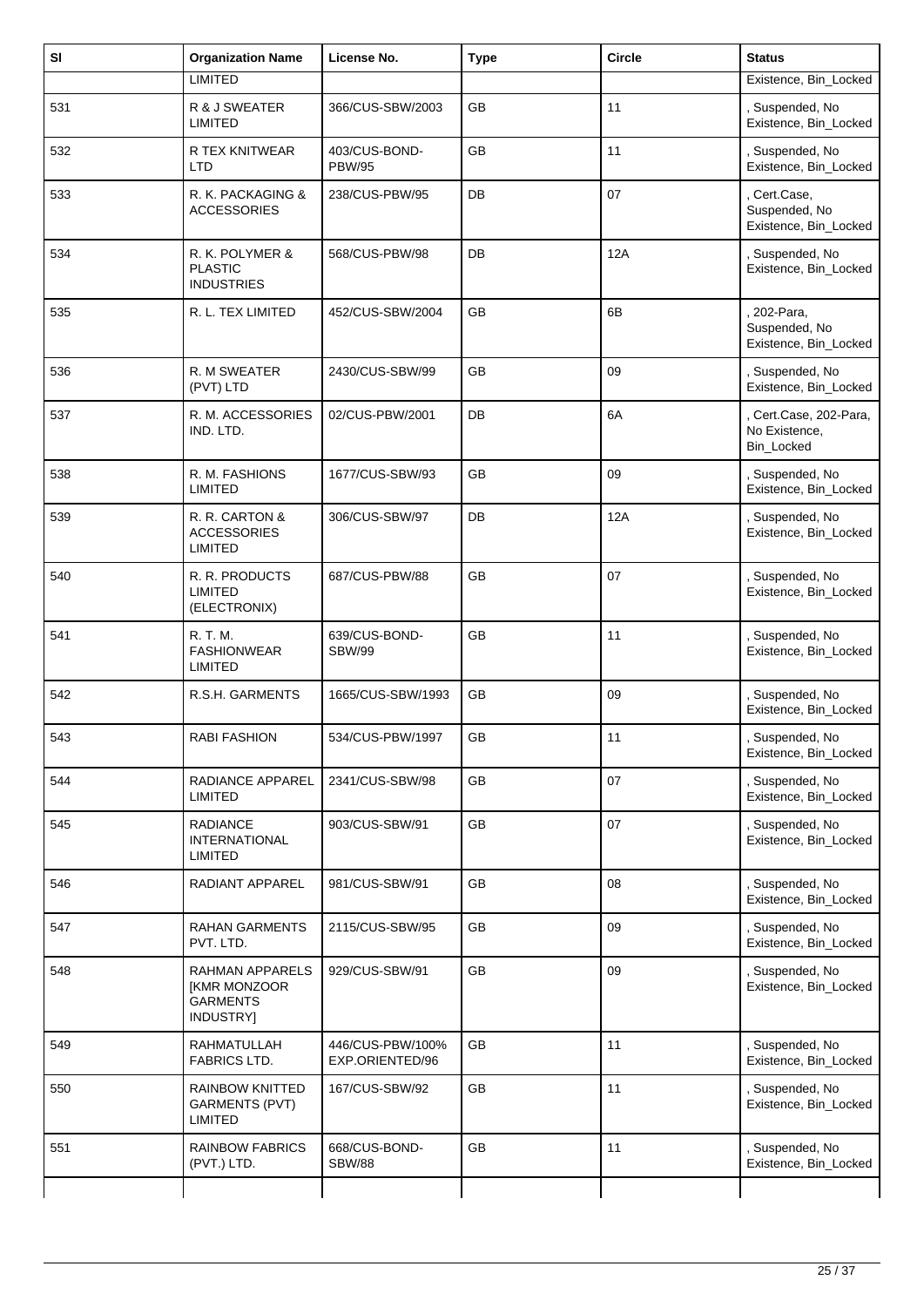| SI  | <b>Organization Name</b>                                           | License No.      | <b>Type</b> | <b>Circle</b> | <b>Status</b>                                                            |
|-----|--------------------------------------------------------------------|------------------|-------------|---------------|--------------------------------------------------------------------------|
| 552 | RAJLAXMI<br><b>APPARELS LIMITED</b>                                | 1974/CUS-SBW/94  | <b>GB</b>   | 6B            | , Suspended, No<br>Existence, Bin_Locked                                 |
| 553 | RAMDHANU<br><b>GARMENTS LIMITED</b>                                | 138/CUS-SBW/84   | GB          | 09            | , Cert.Case, 202-Para,<br>No Existence,<br>Bin_Locked                    |
| 554 | <b>RAMMS GARMENTS</b><br><b>LIMITED</b>                            | 113/CUS-SBW/84   | <b>GB</b>   | 09            | Suspended, No<br>Existence, Bin_Locked                                   |
| 555 | <b>RANA</b><br><b>INTERNATIONAL</b><br><b>FASHION</b>              | 506/CUS-SBW/2004 | GB          | 07            | , Suspended, No<br>Existence, Bin_Locked                                 |
| 556 | RANGDHONU<br><b>INTERNATIONAL</b><br><b>BUSINESS (PVT)</b><br>LTD. | 181/CUS-PBW/93   | <b>GB</b>   | 09            | Suspended, No<br>Existence, Bin_Locked                                   |
| 557 | <b>RANGS FASHION</b><br>WEAR LTD.                                  | 1133/CUS-SBW/92  | <b>GB</b>   | 08            | , No Existence,<br>Bin_Locked                                            |
| 558 | <b>RANI PACKAGING</b><br><b>INDUSTRY LIMITED</b>                   | 138/CUS-BW/97    | DB          | 04            | 202-Para,<br>Suspended, No<br>Existence, Bin_Locked                      |
| 559 | RAO KNIT APPAREL<br>(PVT) LIMITED                                  | 1198/CUS-SBW/92  | GB          | 07            | 202-Para,<br>Suspended, No<br>Existence, Bin_Locked                      |
| 560 | <b>RATIONAL</b><br><b>GARMENTS IND.</b><br>(PVT) LIMITED           | 473/CUS-SBW/85   | <b>GB</b>   | 09            | , 202-Para, No<br>Existence, Bin_Locked                                  |
| 561 | RATNA FASHIONS<br><b>LIMITED</b>                                   | 154/CUS-SBW/2002 | GB          | 09            | , No Existence,<br>Bin_Locked                                            |
| 562 | RATUL GARMENTS.                                                    | 2066/CUS-SBW/95  | <b>GB</b>   | 09            | , Suspended, No<br>Existence, Bin_Locked                                 |
| 563 | <b>RAUSHAN</b><br><b>GARMENTS LIMITED</b>                          | 231/CUS-SBW/84   | GB          | 09            | Suspended, No<br>Existence, Bin_Locked                                   |
| 564 | RAZ KNITTING<br>APPARELS LIMITED                                   | 819/CUS-SBW/90   | GB          | 09            | , Suspended, No<br>Existence, Bin_Locked                                 |
| 565 | <b>REAL FASHION</b><br>LIMITED                                     | 982/CUS-SBW/91   | GB          | 09            | Suspended, No<br>Existence, Bin_Locked                                   |
| 566 | <b>RECENT SWEATERS</b><br>LIMITED                                  | 2479/CUS-SBW/99  | GB          | 3C            | , Suspended, No<br>Existence, Bin_Locked                                 |
| 567 | REHANA FRENCE<br><b>GARMENTS LIMITED</b>                           | 1020/CUS-SBW/92  | GB          | 07            | , Suspended, No<br>Existence, Bin_Locked                                 |
| 568 | <b>RELIANCE</b><br><b>PACKAGING</b><br><b>INDUSTRIES LTD.</b>      | 40/CUS-PBW/2001  | DB          | 04            | , Suspended, No<br>Existence, Bin_Locked                                 |
| 569 | <b>RENE &amp; SHELLEY</b><br><b>LIMITED</b>                        | 511/CUS-SBW/85   | GB          | 07            | , Suspended, No<br>Existence, Bin_Locked                                 |
| 570 | RHINE FASHIONS<br>(PVT.) LIMITED                                   | 1878/CUS-SBW/94  | GB          | 09            | 202-Para,<br>Suspended, No<br>Existence, Bank A/C<br>Freezed, Bin_Locked |
| 571 | RHYMER APPAREL<br>LIMITED                                          | 359/CUS-SBW/2003 | GB          | 07            | , Suspended, No<br>Existence, Bin_Locked                                 |
| 572 | <b>RIDER FASHIONS</b><br><b>LIMITED</b>                            | 2468/CUS-SBW/99  | GB          | 09            | Suspended, No<br>Existence, Bin_Locked                                   |
| 573 | RITA TEXTILE (PVT)<br><b>LIMITED</b>                               | 612/CUS-SBW/2005 | GB          | 3C            | , Suspended, No<br>Existence, Bin_Locked                                 |
|     |                                                                    |                  |             |               |                                                                          |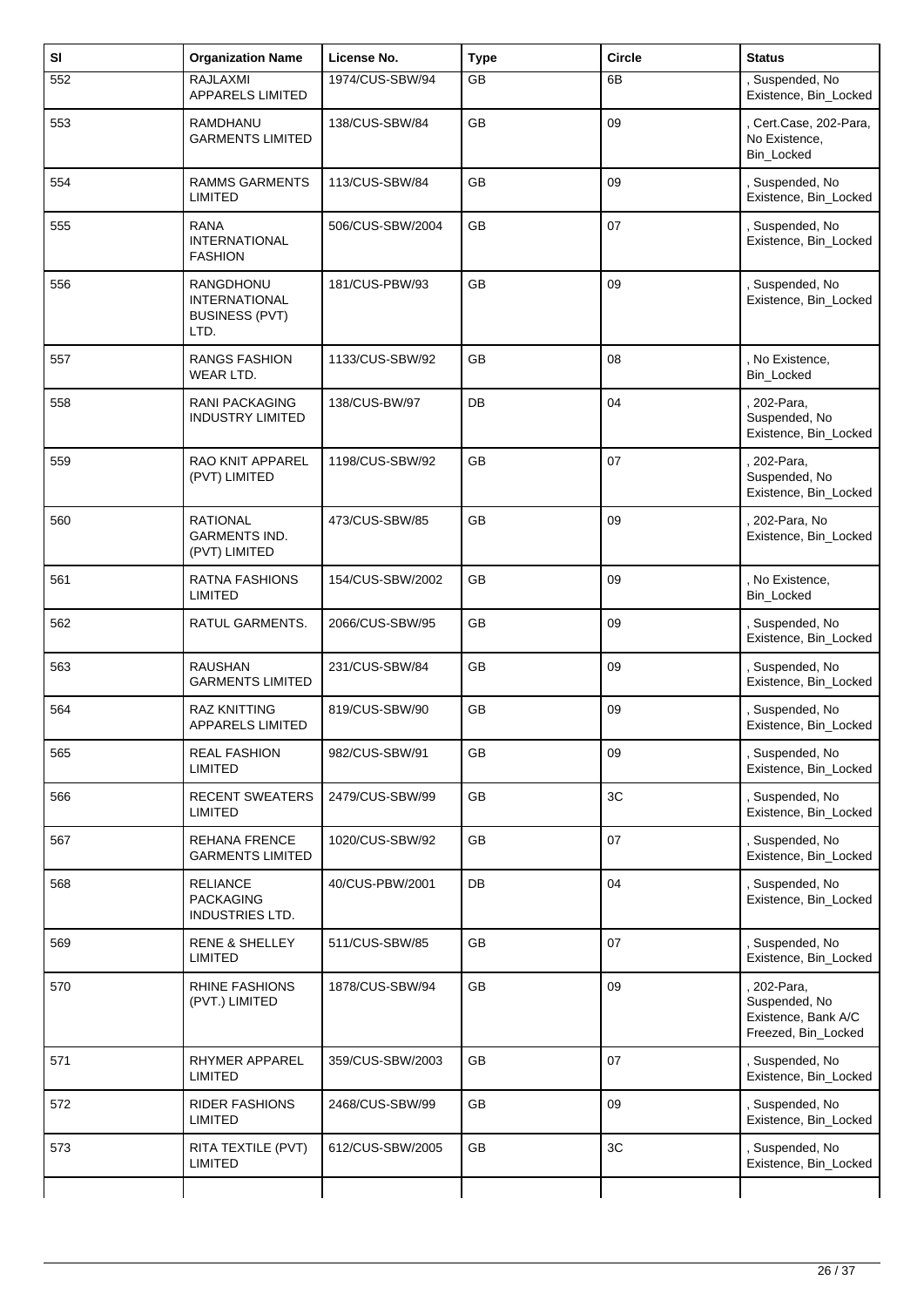| SI  | <b>Organization Name</b>                                          | License No.       | <b>Type</b> | <b>Circle</b>   | <b>Status</b>                                                              |
|-----|-------------------------------------------------------------------|-------------------|-------------|-----------------|----------------------------------------------------------------------------|
| 574 | <b>RITZ FASHIONS</b><br><b>LIMITED</b>                            | 2300/CUS-SBW/98   | <b>GB</b>   | 11              | , Suspended, No<br>Existence, Bin_Locked                                   |
| 575 | <b>RIVER VIEW</b><br>APPARELS (PVT)<br>LTD.                       | 475/CUS-PBW/96    | <b>GB</b>   | 11              | , Suspended, No<br>Existence, Bin_Locked                                   |
| 576 | <b>RIZQUE</b><br><b>INTERNATIONAL</b>                             | 525/CUS-SBW/86    | GB          | 6B              | 202-Para,<br>Suspended, No<br>Existence, Bank A/C<br>Freezed, Bin_Locked   |
| 577 | <b>ROAD APPARELS</b><br><b>LIMITED</b>                            | 2014/CUS-SBW/94   | <b>GB</b>   | 09              | , Suspended, No<br>Existence, Bin_Locked                                   |
| 578 | <b>ROBIN DROYESTING</b><br>& ELASTIC IND.LTD.                     | 620/CUS-PBW/99    | DB          | 12A             | , Cert.Case, 202-Para,<br>No Existence, Closed,<br>Bin_Locked              |
| 579 | <b>ROC APPARELS</b><br>LTD.                                       | 2087/CUS-SBW/95   | <b>GB</b>   | 09              | , Suspended, No<br>Existence, Bin_Locked                                   |
| 580 | <b>ROLAND</b><br><b>INTERNATIONAL</b><br>LIMITED.                 | 2113/CUS-SBW/95   | GB          | 07              | , Suspended, No<br>Existence, Bin_Locked                                   |
| 581 | <b>ROSE PACKAGES</b><br><b>INDUSTRIES (PVT)</b><br><b>LIMITED</b> | 301/CUS-PBW/93    | DB          | 12A             | Cert.Case, 202-Para,<br>Suspended, No<br>Existence, Closed,<br>Bin_Locked  |
| 582 | <b>ROSHAWA</b><br><b>KNITWEARS LIMITED</b>                        | 27/CUS-SBW/90     | <b>GB</b>   | 11              | , Suspended, No<br>Existence, Bin_Locked                                   |
| 583 | ROXANA & CO. PVT.<br>LTD.                                         | 416/BOND/92       | GB          | 07              | , Suspended, No<br>Existence, Bin_Locked                                   |
| 584 | <b>ROY GOSHEN</b><br>AMERICANA LTD.                               | 287/CUS-SBW/93    | <b>GB</b>   | 11              | , Suspended, No<br>Existence, Bin_Locked                                   |
| 585 | ROYAL PACKAGE<br><b>INDUSTRIES</b>                                | 637/CUS-PBW/99    | DB          | 12A             | , Suspended, No<br>Existence, Bin_Locked                                   |
| 586 | <b>RTN FASHIONS</b><br><b>LIMITED</b>                             | 2119/CUS-SBW/95   | GB          | 07              | , Suspended, No<br>Existence, Bank A/C<br>Freezed, Bin_Locked              |
| 587 | <b>RTS ACCESSORIES</b><br>& PACKAGING IND.<br>(PVT) LIMITED       | 253/CUS-PBW/2005  | DB          | 10              | , 202-Para,<br>Suspended, No<br>Existence, Bank A/C<br>Freezed, Bin_Locked |
| 588 | <b>RUMA PACKAGING &amp;</b><br><b>ACCESSORIES</b>                 | 461/CUS-SBW/99    | DB          | 07              | , Suspended, No<br>Existence, Bin_Locked                                   |
| 589 | <b>RUNS APPARELS</b><br><b>LTD</b>                                | 1151/CUS-SBW/2009 | GB          | 11              | , Suspended, No<br>Existence, Bin_Locked                                   |
| 590 | <b>RUPA APPARELS</b><br><b>LIMITED</b>                            | 2424/CUS-SBW/99   | <b>GB</b>   | 09              | , Suspended, No<br>Existence, Bin_Locked                                   |
| 591 | <b>RUPA FASHIONS</b><br>(PVT) LIMITED                             | 2173/CUS-SBW/96   | <b>GB</b>   | 09              | , Suspended, No<br>Existence, Bin_Locked                                   |
| 592 | <b>RUPSHI SWEATERS</b><br><b>LIMITED</b>                          | 551/CUS-SBW/2005  | GB          | 11              | , Suspended, No<br>Existence, Bin_Locked                                   |
| 593 | <b>RUPSI KNITWEAR</b><br><b>LIMITED</b>                           | 682/CUS-SBW/2000  | GB          | 11              | , Suspended, No<br>Existence, Closed,<br>Bin_Locked                        |
| 594 | S. B.<br><b>INTERNATIONAL</b>                                     | 302/CUS-SBW/97    | GB          | 10 <sup>1</sup> | , Suspended, No<br>Existence, Bin_Locked                                   |
| 595 | S. B. SWEATERS<br><b>LIMITED</b>                                  | 1849/CUS-SBW/94   | GB          | 08              | , Suspended, No<br>Existence, Bin_Locked                                   |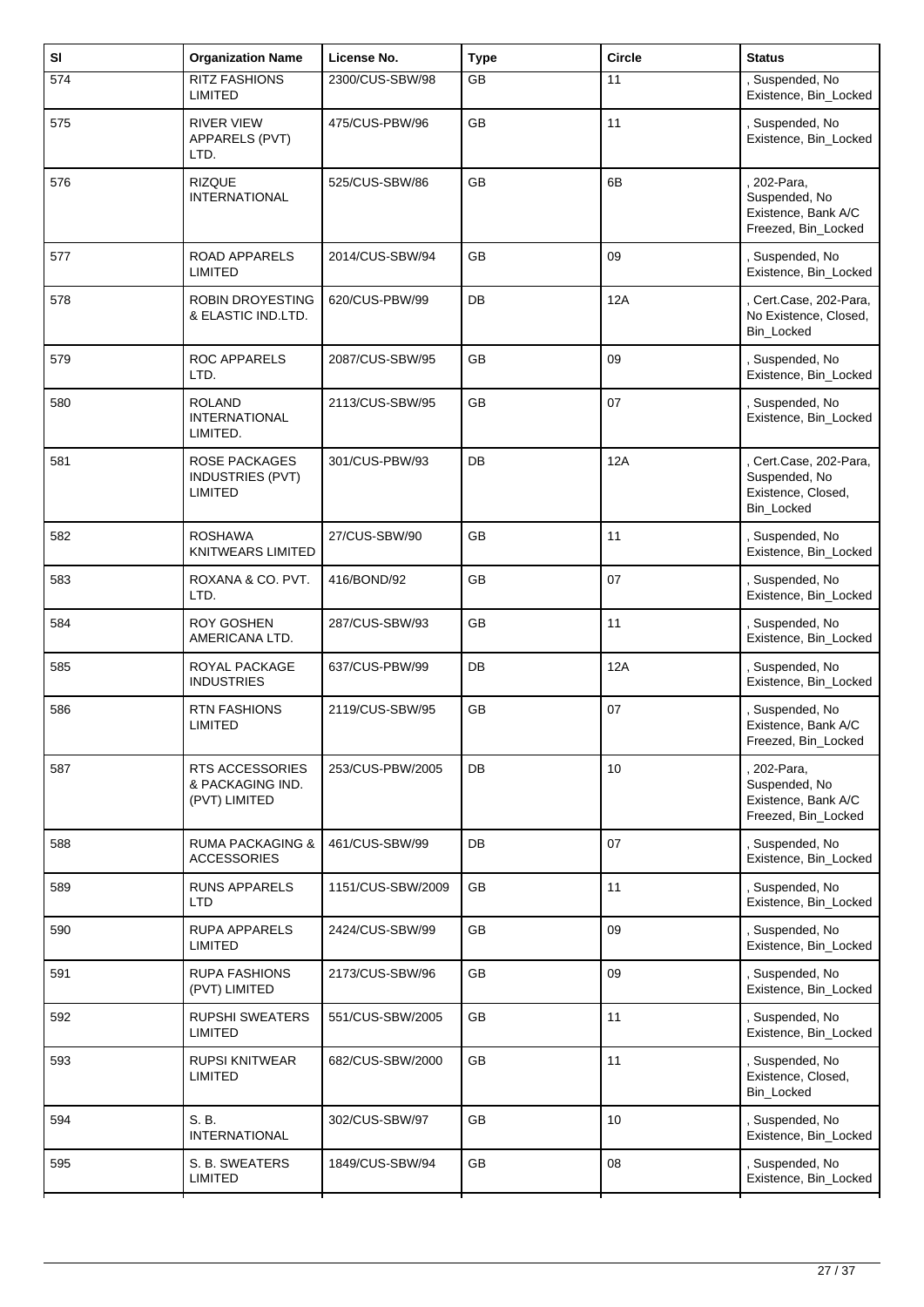| SI  | <b>Organization Name</b>                                       | License No.                | <b>Type</b> | <b>Circle</b> | <b>Status</b>                                                    |
|-----|----------------------------------------------------------------|----------------------------|-------------|---------------|------------------------------------------------------------------|
| 596 | S. H. B GARMENTS<br><b>LIMITED</b>                             | 60/CUS-SBW/2001            | <b>GB</b>   | 09            | , Suspended, No<br>Existence, Bin_Locked                         |
| 597 | S. H. TRADE<br><b>INTERNATIONAL</b><br>(GARMENTS)              | 946/CUS-SBW/91             | GB          | 07            | , No Existence,<br>Closed, Bin_Locked                            |
| 598 | S. K. S. GARMENTS<br><b>LIMITED</b>                            | 21/CUS-SBW/83              | <b>GB</b>   | 6B            | Suspended, No<br>Existence, Bank A/C<br>Freezed, Bin_Locked      |
| 599 | S. NAHAR<br><b>GARMENTS &amp;</b><br>TEXTILE MILLS LTD.        | 659/CUS-SBW/88             | <b>GB</b>   | 09            | , Suspended, No<br>Existence, Bin_Locked                         |
| 600 | S. P. S. APPARELS                                              | 328/CUS-SBW/2003           | GB          | 09            | , Suspended, No<br>Existence, Bin_Locked                         |
| 601 | S. R. APPARELS<br>LIMITED                                      | 2181/CUS-SBW/96            | <b>GB</b>   | 09            | , Suspended, No<br>Existence, Bin Locked                         |
| 602 | <b>S.K. FASHIONS</b><br><b>LIMITED</b>                         | 2271/CUS-SBW/97            | GB          | 6B            | , Suspended, No<br>Existence, Bin_Locked                         |
| 603 | <b>SAAZ PACKAGING</b><br>INDUSTRIES LTD.                       | 310/CUS-SBW/1997           | DB          | 07            | , Suspended, No<br>Existence, Bin_Locked                         |
| 604 | <b>SABUJ KINITTING &amp;</b><br><b>DYEING MILLS</b><br>LIMITED | 700/CUS-BOND-<br>SBW/2000  | <b>GB</b>   | 11            | , Suspended, No<br>Existence, Bin_Locked                         |
| 605 | SAFA ENTERPRISE<br>LTD                                         | 2224/CUS-BOND-<br>SBW/1997 | GB          | 11            | , Suspended, No<br>Existence, Bin_Locked                         |
| 606 | <b>SAKIB GARMENTS</b><br>AND HOSIERY IND.<br>LTD               | 298/CUS-SBW/93             | <b>GB</b>   | 11            | , Suspended, No<br>Existence, Bin_Locked                         |
| 607 | <b>SAKURA TEXTILE &amp;</b><br><b>FINISHING LIMITED</b>        | 687/CUS-PBW/2000           | GB          | 12            | , Suspended, No<br>Existence, Bin_Locked                         |
| 608 | <b>SALAM SARKER LTD</b>                                        | 417/CUS-PBW/2008           | DB          | 6B            | , Suspended, No<br>Existence, Closed,<br>Bin_Locked              |
| 609 | SAMAR FASHION<br><b>TEX LIMITED</b>                            | 543/CUS-SBW/2004           | GB          | 09            | Suspended, No<br>Existence, Bin_Locked                           |
| 610 | SAMINAZ<br><b>GARMENTS LIMITED</b>                             | 272/CUS-SBW/85             | GB          | 07            | , Suspended, No<br>Existence, Bin_Locked                         |
| 611 | <b>SAMMS</b><br>READYWEAR<br><b>LIMITED</b>                    | 564/CUS-PBW/98             | GB          | 11            | Suspended, No<br>Existence, Bin_Locked                           |
| 612 | SAMOKA APPAREL<br><b>INDUSTRIES</b>                            | 837/CUS-SBW/90             | <b>GB</b>   | 09            | , Suspended, No<br>Existence, Bin_Locked                         |
| 613 | SAMRANA<br><b>ENTERPRISE</b><br>LIMITED                        | 1101/CUS-SBW/92            | GB          | 08            | , Suspended, No<br>Existence, Bin_Locked                         |
| 614 | <b>SANDYORK</b><br>KNITTING LTD.                               | 2376/CUS-SBW/98            | GB          | 08            | , Suspended, No<br>Existence, Bin_Locked                         |
| 615 | SANJARI TOYS (PVT)<br><b>LIMITED</b>                           | 1770/CUS-SBW/93            | GB          | 07            | , Suspended, No<br>Existence, Bin_Locked                         |
| 616 | SANZAR GARMENTS<br><b>LIMITED</b>                              | 315/CUS-SBW/85             | GB          | 07            | , Cert.Case, 202-Para,<br>Suspended, No<br>Existence, Bin_Locked |
| 617 | SAP FASHIONS LTD.                                              | 1210/CUS-SBW/2010          | GB          | 04            | , Suspended, No<br>Existence, Bin_Locked                         |
| 618 | SARDAR APPARELS                                                | 461/CUS-SBW/2004           | GB          | 04            | , Suspended, No                                                  |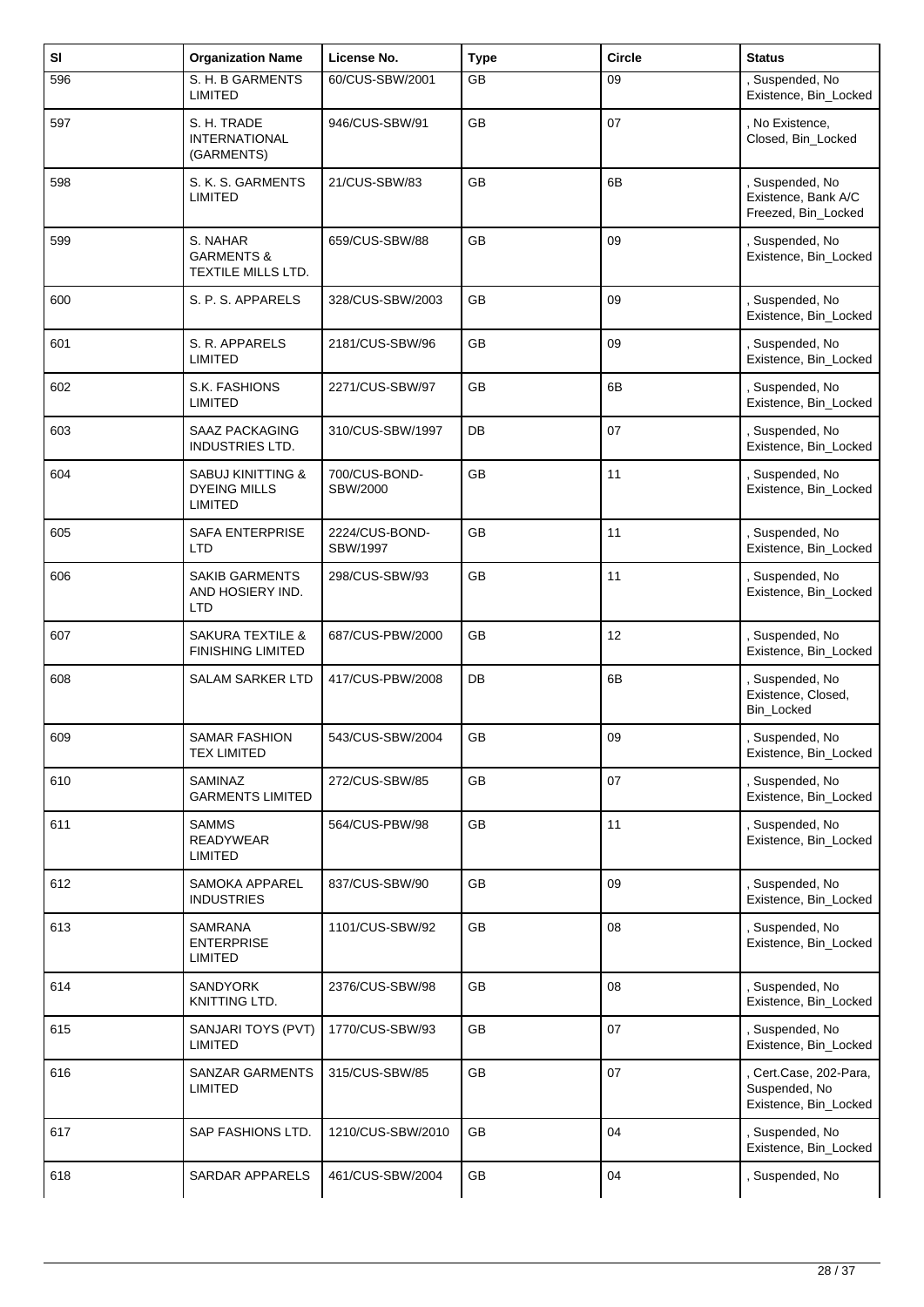| SI  | <b>Organization Name</b>                                           | License No.               | <b>Type</b> | <b>Circle</b> | <b>Status</b>                                                  |
|-----|--------------------------------------------------------------------|---------------------------|-------------|---------------|----------------------------------------------------------------|
|     | <b>LIMITED</b>                                                     |                           |             |               | Existence, Bin_Locked                                          |
| 619 | SARKAR TRADING.                                                    | 358/CUS-SBW/92            | GB          | 07            | Suspended, No<br>Existence, Bin_Locked                         |
| 620 | <b>SAS FASHION WEAR</b><br><b>LIMITED</b>                          | 087/CUS-SBW/2000          | <b>GB</b>   | 09            | , Suspended, No<br>Existence, Bin_Locked                       |
| 621 | SATABDI PACKAGES<br>& ACCESSORIES<br><b>INDUSTRIES</b>             | 642/CUS-PBW/99            | DB          | 12B           | , Cert.Case, 202-Para,<br>No Existence, Closed,<br>Bin_Locked  |
| 622 | <b>SATHI APPARELS</b>                                              | 1721/CUS-SBW/93           | <b>GB</b>   | 07            | , Suspended, No<br>Existence, Bin_Locked                       |
| 623 | SATTAR KNIT<br><b>DYEING &amp; FINISHING</b><br>MILL (PVT) LIMITED | 124/CUS-SBW/91            | <b>GB</b>   | 11            | , Suspended, No<br>Existence, Bin_Locked                       |
| 624 | <b>SAVA GARMENTS</b><br><b>LIMITED</b>                             | 225/CUS-SBW/84            | <b>GB</b>   | 10            | , Suspended, No<br>Existence, Bin_Locked                       |
| 625 | <b>SCANDEX</b><br><b>KNITWEAR LIMITED</b>                          | 533/CUS-SBW/2004          | GB          | 6B            | , Suspended, No<br>Existence, Bin_Locked                       |
| 626 | <b>SCOTIA INDUSTRIES</b>                                           | 533/CUS-SBW/2000          | DB          | 07            | Cert.Case, 202-Para,<br>Suspended, No<br>Existence, Bin_Locked |
| 627 | <b>SEA WAVE</b><br><b>ACCESSORIES LTD</b>                          | 963/CUS-PBW/2014          | DB          | 6B            | , Suspended, No<br>Existence, Closed,<br>Bin_Locked            |
| 628 | <b>SEASONS</b><br><b>GARMENTS</b><br><b>INDUSTRIES LTD</b>         | 421/CUS-SBW/84            | GB          | 09            | , Suspended, No<br>Existence, Bin_Locked                       |
| 629 | <b>SETARA GARMENTS</b><br><b>LIMITED</b>                           | 468/CUS-SBW/85            | GB          | 09            | Suspended, No<br>Existence, Bin_Locked                         |
| 630 | <b>SEVEN STAR</b><br>SWEATER (PVT)<br>LIMITED                      | 637/CUS-SBW/2005          | GB          | 10            | , Suspended, No<br>Existence, Bin_Locked                       |
| 631 | <b>SHAAF GARMENTS</b><br><b>LTD</b>                                | 188/CUS-BOND-<br>SBW/1984 | <b>GB</b>   | 11            | Suspended, No<br>Existence, Bin_Locked                         |
| 632 | <b>SHAAS GARMENTS</b><br>LIMITED                                   | 094/CUS-SBW/2000          | GB          | 07            | , Suspended, No<br>Existence, Bin_Locked                       |
| 633 | SHABNAM<br>VEGETABLE OIL IND.<br>LTD. (FOR TWO<br>MONTH)           | 715/CUS-PBW/2011          | HB          | HB            | , Suspended, No<br>Existence, Closed,<br>Bin_Locked            |
| 634 | <b>SHAH ALI HOSIERY</b><br>& FASHION<br><b>GARMENTS LTD.</b>       | 753/CUS-SBW/89            | <b>GB</b>   | 08            | , Suspended, No<br>Existence, Bin_Locked                       |
| 635 | <b>SHAH ALI</b><br><b>PACKAGING</b>                                | 206/CUS-BW/98             | DB          | 6B            | Cert.Case, 202-Para,<br>Suspended, No<br>Existence, Bin_Locked |
| 636 | SHAH KERAMAT<br><b>GARMENTS LIMITED</b>                            | 90/CUS-BW/96              | GB          | 04            | 202-Para,<br>Suspended, No<br>Existence, Bin_Locked            |
| 637 | <b>SHAMLIN</b><br><b>GARMENTS LTD.</b>                             | 459/CUS-SBW/85            | <b>GB</b>   | 09            | , Suspended, No<br>Existence, Bin_Locked                       |
| 638 | <b>SHAMS GARMENTS</b><br><b>LTD</b>                                | 86/CUS-SBW/84             | GB          | 09            | Suspended, No<br>Existence, Bin_Locked                         |
| 639 | SHAMSUL ALAMIN<br><b>COTTON MILLS LTD</b>                          | 128/CUS-SBW/2001          | DB          | 12B           | , Suspended, No<br>Existence, Bin_Locked                       |
|     |                                                                    |                           |             |               |                                                                |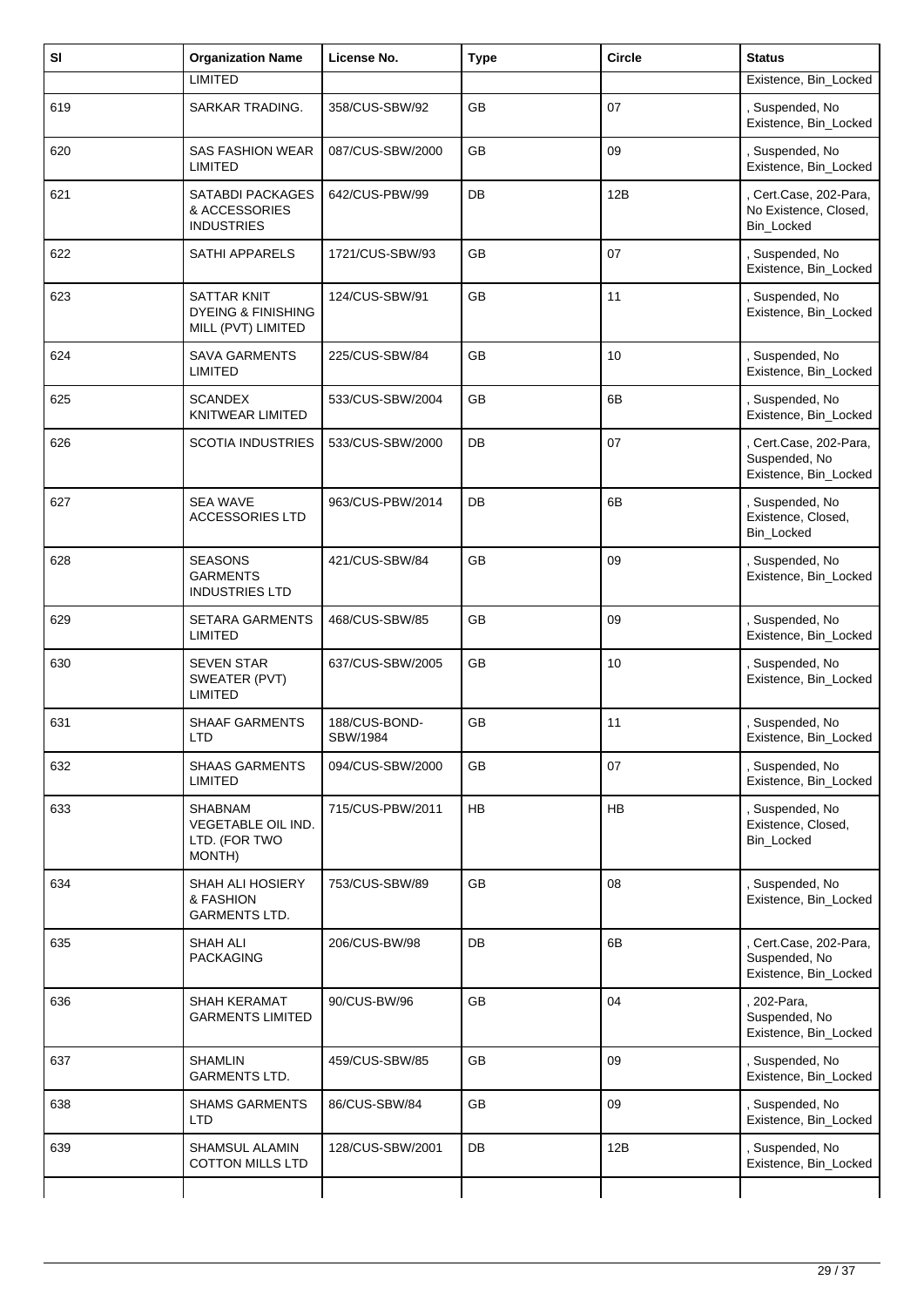| SI  | <b>Organization Name</b>                                                       | License No.                    | <b>Type</b> | <b>Circle</b> | <b>Status</b>                                                    |
|-----|--------------------------------------------------------------------------------|--------------------------------|-------------|---------------|------------------------------------------------------------------|
| 640 | <b>SHAN HOSIERY</b><br>$[UNIT-1]$                                              | 31/CUS-SBW/83                  | <b>GB</b>   | 11            | 202-Para, No<br>Existence, Bin_Locked                            |
| 641 | <b>SHANTA GARMENTS</b><br><b>INTERNATIONAL</b><br>LIMITED                      | 517/CUS-SBW/85                 | GB          | 09            | , Suspended, No<br>Existence, Bin_Locked                         |
| 642 | SHAPLA PACKAGING<br>IND. LIMITED                                               | 279/CUS-SBW/96                 | DB          | 08            | Cert.Case, 202-Para,<br>Suspended, No<br>Existence, Bin_Locked   |
| 643 | <b>SHARP WEARS</b><br>LIMITED                                                  | 504/CUS-SBW/2004               | <b>GB</b>   | 04            | , Suspended, No<br>Existence, Bin_Locked                         |
| 644 | SHENZHEN<br><b>WINTERWEARS LTD</b>                                             | 864/CUS-SBW/2008               | <b>GB</b>   | 07            | Suspended, No<br>Existence, Bin_Locked                           |
| 645 | <b>SHIM GARMENTS</b><br>(PVT) LIMITED                                          | 2170/CUS-SBW/96                | GB          | 07            | , No Existence,<br>Bin_Locked                                    |
| 646 | <b>SHIRTS MINE</b><br>LIMITED                                                  | 040/CUS-SBW/2000               | <b>GB</b>   | 07            | , Suspended, No<br>Existence, Bin_Locked                         |
| 647 | SHISHIR APPARELS<br>LIMITED                                                    | 1232/CUS-SBW/92                | <b>GB</b>   | 09            | Suspended, No<br>Existence, Bin_Locked                           |
| 648 | <b>SHOHAG KNITTING</b><br><b>LIMITED</b>                                       | 1765/CUS-SBW/93                | GB          | 07            | , Suspended, No<br>Existence, Bin_Locked                         |
| 649 | <b>SHOHAG</b><br>PACKAGING LIMITED                                             | 528/CUS-PBW/97                 | DB          | 12B           | , Cert.Case, 202-Para,<br>Suspended, No<br>Existence, Bin_Locked |
| 650 | <b>SHOMAHAR PAPER</b><br>CONVERTING LTD.                                       | 362/CUS-PBW/2007               | DB          | 04            | , Suspended, No<br>Existence, Bin_Locked                         |
| 651 | <b>SHORONIKA</b><br><b>FASHION WEAR</b><br><b>INDUSTRIES</b><br><b>LIMITED</b> | 223/CUS-SBW/84                 | <b>GB</b>   | 07            | , Suspended, No<br>Existence, Bin_Locked                         |
| 652 | <b>SIKAM OUTWEAR</b><br><b>LIMITED</b>                                         | 2100/CUS-SBW/95                | <b>GB</b>   | 09            | , Suspended, No<br>Existence, Bin_Locked                         |
| 653 | <b>SILICON</b><br><b>INTERNATIONAL</b><br>(PVT.) LTD.                          | 612/CUS-BOND-<br><b>PBW/99</b> | GB          | 12            | , Suspended, No<br>Existence, Bin_Locked                         |
| 654 | <b>SILK PACKAGING</b><br>(PVT) LTD.                                            | 328/CUS-SBW/97                 | DB          | 6B            | , Suspended, No<br>Existence, Bin_Locked                         |
| 655 | SILVETEX (DYEING &<br>FINISHING)                                               | 99/CUS-SBW/91                  | GB          | 11            | 202-Para,<br>Suspended, No<br>Existence, Bin_Locked              |
| 656 | <b>SILVITEX</b><br>(PACKAGING)                                                 | 106/CUS-SBW/91                 | <b>GB</b>   | 11            | , Cert.Case, 202-Para,<br>No Existence.<br>Bin_Locked            |
| 657 | SINGA-BANGLA<br><b>GARMENT</b><br><b>MANUFACTURING</b><br>CO. (PTE) LIMITED    | 38/CUS-SBW/83                  | GB          | 09            | , 202-Para,<br>Suspended, No<br>Existence, Bin_Locked            |
| 658 | SIS GARMENTS LTD.                                                              | 2184/CUS-SBW/96                | GB          | 09            | , Suspended, No<br>Existence, Bin_Locked                         |
| 659 | <b>SKYLINK FASHION</b><br>LTD                                                  | 1760/CUS-SBW/2016              | GB          | 6B            | , Suspended, No<br>Existence, Bin_Locked                         |
| 660 | SMOOTH APPARELS<br><b>LIMITED</b>                                              | 127/CUS-SBW/2001               | GB          | 07            | , Suspended, No<br>Existence, Bin_Locked                         |
| 661 | SO NICE GARMENTS<br>(PVT) LIMITED                                              | 05/CUS-SBW/2001                | GB          | 09            | , Suspended, No<br>Existence, Bin_Locked                         |
|     |                                                                                |                                |             |               |                                                                  |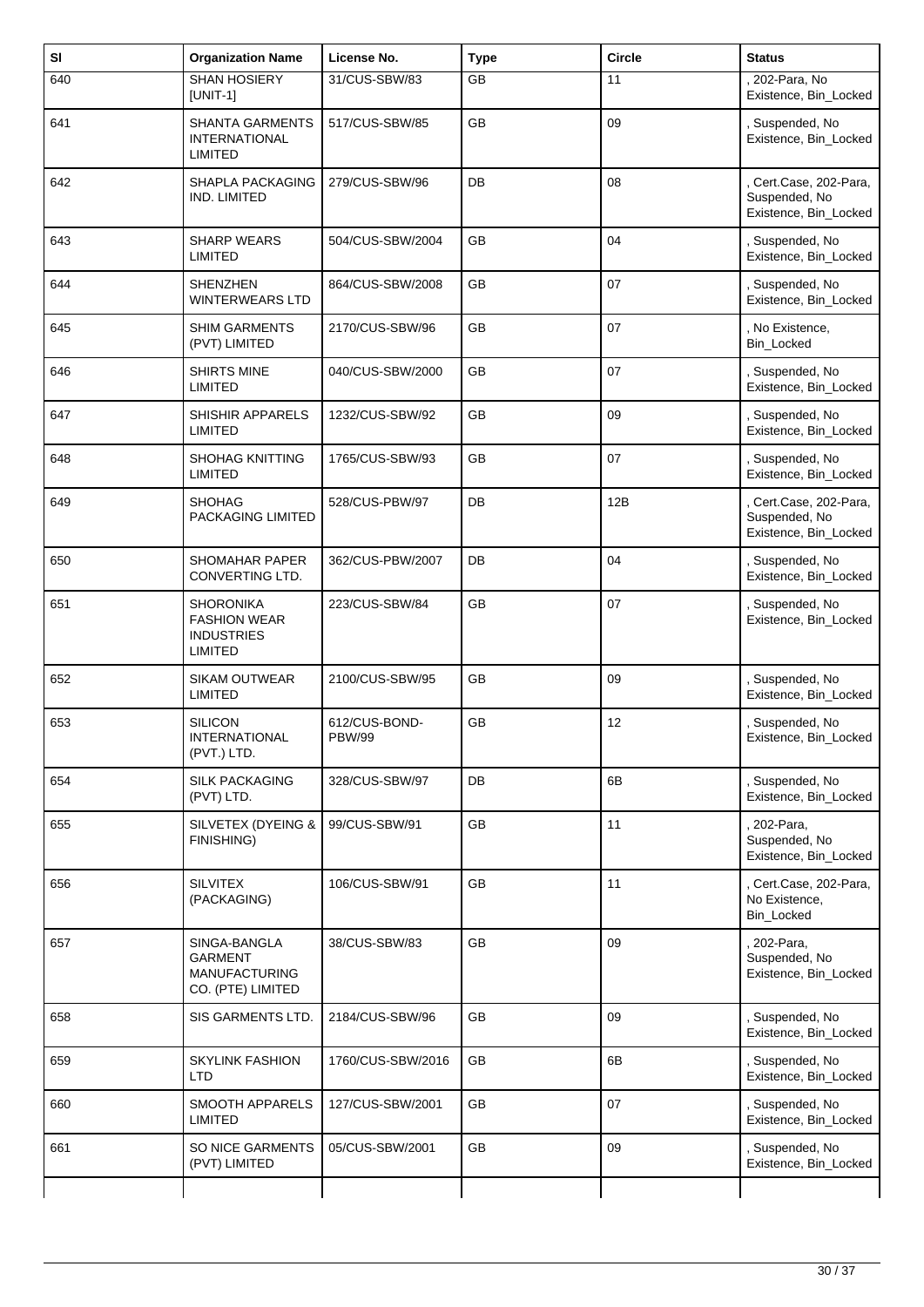| SI  | <b>Organization Name</b>                                     | License No.      | <b>Type</b> | <b>Circle</b>   | <b>Status</b>                                                              |
|-----|--------------------------------------------------------------|------------------|-------------|-----------------|----------------------------------------------------------------------------|
| 662 | SOFTEX COTTON<br>(PVT) LIMITED<br>$[UNIT-2]$                 | 114/CUS-SBW/2000 | <b>GB</b>   | 07              | , Suspended, No<br>Existence, Bin_Locked                                   |
| 663 | <b>SONALI GARMENTS</b><br>LTD.                               | 424/CUS-SBW/85   | <b>GB</b>   | 07              | , No Existence,<br>Bin_Locked                                              |
| 664 | SONARGAON<br>TEXTILE MFG.<br>CORP. LIMITED                   | 497/CUS-SBW/2000 | GB          | 04              | , Suspended, No<br>Existence, Bin_Locked                                   |
| 665 | <b>SPACE GARMENTS</b><br><b>INDUSTRIES</b><br><b>LIMITED</b> | 889/CUS-SBW/91   | <b>GB</b>   | 09              | , Suspended, No<br>Existence, Bin_Locked                                   |
| 666 | <b>SPECTRA LEATHER</b><br><b>GOODS LIMITED</b>               | 263/CUS-PBW/95   | DB          | 07              | , Suspended, No<br>Existence, Bin_Locked                                   |
| 667 | <b>SPEED</b><br><b>ACCESSORIES</b><br><b>INDUSTRIES LTD</b>  | 832/CUS-PBW/2012 | DB          | 02              | , Suspended, No<br>Existence, Bin_Locked                                   |
| 668 | <b>SPEED PRINTING &amp;</b><br>PACKAGING LIMITED             | 178/CUS-PBW/2004 | DB          | 02              | , Suspended, No<br>Existence, Bin_Locked                                   |
| 669 | <b>SPENCER</b><br>APPARELS LTD.                              | 1098/CUS-SBW/92  | <b>GB</b>   | 07              | , Suspended, No<br>Existence, Bin_Locked                                   |
| 670 | <b>SPLENDOR</b><br><b>GARMENTS LIMITED</b>                   | 537/CUS-SBW/86   | <b>GB</b>   | 09              | , Suspended, No<br>Existence, Bin_Locked                                   |
| 671 | <b>SPRING KNITWEARS</b><br><b>LIMITED</b>                    | 386/CUS-SBW/03   | GB          | 02              | , Suspended, No<br>Existence, Bin_Locked                                   |
| 672 | STANDARD JEANS<br><b>LIMITED</b>                             | 066/CUS-SBW/2000 | <b>GB</b>   | 07              | , Suspended, No<br>Existence, Bin_Locked                                   |
| 673 | <b>STAR ASSOCIATES</b>                                       | 174/CUS-BW/98    | <b>GB</b>   | 3C              | , Suspended, No<br>Existence, Bank A/C<br>Freezed, Bin_Locked              |
| 674 | <b>STAR GARMENTS</b><br>(PVT) LIMITED                        | 118/CUS-SBW/84   | <b>GB</b>   | 09              | , Suspended, No<br>Existence, Bin_Locked                                   |
| 675 | <b>STAR POLYMER</b><br><b>INDUSTRIES LTD.</b>                | 391/CUS-SBW/98   | DB          | 08              | Cert.Case, 202-Para,<br>Suspended, No<br>Existence, Bin_Locked             |
| 676 | <b>STAR SWEATERS</b><br><b>LIMITED</b>                       | 46/CUS/SBW/2001  | <b>GB</b>   | 09              | , Suspended, No<br>Existence, Bin_Locked                                   |
| 677 | <b>STEC FASHIONS</b><br><b>LIMITED</b>                       | 2347/CUS-SBW/98  | GB          | 07              | 202-Para, No<br>Existence, Bin Locked                                      |
| 678 | <b>STERLING FASHION</b><br><b>WEAR LIMITED</b>               | 1694/CUS-SBW/93  | GB          | 09              | , Suspended, No<br>Existence, Bin_Locked                                   |
| 679 | <b>STERLING RINSE</b><br>EFFECTS LTD                         | 868/CUS-PBW/2013 | DB          | 3D              | , Suspended, No<br>Existence, Bin_Locked                                   |
| 680 | <b>STYLEX APPARELS</b><br><b>LIMITED</b>                     | 333/CUS-SBW/94   | GB          | 11              | , Suspended, No<br>Existence, Bin_Locked                                   |
| 681 | <b>STYLEX INDUSTRIES</b><br>LIMITED.                         | 61/CUS-SBW/2001  | GB          | 3C              | , 202-Para,<br>Suspended, No<br>Existence, Bank A/C<br>Freezed, Bin_Locked |
| 682 | <b>STYLO APPARELS</b><br>INDUSTRIES LTD.                     | 377/CUS-SBW/85   | GB          | 08              | , Suspended, No<br>Existence, Bin_Locked                                   |
| 683 | <b>SUCCESS</b><br>FASHIONS (PVT.)<br>LTD                     | 881/CUS-SBW/2008 | GB          | 10 <sup>1</sup> | , Suspended, No<br>Existence, Bin_Locked                                   |
| 684 | <b>SUCHONA</b>                                               | 494/CUS-SBW/2000 | DB          | 08              | , Suspended, No                                                            |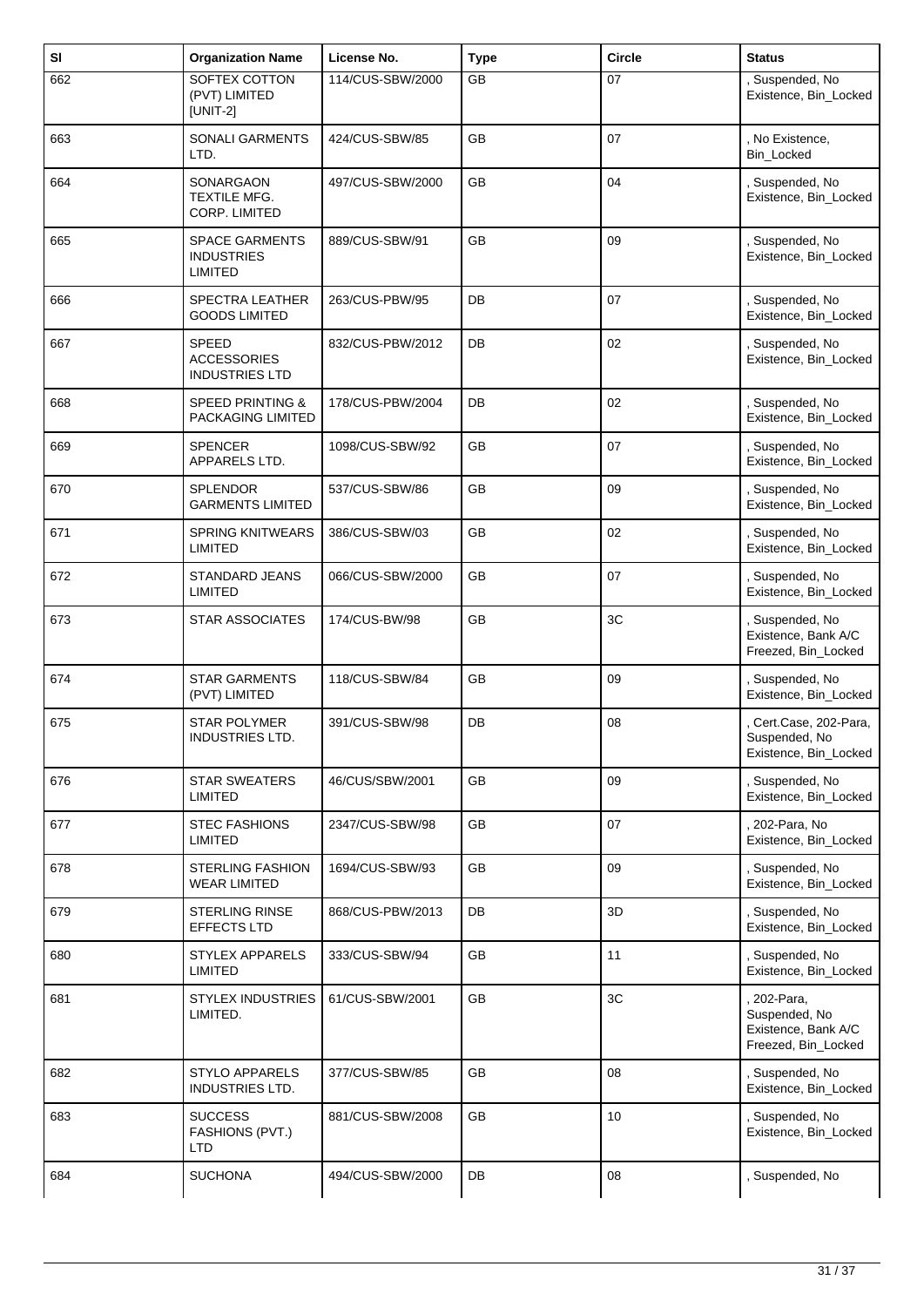| SI  | <b>Organization Name</b>                                           | License No.       | <b>Type</b> | <b>Circle</b> | <b>Status</b>                                                    |
|-----|--------------------------------------------------------------------|-------------------|-------------|---------------|------------------------------------------------------------------|
|     | <b>POLYTHENE</b><br><b>ENTERPRISE</b>                              |                   |             |               | Existence, Bin_Locked                                            |
| 685 | <b>SUMA</b><br><b>ENTERPRISES LTD.</b>                             | 478/CUS-SBW/2000  | GB          | 07            | , Suspended, No<br>Existence, Bin_Locked                         |
| 686 | <b>SUMMER &amp; WINTER</b><br><b>COLLECTIONS</b><br><b>LIMITED</b> | 2472/CUS-SBW/99   | <b>GB</b>   | 07            | , Suspended, No<br>Existence, Bin_Locked                         |
| 687 | <b>SUMMIT HOSIERY</b><br><b>INDUSTRY LTD.</b>                      | 306/CUS-SBW/93    | GB          | 12            | , Suspended, No<br>Existence, Bin_Locked                         |
| 688 | <b>SUN FASHION WEAR</b><br><b>INDUSTRIES</b><br><b>LIMITED</b>     | 043/CUS-SBW/2000  | <b>GB</b>   | 07            | , Suspended, No<br>Existence, Bin_Locked                         |
| 689 | <b>SUN FLOWER</b><br><b>PLASTIC</b><br><b>INDUSTRIES</b>           | 412/CUS-SBW/98    | DB          | 08            | , Suspended, No<br>Existence, Bin_Locked                         |
| 690 | <b>SUNG JIN</b><br>(BANGLADESH)<br><b>LMINTED</b>                  | 2167/CUS-SBW/96   | GB          | 07            | Suspended, No<br>Existence, Bin_Locked                           |
| 691 | <b>SUNMOON KNIT</b><br><b>INTERNATIONAL</b>                        | 1696/CUS-SBW/93   | <b>GB</b>   | 07            | Suspended, No<br>Existence, Bin_Locked                           |
| 692 | <b>SUNSHINE</b><br><b>APPARELS LIMITED</b><br>(HOSIERY DIVISION)   | 33/CUS-BW/94      | <b>GB</b>   | 04            | 202-Para,<br>Suspended, No<br>Existence, Bin_Locked              |
| 693 | <b>SUNSUIE APPARELS</b><br>LTD.                                    | 1016/CUS-SBW/1992 | GB          | 07            | , Suspended, No<br>Existence, Bin_Locked                         |
| 694 | <b>SUPER DELUXE</b><br><b>INTERNATIONAL</b><br>(PVT) LTD           | 763/CUS-SBW/92    | GB          | 09            | , Suspended, No<br>Existence, Bin_Locked                         |
| 695 | SUPER PACKAGES<br>(PVT) LIMITED                                    | 118/CUS-BW/96     | DB          | 6B            | Cert.Case, 202-Para,<br>Suspended, No<br>Existence, Bin_Locked   |
| 696 | <b>SUPERIOR</b><br><b>TRANSACTIONS LTD</b>                         | 1234/CUS-SBW/92   | GB          | 09            | , Suspended, No<br>Existence, Bin_Locked                         |
| 697 | <b>SUPERSHINE</b><br><b>APPARELS LIMITED</b>                       | 66/CUS-SBW/2001   | GB          | 09            | 202-Para,<br>Suspended, No<br>Existence, Bin_Locked              |
| 698 | <b>SURAVEE</b><br><b>GARMENTS LIMITED</b>                          | 508/CUS-SBW/85    | GB          | 07            | , Suspended, No<br>Existence, Bin_Locked                         |
| 699 | <b>SURPLICE</b><br><b>GARMENTS LIMITED</b>                         | 452/CUS-SBW/85    | GB          | 6B            | , Cert.Case, 202-Para,<br>Suspended, No<br>Existence, Bin_Locked |
| 700 | <b>SWASH</b><br><b>CORPORATION LTD</b>                             | 868/CUS-PBW/91    | <b>HB</b>   | HB            | , Suspended, No<br>Existence, Closed,<br>Bin_Locked              |
| 701 | <b>SWEATER</b><br><b>CONCERN LIMITED</b>                           | 419/CUS-SBW/2004  | GB          | 11            | Suspended, No<br>Existence, Bin_Locked                           |
| 702 | <b>SYDNEY SWEATERS</b><br><b>LIMITED</b>                           | 163/CUS-SBW/2002  | GB          | 04            | , Suspended, No<br>Existence, Bin_Locked                         |
| 703 | T-MART<br><b>COMPUTERISED</b><br><b>SWEATER LIMITED</b>            | 641/CUS-SBW/2005  | GB          | 07            | , Suspended, No<br>Existence, Bin_Locked                         |
| 704 | <b>T-SHIRT</b><br>CONNECTION (BD)<br><b>LIMITED</b>                | 2187/CUS-SBW/96   | GB          | 09            | , Suspended, No<br>Existence, Bin_Locked                         |
| 705 | <b>T. J &amp; CO</b>                                               | 108/CUS-SBW/91    | GB          | 04            | 202-Para,                                                        |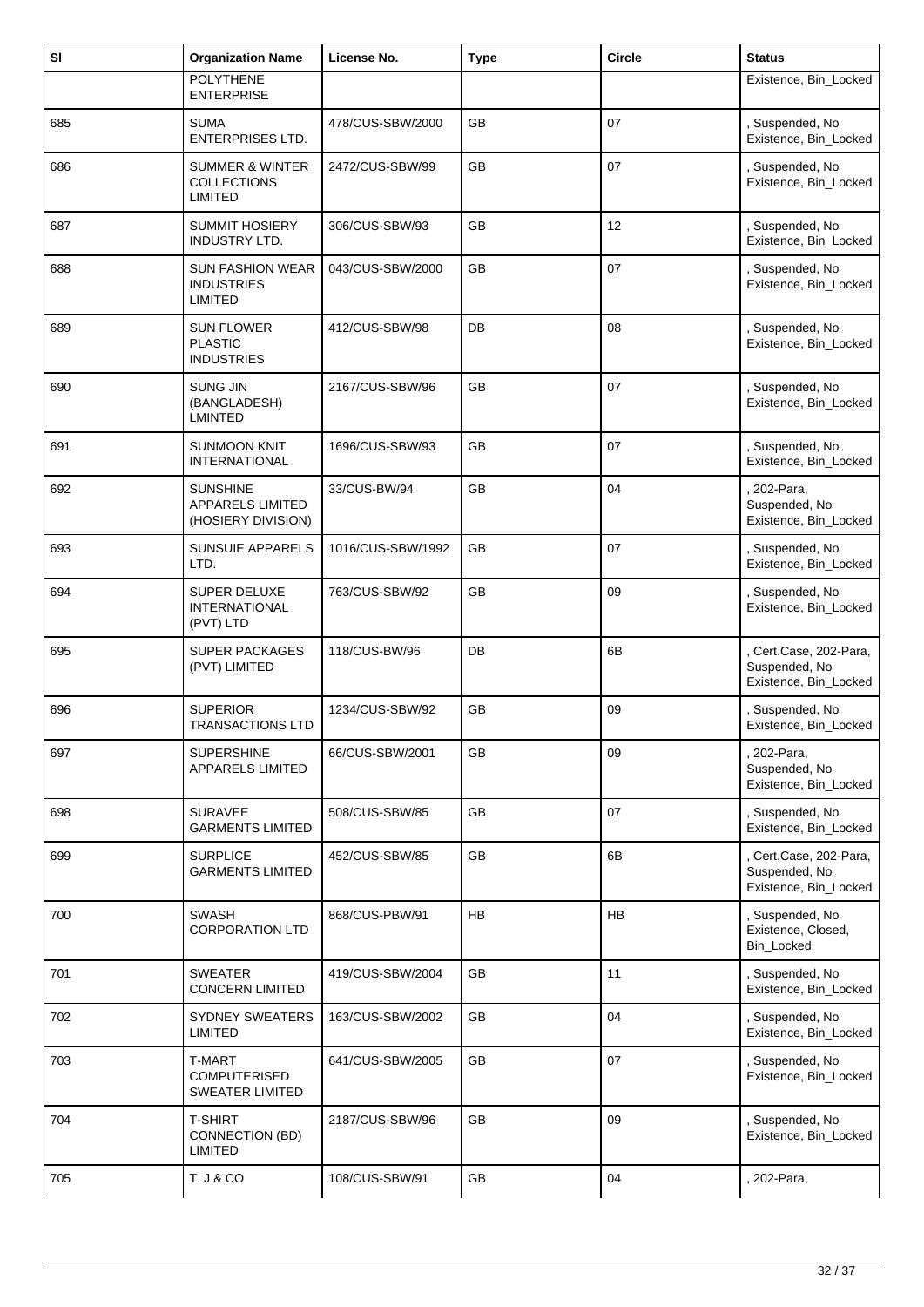| SI  | <b>Organization Name</b>                                                | License No.       | <b>Type</b> | Circle | <b>Status</b>                                                            |
|-----|-------------------------------------------------------------------------|-------------------|-------------|--------|--------------------------------------------------------------------------|
|     |                                                                         |                   |             |        | Suspended, No<br>Existence, Bank A/C<br>Freezed, Bin_Locked              |
| 706 | T. N. KNITWEARS<br>LIMITED                                              | 2104/CUS-SBW/95   | <b>GB</b>   | 10     | , Suspended, No<br>Existence, Bin_Locked                                 |
| 707 | <b>TAJREE APPARELS</b><br><b>LIMITED</b>                                | 1958/CUS-SBW/94   | GB          | 08     | Suspended, No<br>Existence, Bin_Locked                                   |
| 708 | <b>TAMIZUDDIN</b><br><b>FASHIONS LIMITED</b>                            | 517/CUS-SBW/2004  | GB          | 09     | , Suspended, No<br>Existence, Bin_Locked                                 |
| 709 | <b>TANIA KNIT LIMITED</b>                                               | 1127/CUS-SBW/92   | <b>GB</b>   | 07     | , Suspended, No<br>Existence, Bin_Locked                                 |
| 710 | TARA PRINTING AND<br><b>ACCESSORIES</b><br><b>INDUSTRIES</b>            | 904/CUS-PBW/2014  | DB          | 6B     | Suspended, No<br>Existence, Bin_Locked                                   |
| 711 | <b>TARGET SWEATER</b><br><b>INDUSTRIES</b><br><b>LIMITED</b>            | 309/CUS-SBW/2003  | <b>GB</b>   | 09     | , Suspended, No<br>Existence, Bin_Locked                                 |
| 712 | <b>TARGET TEXTILE</b><br>LTD.                                           | 409/CUS-SBW/98    | GB          | 09     | , Suspended, No<br>Existence, Bin_Locked                                 |
| 713 | <b>TASLIMA DYEING &amp;</b><br><b>FINISHING MILLS</b><br><b>LIMITED</b> | 516/CUS-PBW/97    | DB          | 12B    | , No Existence,<br><b>Bin Locked</b>                                     |
| 714 | <b>TASMIA APPARELS</b><br>LIMITED                                       | 1143/CUS-SBW/2009 | GB          | 08     | , Suspended, No<br>Existence, Bin_Locked                                 |
| 715 | <b>TASNIAH FABRICS</b><br>LIMITED [UNIT-2]                              | 2465/CUS-SBW/99   | <b>GB</b>   | 09     | , Suspended, No<br>Existence, Bin_Locked                                 |
| 716 | <b>TAUSIF APPARELS</b>                                                  | 2291/CUS-SBW/98   | <b>GB</b>   | 09     | , Suspended, No<br>Existence, Bin_Locked                                 |
| 717 | <b>TECHNO FASHION</b>                                                   | 2413/CUS-SBW/99   | GB          | 09     | , Suspended, No<br>Existence, Bin_Locked                                 |
| 718 | <b>TEDDY TOY</b><br><b>INDUSTRIES</b><br>LIMITED                        | 29/CUS-BW/94      | <b>GB</b>   | 3C     | 202-Para,<br>Suspended, No<br>Existence, Bank A/C<br>Freezed, Bin_Locked |
| 719 | <b>TEXAN FASHION</b><br>LIMITED                                         | 2213/CUS-SBW/97   | GB          | 09     | , Suspended, No<br>Existence, Bin_Locked                                 |
| 720 | <b>TEXAS APPARELS</b><br>LIMITED                                        | 1809/CUS-SBW/93   | GB          | 09     | Suspended, No<br>Existence, Bin_Locked                                   |
| 721 | <b>TEXAS DRESSES</b><br>LTD.                                            | 2509/CUS-SBW/2000 | GB          | 09     | , Suspended, No<br>Existence, Bin_Locked                                 |
| 722 | <b>TEXPORT LIMITED</b>                                                  | 1156/CUS-SBW/92   | GB          | 09     | , Suspended, No<br>Existence, Bin_Locked                                 |
| 723 | <b>THAI BANGLA</b><br><b>IMPERIAL LIMITED</b>                           | 173/CUS-BW/98     | GB          | 6B     | , Suspended, No<br>Existence, Bin_Locked                                 |
| 724 | THE ARYANS<br><b>FASHIONS LIMITED</b>                                   | 1237/CUS-SBW/92   | GB          | 09     | , Suspended, No<br>Existence, Bin_Locked                                 |
| 725 | THE BAY SUPER<br><b>TEXTILE MILLS</b><br><b>LIMITED</b>                 | 1715/CUS-SBW/93   | <b>GB</b>   | 09     | , Suspended, No<br>Existence, Bin_Locked                                 |
| 726 | THE BEST DENIM<br>APPARELS LIMITED<br>$[UNIT-2]$                        | 738/CUS-SBW/89    | GB          | 6B     | , Suspended, No<br>Existence, Bin_Locked                                 |
| 727 | THE CONTINENTAL<br><b>GARMENTS (BD)</b>                                 | 163/CUS-SBW/84    | GB          | 04     | 202-Para,<br>Suspended, No                                               |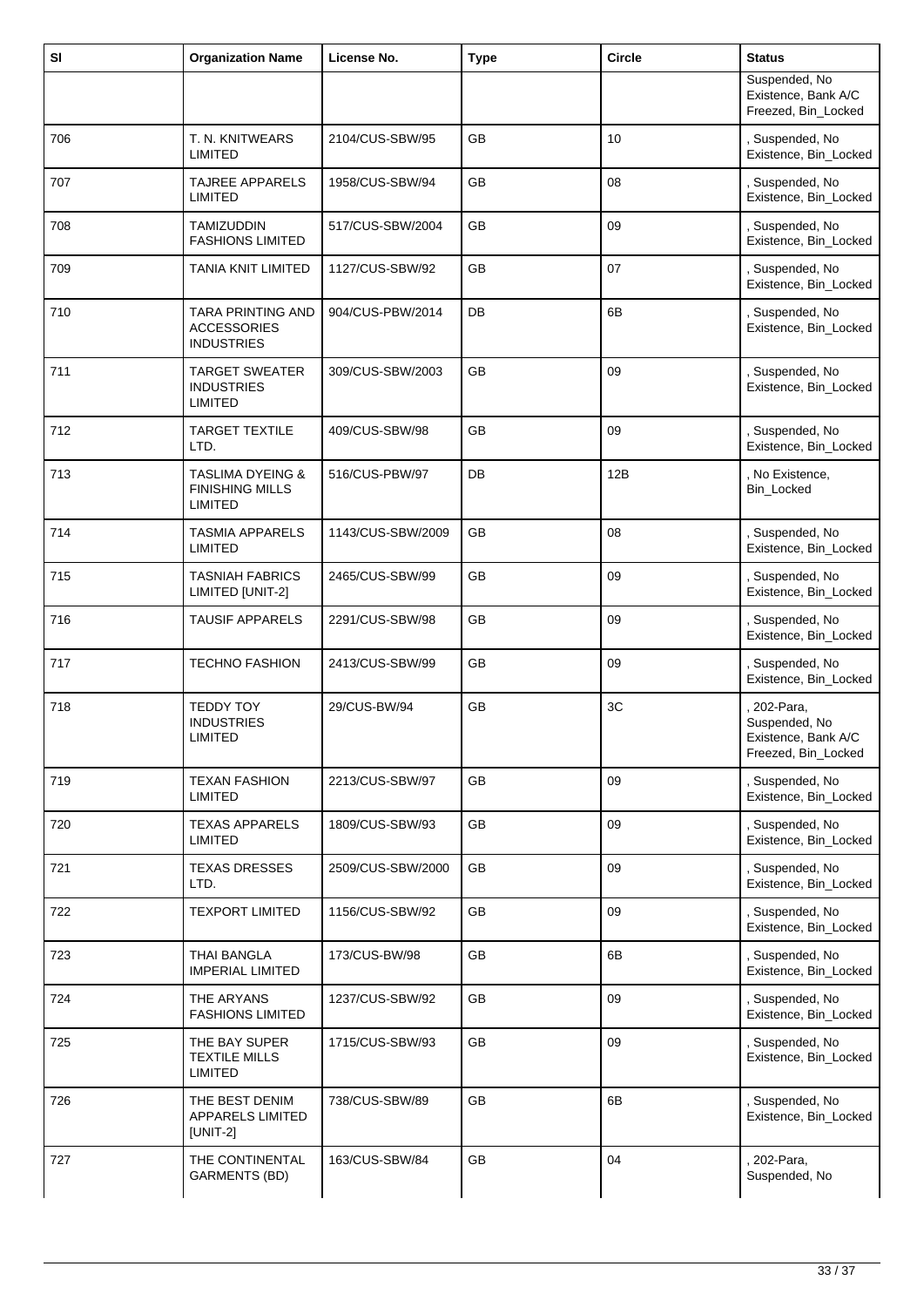| SI  | <b>Organization Name</b>                                                           | License No.       | <b>Type</b> | <b>Circle</b> | <b>Status</b>                                                            |
|-----|------------------------------------------------------------------------------------|-------------------|-------------|---------------|--------------------------------------------------------------------------|
|     | <b>LIMITED</b>                                                                     |                   |             |               | Existence, Bank A/C<br>Freezed, Bin_Locked                               |
| 728 | THE EXCLUSIVE<br><b>WOVEN KNIT WEAR</b><br>LTD                                     | 1542/CUS-SBW/2013 | <b>GB</b>   | 09            | , Suspended, No<br>Existence, Bin_Locked                                 |
| 729 | THE IMMACULATE<br>APPARELS LIMITED                                                 | 2272/CUS-SBW/97   | GB          | 07            | Suspended, No<br>Existence, Bin_Locked                                   |
| 730 | THE IMMACULATE<br><b>EXPORTS LIMITED</b>                                           | 2032/CUS-SBW/95   | <b>GB</b>   | 07            | , Suspended, No<br>Existence, Bin_Locked                                 |
| 731 | THE NATIONAL<br><b>APPARELS LIMITED</b>                                            | 880/CUS-SBW/91    | GВ          | 09            | , Suspended, No<br>Existence, Bin_Locked                                 |
| 732 | <b>THUNDER</b><br><b>KNITWEARS LIMITED</b>                                         | 282/CUS-SBW/2003  | GB          | 07            | Suspended, No<br>Existence, Bin_Locked                                   |
| 733 | TIGER WIRE ROD RE-<br>ROLLING MILLS LTD                                            | 144/CUS-PBW/91    | <b>HB</b>   | HB            | , Suspended, No<br>Existence, Closed,<br>Bin_Locked                      |
| 734 | <b>TIMES APPAREL</b><br>(GAZIPUR)                                                  | 728/CUS-SBW/89    | GB          | 3C            | , Suspended, No<br>Existence, Bank A/C<br>Freezed, Bin_Locked            |
| 735 | <b>TIMES APPAREL</b><br><b>LIMITED</b><br>(JATRABARI)                              | 1785/CUS-SBW/93   | <b>GB</b>   | 11            | , Suspended, No<br>Existence, Bin_Locked                                 |
| 736 | TITAS APPARELS.                                                                    | 1847/CUS-SBW/94   | GB          | 09            | , Suspended, No<br>Existence, Bin_Locked                                 |
| 737 | <b>TITAS POLY</b><br><b>PACKAGING</b><br><b>INDUSTRIES</b>                         | 467/CUS-SBW/99    | DB          | 08            | , Suspended, No<br>Existence, Bin_Locked                                 |
| 738 | <b>TONGI GARMENTS</b><br>IND. LIMITED                                              | 404/CUS-SBW/85    | GB          | 04            | 202-Para,<br>Suspended, No<br>Existence, Bank A/C<br>Freezed, Bin_Locked |
| 739 | <b>TOPAZ DRESSES</b><br>LTD                                                        | 860/CUS-SBW/2008  | GB          | 09            | , Suspended, No<br>Existence, Bin_Locked                                 |
| 740 | <b>TOPAZ GARMENTS</b><br><b>LIMITED</b>                                            | 1708/CUS-SBW/93   | GB          | 09            | , Suspended, No<br>Existence, Bin_Locked                                 |
| 741 | <b>TOPKIND APPARELS</b><br><b>LIMITED</b>                                          | 1392/CUS-SBW/2012 | GB          | 09            | , Suspended, No<br>Existence, Bin_Locked                                 |
| 742 | <b>TOYO COMPOSITE</b><br><b>KNIT GARMENTS</b><br><b>LIMITED</b>                    | 2140/CUS-SBW/96   | GB          | 09            | , Suspended, No<br>Existence, Bin_Locked                                 |
| 743 | <b>TRACKER FASHION</b><br><b>LIMITED</b>                                           | 2296/CUS-SBW/98   | GB          | 09            | Suspended, No<br>Existence, Bin_Locked                                   |
| 744 | <b>TRADE CHANNEL</b><br>FASHION (PVT)<br>LIMITED                                   | 1210/CUS/SBW/92   | GB          | 08            | , Suspended, No<br>Existence, Bin_Locked                                 |
| 745 | <b>TRADE FASHIONS</b><br>IND. LIMITED                                              | 1792/CUS-SBW/93   | GB          | 08            | , Suspended, No<br>Existence, Bin_Locked                                 |
| 746 | <b>TRESCO</b><br><b>INTERNATIONAL</b><br>(PVT) LIMITED                             | 249/CUS-SBW/2002  | GB          | 04            | , Suspended, No<br>Existence, Bank A/C<br>Freezed, Bin_Locked            |
| 747 | <b>TRIPOS</b><br><b>ENGINEERING &amp;</b><br>TRADING CO.<br>[GARMENTS<br>DIVISION] | 02/CUS-SBW/93     | GB          | 6B            | , Suspended, No<br>Existence, Bin_Locked                                 |
|     |                                                                                    |                   |             |               |                                                                          |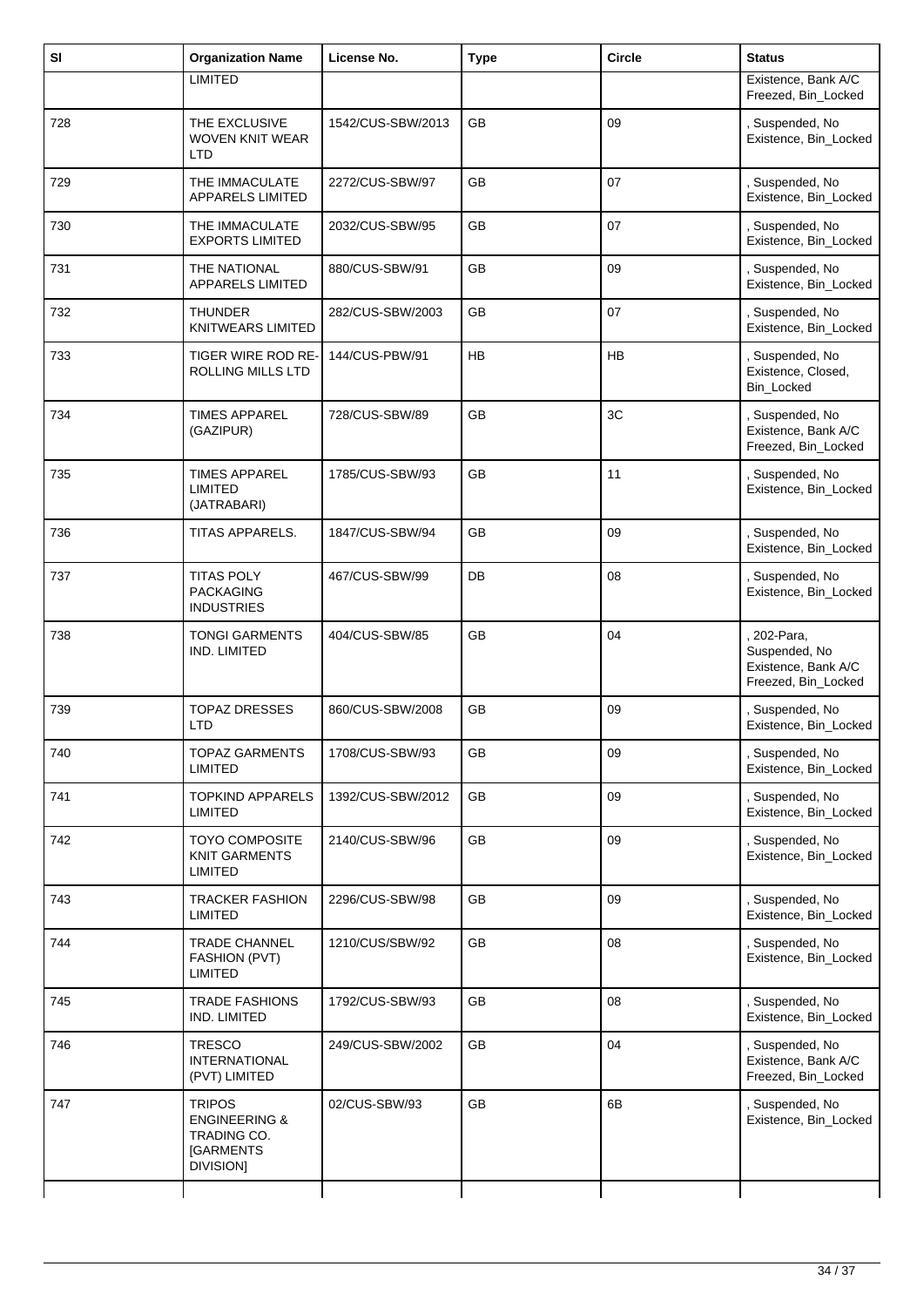| SI  | <b>Organization Name</b>                                             | License No.      | <b>Type</b> | <b>Circle</b> | <b>Status</b>                                                               |
|-----|----------------------------------------------------------------------|------------------|-------------|---------------|-----------------------------------------------------------------------------|
| 748 | <b>TROPICA</b><br><b>GARMENTS LTD.</b>                               | 289/CUS-SBW/85   | GB          | 09            | , No Existence,<br>Bin_Locked                                               |
| 749 | <b>TRUST SWEATER</b><br><b>LIMITED</b>                               | 584/CUS-SBW/2005 | <b>GB</b>   | 6B            | , Suspended, No<br>Existence, Bin Locked                                    |
| 750 | TUNE HAI SWEATER                                                     | 2151/CUS-SBW/96  | <b>GB</b>   | 10            | , Suspended, No<br>Existence, Bin_Locked                                    |
| 751 | TUNG HAI KNITTING<br><b>&amp; DYEING LIMITED</b>                     | 286/CUS-PBW/2005 | DB          | 3D            | , Suspended, No<br>Existence, Bin_Locked                                    |
| 752 | <b>ULY</b><br><b>INTERNATIONAL</b><br><b>LIMITED</b>                 | 1768/CUS-SBW/93  | <b>GB</b>   | 07            | , No Existence,<br>Closed, Bin_Locked                                       |
| 753 | <b>UNESCO TEXTILE</b><br><b>LIMITED</b>                              | 512/CUS-SBW/2000 | GB          | 09            | , Suspended, No<br>Existence, Bin_Locked                                    |
| 754 | <b>UNILINK GARMENTS</b><br>LIMITED                                   | 427/CUS-SBW/85   | <b>GB</b>   | 07            | 202-Para,<br>Suspended, No<br>Existence, Bin_Locked                         |
| 755 | <b>UNIQUE</b><br><b>ACCESSORIES (PVT)</b><br><b>LTD</b>              | 924/CUS-PBW/2014 | DB          | 6B            | Suspended, No<br>Existence, Bin_Locked                                      |
| 756 | UNIQUE POLY<br><b>INDUSTRIES</b><br><b>LIMITED</b>                   | 558/CUS-SBW/2000 | <b>GB</b>   | 07            | , Suspended, No<br>Existence, Bin_Locked                                    |
| 757 | UNISON KNITWEAR<br>LTD.                                              | 2062/CUS-SBW/95  | GB          | 07            | , Suspended, No<br>Existence, Bin_Locked                                    |
| 758 | <b>UNITED APPARELS</b><br><b>INDUSTRIES</b><br><b>LIMITED</b>        | 1113/CUS-SBW/92  | GB          | 09            | , Suspended, No<br>Existence, Bin_Locked                                    |
| 759 | UNITED PACKAGING                                                     | 1125/CUS-PBW/92  | DB          | 07            | , Suspended, No<br>Existence, Bin_Locked                                    |
| 760 | <b>UNITED PACKAGING</b><br>& PRINTING LIMITED                        | 767/CUS-SBW/89   | DB          | 3D            | , Cert.Case,<br>Suspended, No<br>Existence, Bank A/C<br>Freezed, Bin_Locked |
| 761 | <b>UNITED</b><br>READYWEARS LTD.                                     | 233/CUS-SBW/84   | GB          | 09            | , Suspended, No<br>Existence, Bin_Locked                                    |
| 762 | <b>UNIVERSAL</b><br><b>GARMENTS &amp;</b><br><b>FASHIONS LIMITED</b> | 1015/CUS-SBW/92  | GB          | 09            | , Suspended, No<br>Existence, Bin_Locked                                    |
| 763 | <b>UPDATE APPARELS</b><br><b>LIMITED</b>                             | 393/CUS-SBW/2003 | <b>GB</b>   | 09            | , Suspended, No<br>Existence, Bin_Locked                                    |
| 764 | <b>URANUS APPAREL</b><br>(PVT) LIMITED<br>(DHAKA)                    | 310/CUS-SBW/85   | GB          | 07            | Suspended, No<br>Existence, Bin_Locked                                      |
| 765 | <b>URFI GARMENTS</b><br><b>LIMITED</b>                               | 1583/CUS-SBW/92  | <b>GB</b>   | 09            | , Suspended, No<br>Existence, Bin_Locked                                    |
| 766 | USHA SWEATER CO.<br><b>LIMITED</b>                                   | 2393/CUS-SBW/99  | GB          | 09            | 202-Para,<br>Suspended, No<br>Existence, Closed,<br>Bin_Locked              |
| 767 | <b>UTAH APPARELS</b><br>LTD.                                         | 1995/CUS-SBW/94  | GB          | 09            | , Suspended, No<br>Existence, Bin_Locked                                    |
| 768 | UTTARA GARMENTS<br>LTD.                                              | 1841/CUS-SBW/93  | GB          | 08            | , Suspended, No<br>Existence, Bin_Locked                                    |
| 769 | VALENTINE<br><b>SWEATERS LIMITED</b>                                 | 275/CUS-SBW/2003 | GB          | 07            | , Suspended, No<br>Existence, Bin_Locked                                    |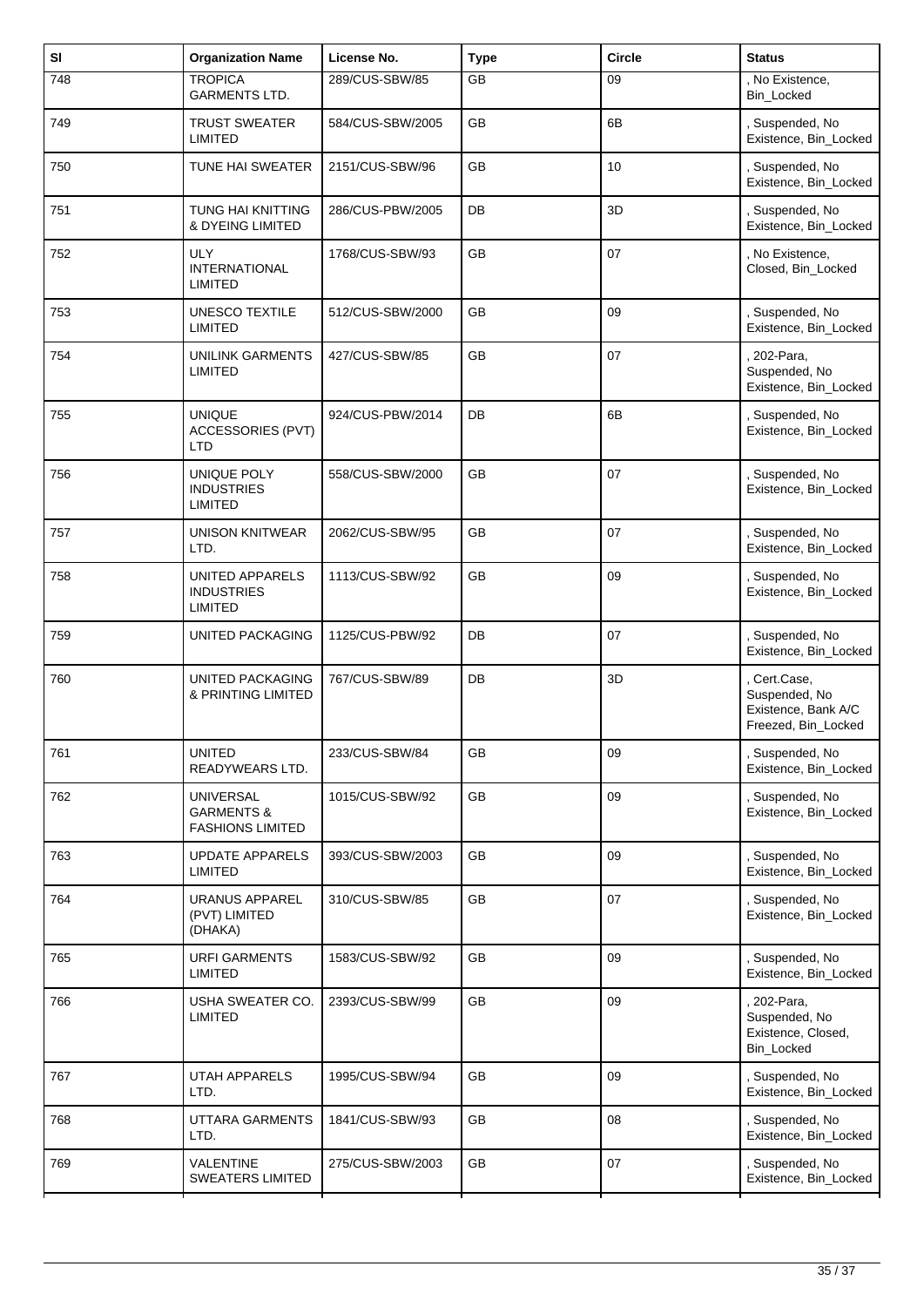| SI  | <b>Organization Name</b>                                          | License No.                    | <b>Type</b> | <b>Circle</b> | <b>Status</b>                                                              |
|-----|-------------------------------------------------------------------|--------------------------------|-------------|---------------|----------------------------------------------------------------------------|
| 770 | <b>VEGA GARMENTS</b><br><b>LIMITED</b>                            | 957/CUS-SBW/91                 | GB          | 04            | , Suspended, No<br>Existence, Bank A/C<br>Freezed, Bin_Locked              |
| 771 | <b>VEGA SWEATER</b><br>(PVT) LIMITED                              | 1887/CUS-SBW/94                | <b>GB</b>   | 07            | , Suspended, No<br>Existence, Bin_Locked                                   |
| 772 | <b>VENUS APPARELS</b><br><b>LIMITED</b>                           | 325/CUS-SBW/2003               | GB          | 07            | Suspended, No<br>Existence, Bin_Locked                                     |
| 773 | <b>VENUS GARMENTS</b><br><b>LIMITED</b>                           | 10/CUS-SBW/83                  | <b>GB</b>   | 09            | , Suspended, No<br>Existence, Bin_Locked                                   |
| 774 | <b>VERBENA</b><br><b>KNITWEAR LIMITED</b>                         | 2082/CUS-SBW/95                | <b>GB</b>   | 6B            | , 202-Para,<br>Suspended, No<br>Existence, Bank A/C<br>Freezed, Bin_Locked |
| 775 | <b>VIDEO CONNECTION</b>                                           | 766/CUS-PBW/89                 | <b>SB</b>   | 14            | , Cert.Case, 202-Para,<br>Suspended, No<br>Existence, Bin_Locked           |
| 776 | <b>VIRGO ATTIRES</b><br><b>LIMITED</b>                            | 004/CUS-SBW/2000               | <b>GB</b>   | 6B            | , Suspended, No<br>Existence, Bin_Locked                                   |
| 777 | <b>VISTA FASHION</b><br><b>WEAR LTD</b>                           | 1052/CUS-SBW/2009              | <b>GB</b>   | 07            | , Suspended, No<br>Existence, Bin_Locked                                   |
| 778 | <b>VOYAGER</b><br><b>GARMENTS LIMITED</b>                         | 94/CUS-SBW/84                  | GB          | 09            | , Suspended, No<br>Existence, Bin_Locked                                   |
| 779 | <b>WARDA FASHIONS</b><br><b>LIMITED</b>                           | 2372/CUS-SBW/98                | GB          | 09            | , Suspended, No<br>Existence, Bin_Locked                                   |
| 780 | <b>WEENY APPARELS</b><br>LTD.                                     | 2402/CUS-SBW/99                | <b>GB</b>   | 09            | , Suspended, No<br>Existence, Bin_Locked                                   |
| 781 | <b>WELD DRESSES</b><br><b>LIMITED</b>                             | 399/CUS-SBW/2003               | GB          | 04            | 202-Para,<br>Suspended, No<br>Existence, Bank A/C<br>Freezed, Bin_Locked   |
| 782 | <b>WESTERN &amp;</b><br><b>EASTERN</b><br><b>APPARELS LIMITED</b> | 294/CUS-SBW/85                 | GB          | 12            | , Suspended, No<br>Existence, Bin_Locked                                   |
| 783 | <b>WILD THING</b><br><b>VENTURES (PVT)</b><br><b>LIMITED</b>      | 198/CUS-PBW/94                 | GB          | 07            | , 202-Para,<br>Suspended, No<br>Existence, Bin_Locked                      |
| 784 | <b>WILLTEX</b><br>(BANGLADESH)<br>LIMITED                         | 189/CUS-SBW/92                 | GB          | 12            | , Suspended, No<br>Existence, Bin_Locked                                   |
| 785 | <b>WINDMILL SWEATER</b><br><b>LIMITED</b>                         | 2137/CUS-BOND/96               | GB          | 08            | , Suspended, No<br>Existence, Bin_Locked                                   |
| 786 | <b>WINS GARMENTS</b><br>LTD.                                      | 1636/CUS-SBW/93                | GB          | 04            | , Suspended, No<br>Existence, Bank A/C<br>Freezed, Bin_Locked              |
| 787 | <b>WINTEX GARMENTS</b><br><b>LIMITED</b>                          | 1862/CUS-SBW/94                | GB          | 08            | , Suspended, No<br>Existence, Bin_Locked                                   |
| 788 | WIREMECH BD.<br>(PVT.) LIMITED                                    | 94/SAVAR-EPZ/2003              | EZ          | EZ            | , 202-Para, No<br>Existence, Bank A/C<br>Freezed, Bin_Locked               |
| 789 | <b>WISDOM ATTIRES</b><br>LTD(DYEING UNIT)                         | 231/CUS-BOND-<br><b>SBW/91</b> | GB          | 11            | , Suspended, No<br>Existence, Closed,<br>Bin_Locked                        |
| 790 | WOOL-TEX<br><b>SWEATERS LIMITED</b>                               | 114/CUS-SBW/2001               | <b>GB</b>   | 07            | , Suspended, No<br>Existence, Bin_Locked                                   |
| 791 | <b>WORLD FASHIONS</b>                                             | 470/CUS-SBW/85                 | GB          | 09            | Suspended, No                                                              |